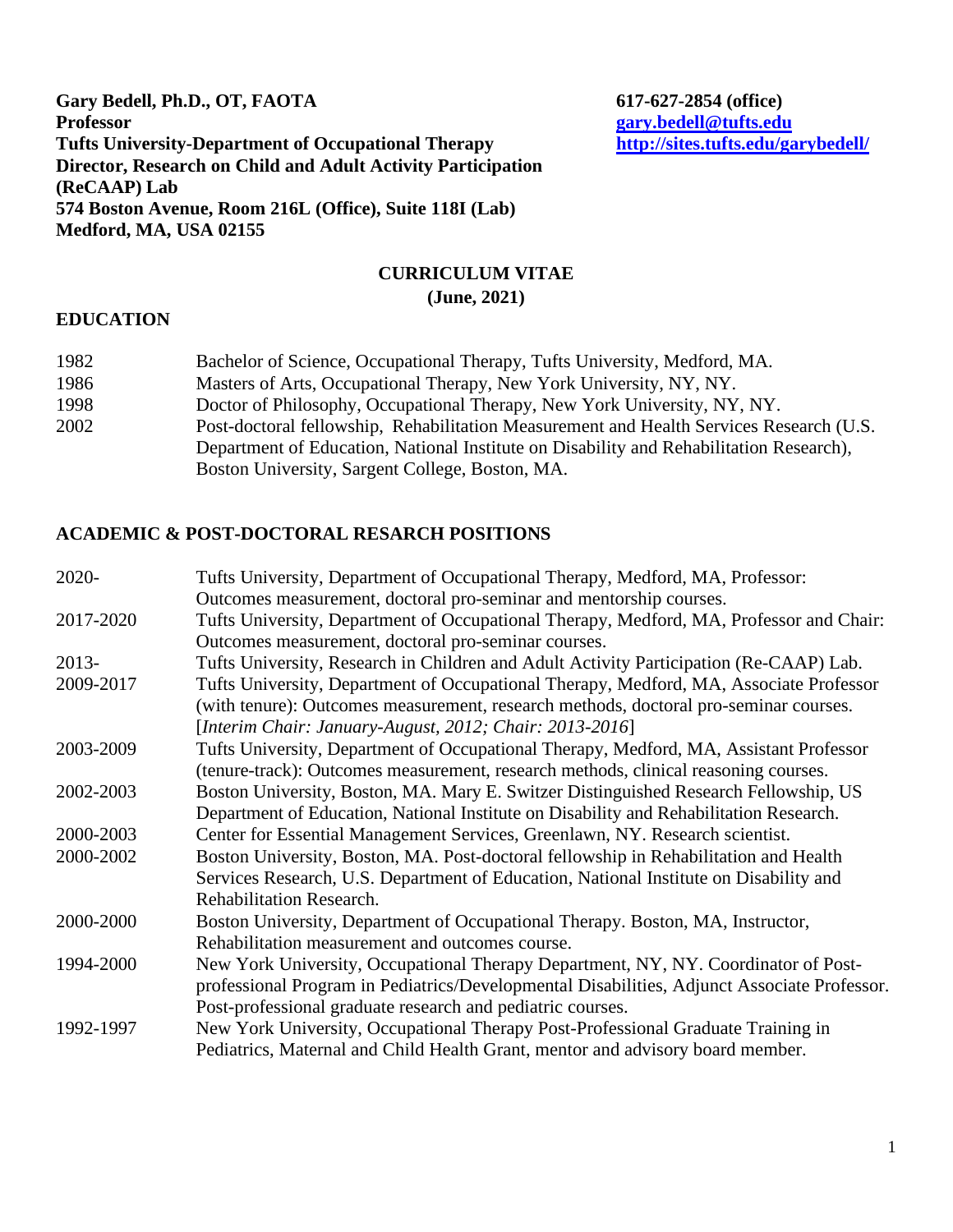# **CLINICAL EXPERIENCE (OCCUPATIONAL THERAPY)**

| 1995-1997<br>1987-1994<br>1990-1992 | Our Lady of Pompeii School, New York, NY (School-based practice).<br>East River Child Development Center, New York, NY (Preschool).<br>Variety House for Children, New York, NY (Early intervention). |
|-------------------------------------|-------------------------------------------------------------------------------------------------------------------------------------------------------------------------------------------------------|
| 1989-1990                           | Rose Kennedy Center-Albert Einstein College of Medicine, Bronx, NY (Pediatrics-<br>temporary position).                                                                                               |
| 1989-1990                           | Mental Retardation Institute, Valhalla, NY (Pediatrics-temporary position).                                                                                                                           |
| 1989-1989                           | World Rehabilitation Fund, New York, NY (Summer volunteer occupational therapist,                                                                                                                     |
|                                     | Armenia; worked with individuals sustaining injuries from the earthquake).                                                                                                                            |
| 1988-1989                           | State University of New York at Brooklyn. Infant and Child Learning Center (Rehabilitation                                                                                                            |
|                                     | Services Coordinator).                                                                                                                                                                                |
| 1985-1987                           | Hospital for Joint Diseases, New York, NY (Senior therapist, pediatric rehabilitation).                                                                                                               |
| 1984-1985                           | St. Agnes Children Rehabilitation Center, White Plains, NY (Pediatrics- staff therapist).                                                                                                             |
| 1982-1984                           | St. Mary Medical Center, Long Beach, CA (Adult physical rehabilitation, staff therapist).                                                                                                             |

# **PUBLICATIONS**

# **JOURNAL ISSUE CO-EDITOR**

DePompei, R., & **Bedell, G.** (2008). Special issue: Children and Adolescents with Traumatic Brain Injury: Assessment, intervention and outcomes. *Journal of Head Trauma Rehabilitation, 4* (23), 191-270.

## **REFEREED PUBLICATIONS (Faculty mentor for student\* or postdoctoral fellow\*\* research)**

**My Bibliography:**<https://www.ncbi.nlm.nih.gov/myncbi/1nannvPt7ixIoC/bibliography/public/>

- 1. Allonsius, F., de Kloet, A., **Bedell, G**., van Markus-Doornbosch, F., Rosema, S., Meesters, J., Vliet Vlieland, T., & van der Holst, M. (2021). Participation restrictions among Children and Young Adults with Acquired Brain Injury in a Pediatric Outpatient Rehabilitation Cohort: The Patients' and Parents' Perspective*. International Journal of Environmental. Research and Public Health, 18,* 1625 (earlyonline, 1-18).<https://doi.org/10.3390/ijerph18041625>
- 2. Anaby, D., Khetani, M., Piskur, B., van der Holst, M., **Bedell, G**., Schakel, F., de Kloet, A., Simeonsson, R., & Imms, C. (2021). Towards a paradigm shift in pediatric rehabilitation: Accelerating the uptake of evidence on participation into routine clinical practice. *Disability and Rehabilitation.* (eonline, 1-12).<https://doi.org/10.1080/09638288.2021.1903102>
- 3. Hwang, A.W., Yen, C.F., Liao, H.F., Chi, W.C., Liou, T.H., Chang, B.S., Wu, T.F., Kang, L.J., Lu, S.J., Simeonsson, R.J., Wang, T.H., & **Bedell, G.** (2020). Structural Validity of an ICF-based Measure of Activity and Participation for Children in Taiwan's Disability Eligibility Determination System. *International Journal of Environmental Research and Public Health, 17(17), 6134 (article #); Published* online (1-16)[: https://doi.org/10.3390/ijerph17176134](https://doi.org/10.3390/ijerph17176134)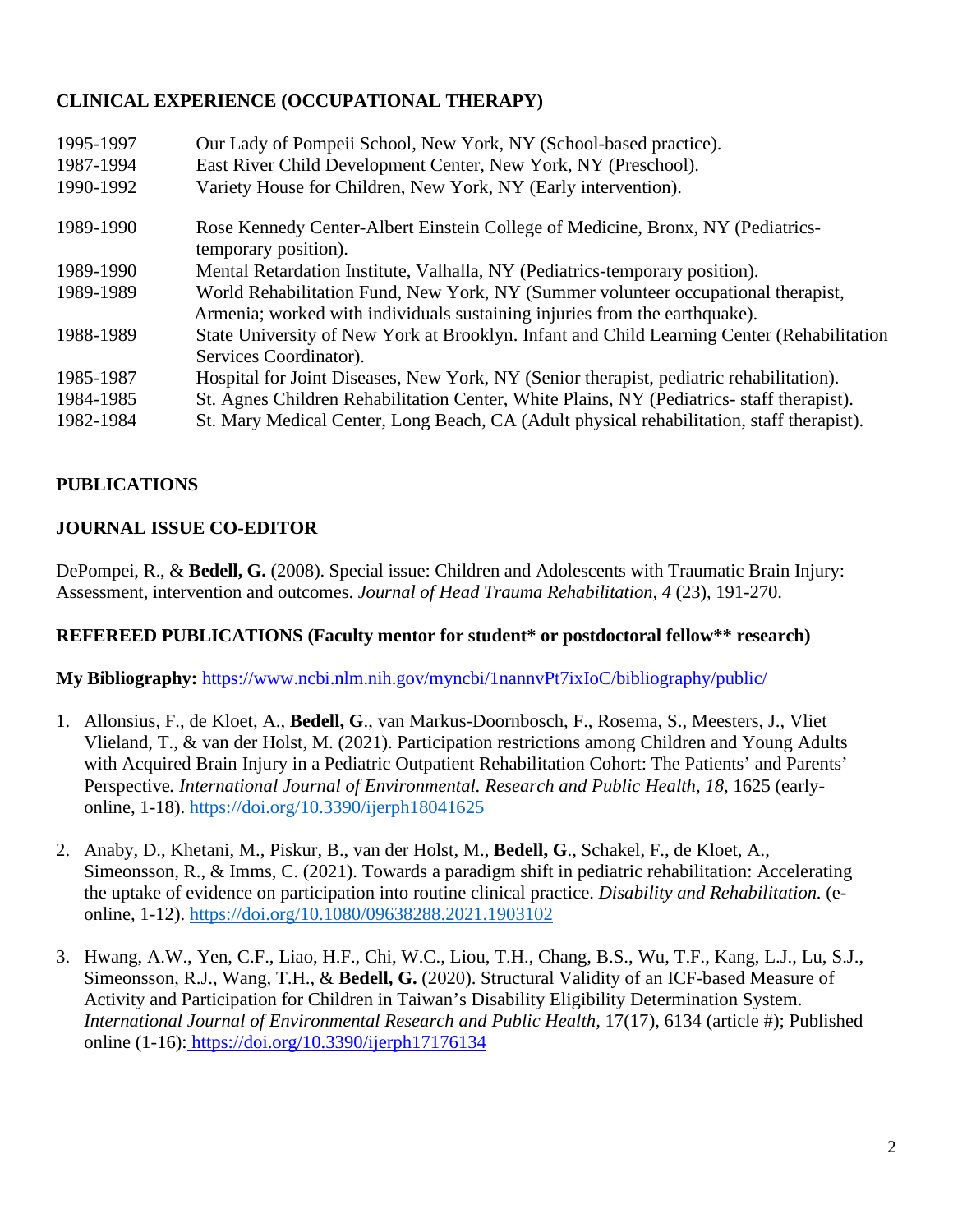- 4. Barnes, MA,\* Schwartzberg, SL., **Bedell, G.**, Counselman, E., & Marfeo, E. (2020). The Group Leader Self-Assessment (GLSA) tool: Preliminary study of reliability and validity. *Journal for Specialists in Group Work, 1-15.* Published online[. https://doi.org/10.1080/01933922.2020.1799466](https://doi.org/10.1080/01933922.2020.1799466)
- 5. O'Rourke, C.,\* Linden, M., & **Bedell. G.** (2020). Scoping review of interventions to promote social participation in adolescents and young adults with Neurodisability. *Open Journal of Occupational Therapy*, *8(1),* 1-22[. https://doi.org/10.15453/2168-6408.1647](https://doi.org/10.15453/2168-6408.1647)
- 6. Sirois, K., Tousignant, B., Boucher, N., Achim, A.M., Beauchamp, M.H., **Bedell, G.**, Massicotte, E., Vera-Estay, E., & Jackson, P.L. (2019). The contribution of social cognition in predicting social participation following moderate and severe TBI in youth. *Neuropsychological Rehabilitation, 29 (9),*  1383-1398.<https://doi.org/10.1080/09602011.2017.1413987>
- 7. Lamash, L.,\*\* **Bedell, G.,** & Josman, N. (2020). Participation patterns of adolescents with autism spectrum disorder compared to their peers: Parents' perspectives. *British Journal of Occupational Therapy, 83(2)*  788[7 https://doi.org/10.1177%2F0308022619853518](https://doi.org/10.1177%2F0308022619853518)
- 8. Killeen, H., Shahin, S., Law, M., **Bedell, G.** & Anaby, D.(2019). Supporting the participation of youth with physical disabilities: Parents' strategies. *British Journal of Occupational Therapy, 82(3),* 153-161 <https://doi.org/10.1177/0308022618808735>
- 9. Wade, S.L., **Bedell, G.**, King, J.A., Jacquin, M.,\* Turkstra, L.S., Haarbauer-Krupa, J., Johnson, J., Salloum, R., & Narad., M.E. (2018). Social Participation and Navigation (SPAN) program for adolescents with acquired Brain Injury: Pilot findings. Rehabilitation Psychology, 63(3), 327-337. <http://dx.doi.org/10.1037/rep0000187>
- 10. Narad, M.E., **Bedell, G.**, King, J.A., Johnson, Turkstra, L.S., Haarbauer-Krupa, J., Wade, S.L. (2018). Social Participation and Navigation (SPAN): Description and usability of app-based coaching intervention for adolescents with TBI. *Developmental Neurorehabilitation, 21,*439-448. <https://doi.org/10.1080/17518423.2017.1354092>
- 11. Tousignant, B., Jackson, P., Massicotte, E., Beauchamp, M., Achim, A., Vera-Estay, E., **Bedell, G.**, & Sirois, K. (2018). Impact of traumatic brain injury on social cognition in adolescents and contribution of non-social cognitive functions. *Neuropsychological Rehabilitation*, 28(3), 429-447 <https://doi.org/10.1080/09602011.2016.1158114>
- 12. Chen, W.C.,\* **Bedell, G.M.,** Yen, C.F., Liou, T.H., Kang, L.K., Liao, H.F., & Hwang, A.W. Psychometric Properties of the Chinese Version of the Child and Adolescent Factors Inventory (CAFI-C) (2017). *Research in Developmental Disabilities, 68,* 111-121. <https://doi.org/10.1016/j.ridd.2017.07.007>
- 13. Golos, A.\*\* & **Bedell, G.** (2017). Responsiveness and discriminant validity of the Child and Adolescent Scale of Participation assessed over a three-year period with children and adolescents with TBI. *Developmental Neurorehabilitation.* 431-438[. https://doi.org/10.1080/17518423.2017.1342711](https://doi.org/10.1080/17518423.2017.1342711)
- 14. **Bedell, G.**, Wade, S.L., Turkstra, L.S., & Haarbauer-Krupa, J. & King, J. (2017). Informing design of an app-based coaching intervention to promote social participation of teenagers with traumatic brain injury: Stakeholder perspectives. *Developmental Neurorehabilitation, 7,* 408-417. <https://doi.org/10.1080/17518423.2016.1237584>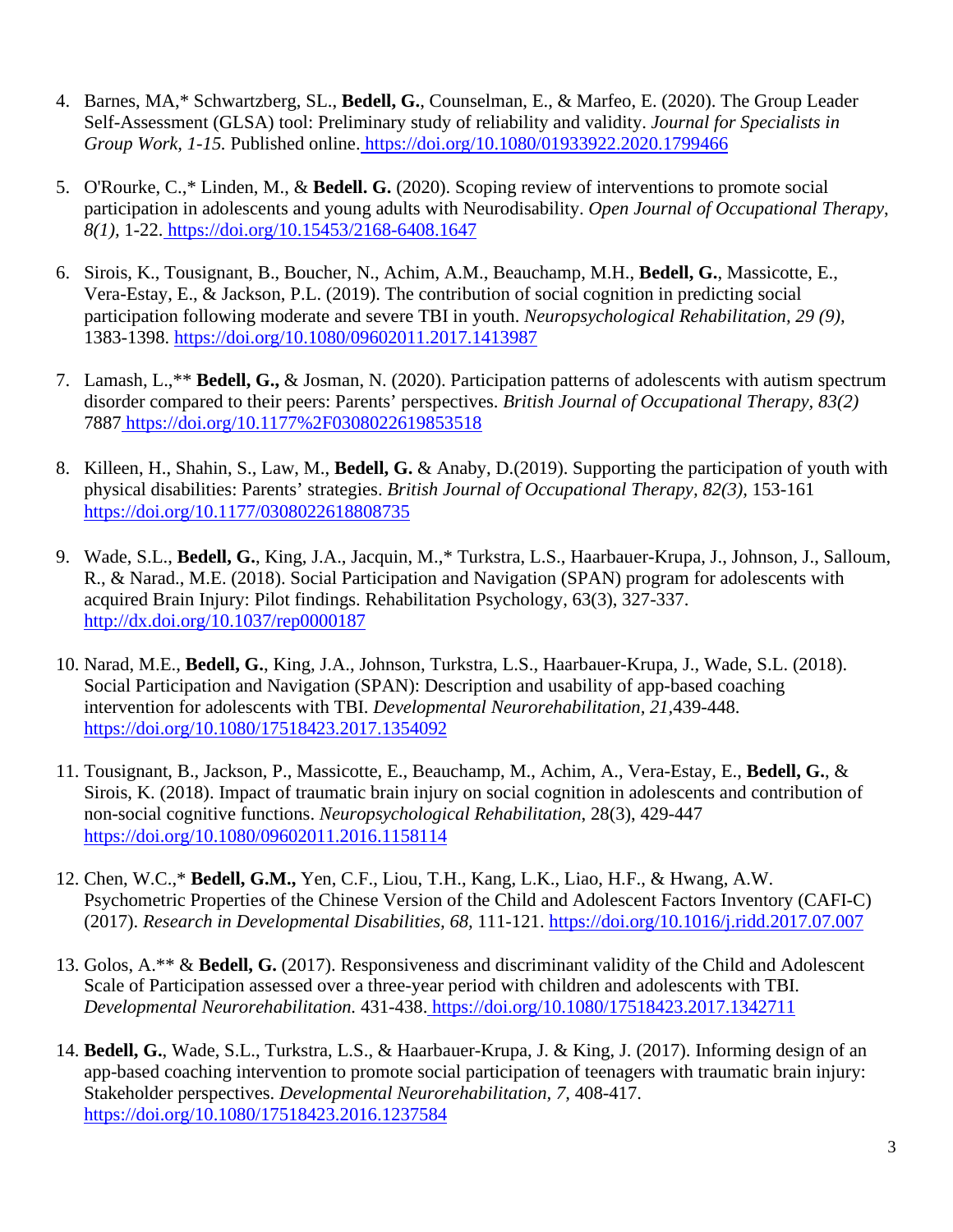- 15. Golos, A.\*\* & **Bedell, G.** (2016). Consistency of psychometric properties of the Child and Adolescent Scale of Participation assessed over a three-year period with children and adolescents with TBI. *NeuroRehabilitation, 38*, 311-319[. https://doi.org/10.3233/NRE-161322](https://doi.org/10.3233/NRE-161322)
- 16. **Bedell, G.**, & McDougall, J. (2015). The Child and Adolescent Scale of Environment (CASE): Further validation with youth who have chronic health conditions. *Developmental Neurorehabilitation,18, 375-382.*  <https://doi.org/10.3109/17518423.2013.855273>
- 17. de Kloet, A.J., Berger, M., **Bedell, G.M.,** & Catsman-Berrevoets, C.E. (2015). Psychometric evaluation of the Dutch language version of the Child and Family Follow-up Survey (CFFS). *Developmental Neurorehabilitation, 18,* 357-364[. https://doi.org/10.3109/17518423.2013.850749](https://doi.org/10.3109/17518423.2013.850749)
- 18. Hwang, A., Yen, C., Liou, T., **Bedell, G.,** Granlund, M., Teng, S., & Liao, H. (2015). Development and validation of the ICF-CY based Functioning Scale of the Disability Evaluation System -Child version (FUNDES-Child) in Taiwan. *Journal of the Formosan Medical Association, 114,* 1170-1180. <https://doi.org/10.1016/j.jfma.2015.11.002>
- 19. Kang, L. J., Yen, C.F., **Bedell, G.**, Simeonsson, R.J., Liou, T.H., Chi, W.C., Liu, S.W., Liao, H.F., & Hwang, A.W. (2015). The Chinese Version of the Child and Adolescent Scale of Environment (CASE C): Validity and reliability for children with disabilities in Taiwan. *Research in Developmental Disabilities 38,* 64-74[. https://doi.org/10.1016/j.ridd.2014.12.019](https://doi.org/10.1016/j.ridd.2014.12.019)
- 20. Higgins, S.H.\*, Schwartzberg, S.L., **Bedell, G.**, & Duncombe, L.W. (2014). Current practice and perceptions of group work in Occupational Therapy. *GROUP: Journal of the Eastern Group Psychotherapy Society, 38,* 317-333. No PMID
- 21. Anaby, D., Law, M., Coster, W., **Bedell, G.,** Khetani, M.A., Avery, L., & Teplicky, R. (2014). The mediating role of the environment in explaining participation of youth with and without disabilities across home, school and community. *Archives of Physical Medicine & Rehabilitation*, 25, 908-917. <https://doi.org/10.1016/j.apmr.2014.01.005>
- 22. Khetani, M., Marley, J., Baker, M., Albrecht, E., **Bedell, G.,** Coster, W., Anaby, D., & Law, M. (2014). Validity of the Participation and Environment Measure for Children and Youth (PEM-CY) for Health Impact Assessment (HIA) in sustainable development projects. *Disability and Health, 7,* 226-235*.*  <https://doi.org/10.1016/j.dhjo.2013.11.003>
- 23. McDougall, J., **Bedell, G.,** & Wright, V. (2013). The youth report version of the Child and Adolescent Scale of Participation (CASP): Assessment of psychometric properties and comparison with parent report. *Child: Care, Health and Development, 39,* 512-522[. https://doi.org/10.1111/cch.12050](https://doi.org/10.1111/cch.12050)
- 24. Coster, W., Law, M., **Bedell, G.**, Liljenquist, K., Kao, YC, Teplicky, R. & Khetani, MA. (2013). School participation, supports and barriers of students with and without disabilities, *Child: Care, Health and Development, 39,* 535-543[. https://doi.org/10.1111/cch.12046](https://doi.org/10.1111/cch.12046)
- 25. Law, M., Anaby, D, Teplicky, R., Khetani, MA, Coster, W., & **Bedell, G.** (2013). Participation in the home environment among children with and without disabilities. *British Journal of Occupational Therapy, 76, 58-66*[. https://doi.org/10.4276%2F030802213X13603244419112](https://doi.org/10.4276%2F030802213X13603244419112)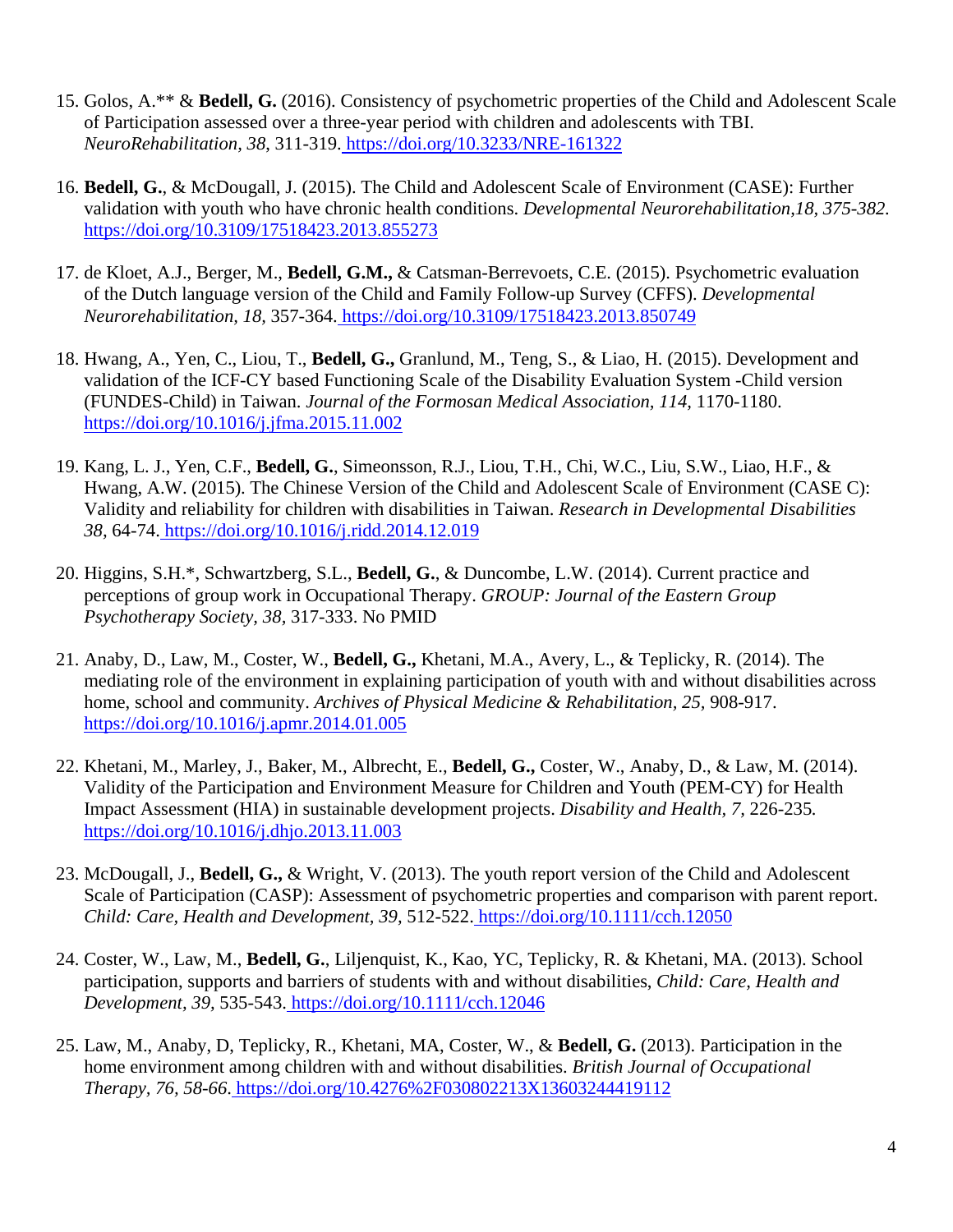- 26. Hwang, A.W., Liou, T.H., **Bedell, G.**, Kang, L.J., Chen, W.C.\*, Yen, C.F., & Chang, K.H. (2013). Psychometric Properties of the Child and Adolescent Scale of Participation – Traditional Chinese version. *International Journal of Rehabilitation Research, 36, 211-220.*  <https://doi.org/10.1097/MRR.0b013e32835d0b27>
- 27. **Bedell, G.**, Coster, W., Law, M., Liljenquist, K., Kao, YC, Teplicky, R., Anaby, D, & Khetani, MA (2013). Community participation, supports and barriers of school-age children with and without disabilities. *Archives of Physical Medicine & Rehabilitation, 94, 315-323.*<https://doi.org/10.1016/j.apmr.2012.09.024>
- 28. Coster, W., & Law, M., **Bedell, G**., Khetani, M. Cousins, M., Teplicky, R. (2012). Development of the Participation and Environment Measure for Children and Youth (PEM-CY): Conceptual basis*. Disability and Rehabilitation, 34,* 238-246. doi: 10.3109/09638288.2011.603017. <https://doi.org/10.3109/09638288.2011.603017>
- 29. McCauley, S.R, Wilde, E.A., Anderson, V., **Bedell, G.**, Beers, S., ... & Yeates, K.O. (2012). Recommendations for the use of common outcome measures on pediatric traumatic brain injury research. *Journal of Neurotrauma, 29*, 678-705[. https://doi.org/10.1089/neu.2011.1838](https://doi.org/10.1089/neu.2011.1838)
- 30. Tirella, L.G.\*, Tickle-Degnen, L., Miller, L., & **Bedell, G.** (2012). Parent strategies for addressing the needs of their newly adopted child. *Physical and Occupational Therapy in Pediatrics, 32,* 97-110. <https://doi.org/10.3109/01942638.2011.610434>
- 31. Coster, W., **Bedell, G.**, Law, M., Khetani, M., Teplicky, R., Liljenquist, K., Gleason, K. & Kao, Y. (2011). Psychometric evaluation of the Participation and Environment Measure for Children and Youth (PEM-CY). *Developmental Medicine & Child Neurology, 53,* 1030-1037[.](https://doi.org/10.1111/j.1469-8749.2011.04094.x) <https://doi.org/10.1111/j.1469-8749.2011.04094.x>
- 32. **Bedell, G**., Khetani, M. Cousins, M., Coster, W., & Law, M. (2011). Parent perspectives to inform development of measures of children's participation and environment. *Archives of Physical Medicine & Rehabilitation, 9 ,*765-773[. https://doi.org/10.1016/j.jfma.2015.11.002](https://doi.org/10.1016/j.jfma.2015.11.002)
- 33. **Bedell, G**. (2009). Further validation of the Child and Adolescent Scale of Participation (CASP). *Developmental Neurorehabilitation, 12,* 342-35[1.https://doi.org/10.3109/17518420903087277](https://doi.org/10.3109/17518420903087277)
- 34. Glang, A., Todis, B., Thomas, C.W., Hood, D., **Bedell, G.**, & Cockrell, J. (2008). Return to school following childhood TBI: Who gets services? *NeuroRehabilitation, 23,* 477-486*.* [PMID 19127001](http://www.ncbi.nlm.nih.gov/pubmed/?term=PMID%3A+19127001)
- 35. **Bedell, G**. (2008). Balancing health, work, and daily life: Design and evaluation of a pilot intervention for persons with HIV/AIDS. *Work: A Journal of Prevention, Assessment and Rehabilitation, 31, 131-*144*.* [PMID 18957732](http://www.ncbi.nlm.nih.gov/pubmed/18957732)
- 36. **Bedell, G**. & Coster, W. (2008). Measuring participation of school-age children with traumatic brain injuries: Considerations and approaches. *Journal of Head Trauma Rehabilitation, 23,* 220-229. <https://doi.org/10.1097/01.HTR.0000327254.61751.e7>
- 37. DePompei, R., & **Bedell, G.** (2008). Making a difference for children and adolescents with Traumatic Brain Injury. *Journal of Head Trauma Rehabilitation, 4,* 191-196. <https://doi.org/10.1097/01.HTR.0000327251.16010.3b>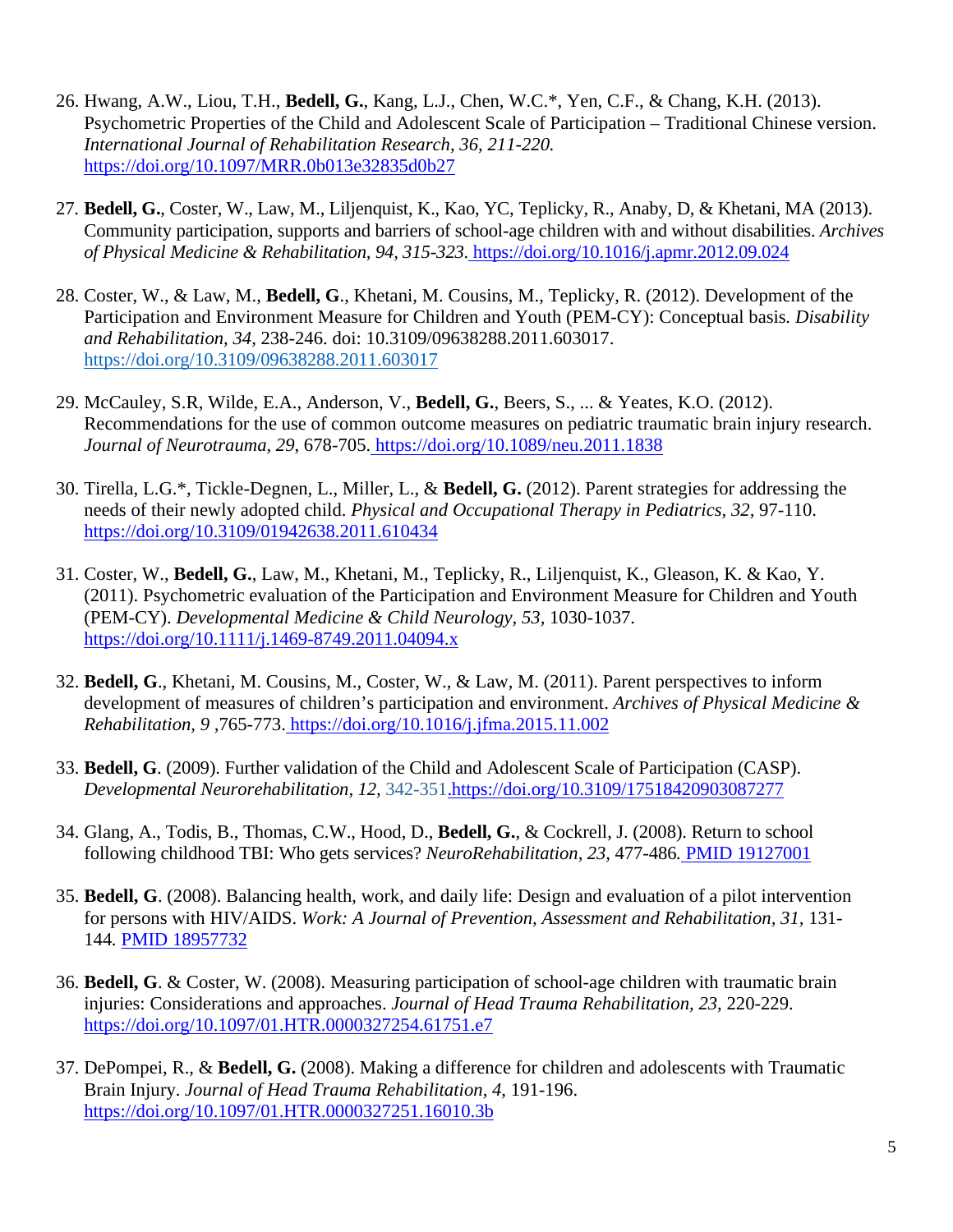- 38. **Bedell, G.** (2008). Functional outcomes of school-age children with acquired brain injuries at discharge from inpatient rehabilitation. *Brain Injury, 22,* 313-324*.*<https://doi.org/10.1080/02699050801978948>
- 39. Sherwin, L., Whiteneck, G., Corrigan, J., **Bedell, G.**, Brown, M., Abreu, B., DePompei, R., Gordon, W., & Kreutzer, J. (2006). Domains of a TBI minimal data set: Community reintegration phase (Consensus paper). *Brain Injury, 20,* 383-389. <https://doi.org/10.1080/02699050600663097>
- 40. **Bedell, G**., Cohn, E. & Dumas, H. (2005). Exploring parents' use of strategies to promote social participation in school-age children with acquired brain injuries. *American Journal of Occupational Therapy, 59,* 273-284[. https://doi.org/10.5014/ajot.59.3.273](https://doi.org/10.5014/ajot.59.3.273)
- 41. **Bedell, G.** (2004). Developing a follow-up survey focused on participation of children and youth with acquired brain injuries after inpatient rehabilitation. NeuroRehabilitation, 19, 191-205. [PMID15502253](https://www.ncbi.nlm.nih.gov/pubmed/?term=15502253)
- 42. **Bedell, G**., & Dumas, H. (2004). Social participation of children and youth with acquired brain injuries discharged from inpatient rehabilitation: A follow-up study. *Brain Injury, 18,* 65-82. <https://doi.org/10.1080/0269905031000110517>
- 43. Tickle-Degnen, L. & **Bedell, G. M**. (2003). Heterarchy and hierarchy: A critical appraisal of the "Levels of Evidence" as a tool for clinical decision-making. *American Journal of Occupational Therapy. 57,* 234-237. <https://doi.org/10.5014/ajot.57.2.234>
- 44. Dumas, H., **Bedell, G.**, & Hamill, S. (2003). Strategies to promote activity performance and participation in children and youth with acquired brain injuries. *International Journal of Rehabilitation Research, 26,* 303- 308. <https://doi.org/10.1097/01.mrr.0000102063.48781.fe>
- 45. **Bedell, G**., Haley, S., Coster, W., & Smith, K. (2002). Participation readiness at discharge from inpatient rehabilitation in children and adolescents with acquired brain injuries. *Pediatric Rehabilitation, 2,* 107-116. <https://doi.org/10.1080/1363849021000013540>
- 46. **Bedell, G**., Haley, S., Coster, W., & Smith, K. (2002). Developing a responsive measure of change for pediatric brain injury inpatient rehabilitation. *Brain Injury, 16,* 659-671. <https://doi.org/10.1080/02699050210128924>
- 47. Dumas, H. M., Haley, S. M., **Bedell, G. M**., & Hull, E. M. (2001). Social function changes in children and adolescents with acquired brain injury during inpatient rehabilitation. *Pediatric Rehabilitation, 4,* 177-185. <https://doi.org/10.1080/13638490210121720>
- 48. Fertel-Daly, D.\*, **Bedell, G**., & Hinojosa, J. (2001). Effects of a weighted vest on attention-to-task and selfstimulatory behaviors in preschoolers with Pervasive Developmental Disorders. *American Journal of Occupational Therapy, 55,* 629-640. <https://doi.org/10.5014/ajot.55.6.629>
- 49. Hinojosa, J., **Bedell, G**., Buchholz, E. S., Charles, J., Shigaki, I. S., & Bicchieri, S. M. (2001). Team collaboration: A case study of an early intervention team. *Qualitative Health Research, 11,* 206-220. <https://doi.org/10.1177/104973201129119055>
- 50. **Bedell, G**. (2000). Daily life for eight urban gay men with HIV/AIDS. *American Journal of Occupational Therapy, 54,* 197-206. <https://doi.org/10.5014/ajot.54.2.197>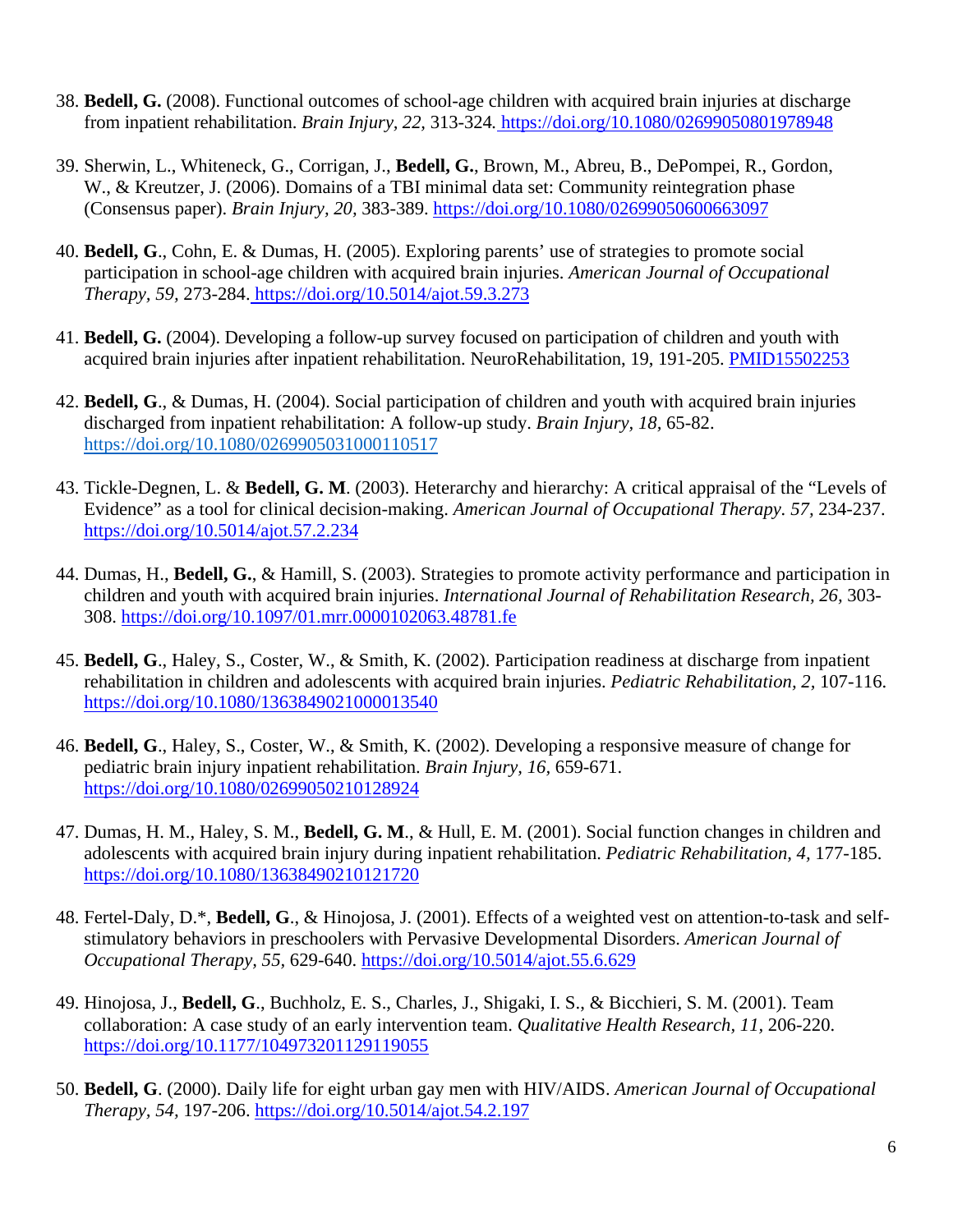- 51. **Bedell, G.,** & Kaplan, M. (1996). Providing occupational therapy services for persons with HIV/AIDS and their caregivers: A position paper. *American Journal of Occupational Therapy, 50,* 853-854. <https://doi.org/10.5014/ajot.50.10.853>
- 52. Anderson, J., Hinojosa, J., **Bedell, G**., & Kaplan, M. (1990). Occupational therapy for children with perinatal HIV infection. *American Journal of Occupational Therapy, 44,* 249-255. <https://doi.org/10.5014/ajot.44.3.249>

#### **NON-REFEREED PUBLICATIONS (Articles, chapters, position papers, monographs, software)**

- 1. **Bedell, G.** (2018). Forward to: Frames of Reference for Pediatric Occupational Therapy 4th Edition, P. Kramer, J. Hinojosa, T.H. Howe. Book. Wolters Kluwer.
- 2. **Bedell, G.** (2012). Measurement of Social Participation. In V. Anderson, & M. Beauchamp (Eds.), *Developmental Social Neuroscience and Childhood Brain Insult: Implication for Theory and Practice*. New York, NY: Guilford Publications.
- 3. **Bedell, G**., Khetani, M. Coster, Law, M., & Cousins, M. (2012). Measures of participation in community, social and civic life for children with disabilities. In A. Majnemer (Ed.), *Measures of outcomes and their determinants for children and youth with developmental disabilities,* London: Mac Kieth Press.
- 4. Khetani, M., **Bedell, G**. Coster, W., Law, M., & Cousins, M. (2012). Measures of physical, social and attitudinal environmental factors for children with disabilities. In A. Majnemer (Ed.), *Measures of outcomes and their determinants for children and youth with developmental disabilities,* London: Mac Kieth Press.
- *5. Pediatric Acquired Brain Injury Plan* (January, 2009). Working group of the national advisory board of the Sarah Jane Brain Foundation [\(http://www.thebrainproject.org/\).](http://www.thebrainproject.org/)
- 6. DePompei, R., Ashley, M., **Bedell, G.**, Lash, M., Dise-Lewis, J., Glang, A., Gordon, W., Todis, B., Tyler, J., & Savage, R. (Winter, 2008). Executive Summary: A call to action for children and adolescents with Traumatic Brain Injury: Funding public policy, research and services. *TBI Challenge.* (Also published in 2008 in J*ournal of Head Trauma Rehabilitation, 4,* 193- 196.)
- 7. **Bedell, G.** (2006). Research Update: The Child and Adolescent Scale of Participation. *Brain Injury Professional, 3,* 14.
- 8. **Bedell. G.** (2004). *Predictors of functional outcomes and needs at discharge from inpatient rehabilitation in children and youth with acquired brain injuries.* Archived report (pp. 1-65). National Rehabilitation Information Center (NARIC), National Institute on Disability and Rehabilitation Research, U.S. Department of Education, Washington D.C.
- 9. Fertel-Daly, D.\*, **Bedell, G**., & Hinojosa, J. (2003). Effects of a weighted vest on attention-to-task and self stimulatory behaviors in preschoolers with Pervasive Developmental Disorders. In C. B. Royeen (Ed.) *Pediatric Issues in Occupational Therapy.* Bethesda, MD: AOTA Press. (pp. 215-229).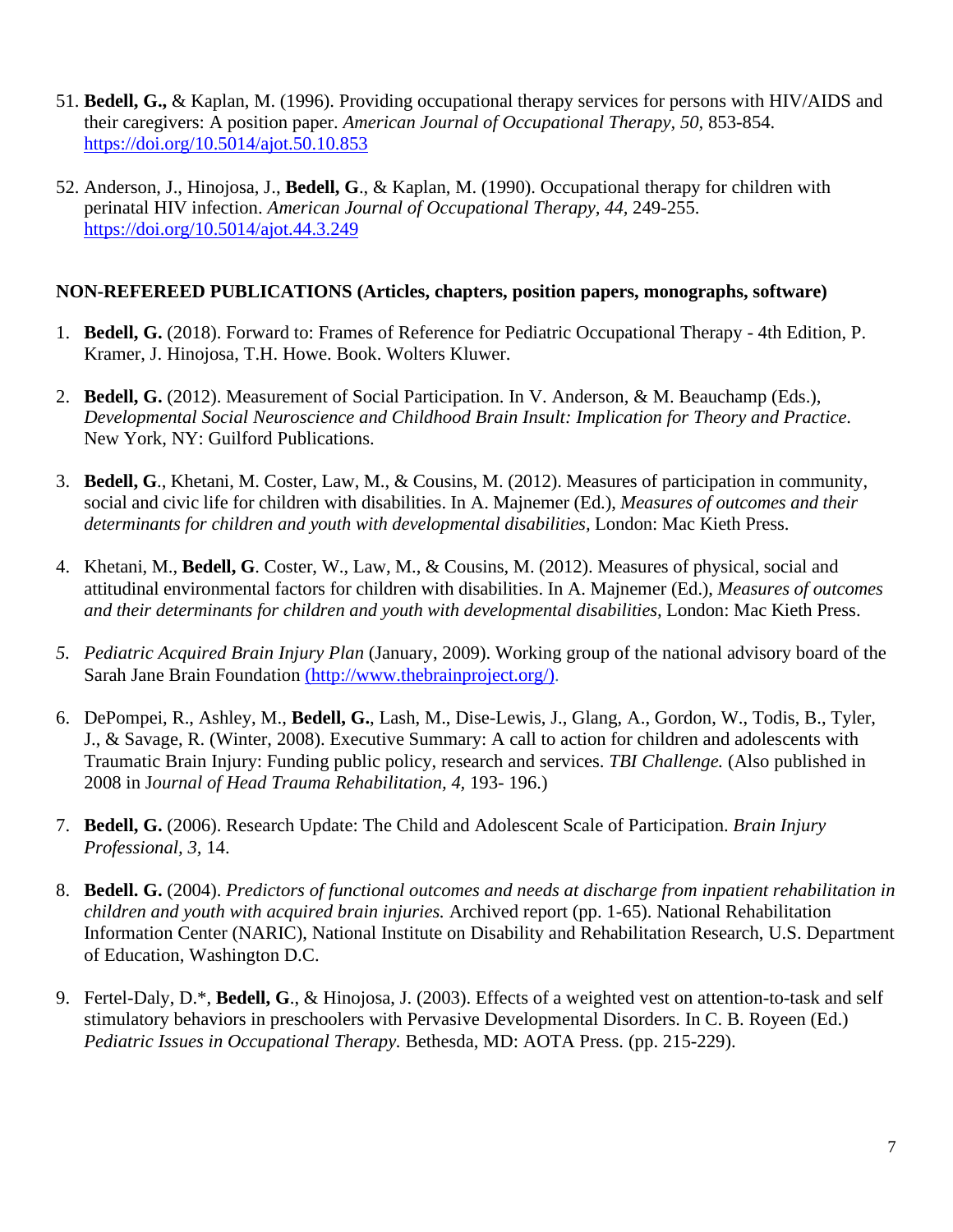- 10. Hinojosa, J., **Bedell, G**., & Kaplan, M. (2003). Children with HIV/AIDS and their families. In E. B. Crepeau, E. Cohn, & B. Schell (Eds.) *Willard and Spackman's Occupational Therapy (10th ed.).*  Philadelphia: J. B. Lippincott-Raven. (pp.725-729).
- 11. **Bedell, G**., & Kaplan, M. (1999). Case study: A motor skill acquisition frame of reference. In P. Kramer, & J. Hinojosa (Eds.), *Frames of Reference for Pediatric Occupational Therapy* (2nd Ed.). Baltimore: Williams & Wilkins.
- 12. Kaplan, M., & **Bedell, G**. (1999). A motor skill acquisition frame of reference. In P. Kramer, & J. Hinojosa (Eds.), *Frames of Reference for Pediatric Occupational Therapy* (2nd Ed.). Baltimore: Williams & Wilkins.
- 13. Hinojosa, J., **Bedell, G**., & Kaplan, M. (1998). Children with HIV/AIDS and their families. In M. E. Neistadt and E. B. Crepeau (Eds.) *Willard and Spackman's Occupational Therapy (9th ed.)* (pp. 618- 621). Philadelphia: J. B. Lippincott-Raven.
- 14. **Bedell, G.** (1998). Finding balance: The daily lives of eight urban gay men with HIV/AIDS (Doctoral dissertation, New York University). *Dissertation Abstracts International*, 58, 6529B.
- 15. **Bedell, G**. (1994). *HIV/AIDS: A consumer guide for daily living.* Rockville, MD: American Occupational Therapy Association.
- 16. Kaplan, M. & **Bedell, G**. (1992). Case study: Neurodevelopmental treatment frame of reference. In P. Kramer, & J. Hinojosa (Eds.), *Frames of Reference for Pediatric Occupational Therapy* (pp. 484-510). Baltimore: Williams & Wilkins.
- 17. McCreedy, P., Personius, J. & **Bedell, G**. (1990). Occupational Therapy: The challenge of AIDS. In E. McGriff, P. Hurley, A. Grossman, & R. Malgady (Eds.), *New York University Regional AIDS Education and Training Center curriculum guide & videotape (part VI).* Health Resources & Services Administration Grant # BRT-000017-02-0.

## **WEB-BASED RESOURCES (WEBSITE, APPLICATIONS, PUBLICATIONS & RESOURCES)**

1. **Bedell, G.,** Wade, S. L. (2018). *Social Participation And Navigation (SPAN): Website and application*: <https://spanprogram.com/>

## **RESEARCH IN BRIEFS:**

Published and distributed by *CanChild* Centre for Childhood Disability Research, McMaster University, Hamilton, Ontario, Canada. **<https://www.canchild.ca/en/research-in-practice/participation-knowledge-hub>**

**1. Bedell, G.**, Khetani, M., Cousins, M., Coster, W., & Law, (2013)[.https://www.canchild.ca/en/resources/234-how-parents-view-their-child-s-participation-and](https://www.canchild.ca/en/resources/234-how-parents-view-their-child-s-participation-and-environment-creating-a-foundation-for-the-pem-cy)[environment-creating-a-foundation-for-the-pem-cy](https://www.canchild.ca/en/resources/234-how-parents-view-their-child-s-participation-and-environment-creating-a-foundation-for-the-pem-cy)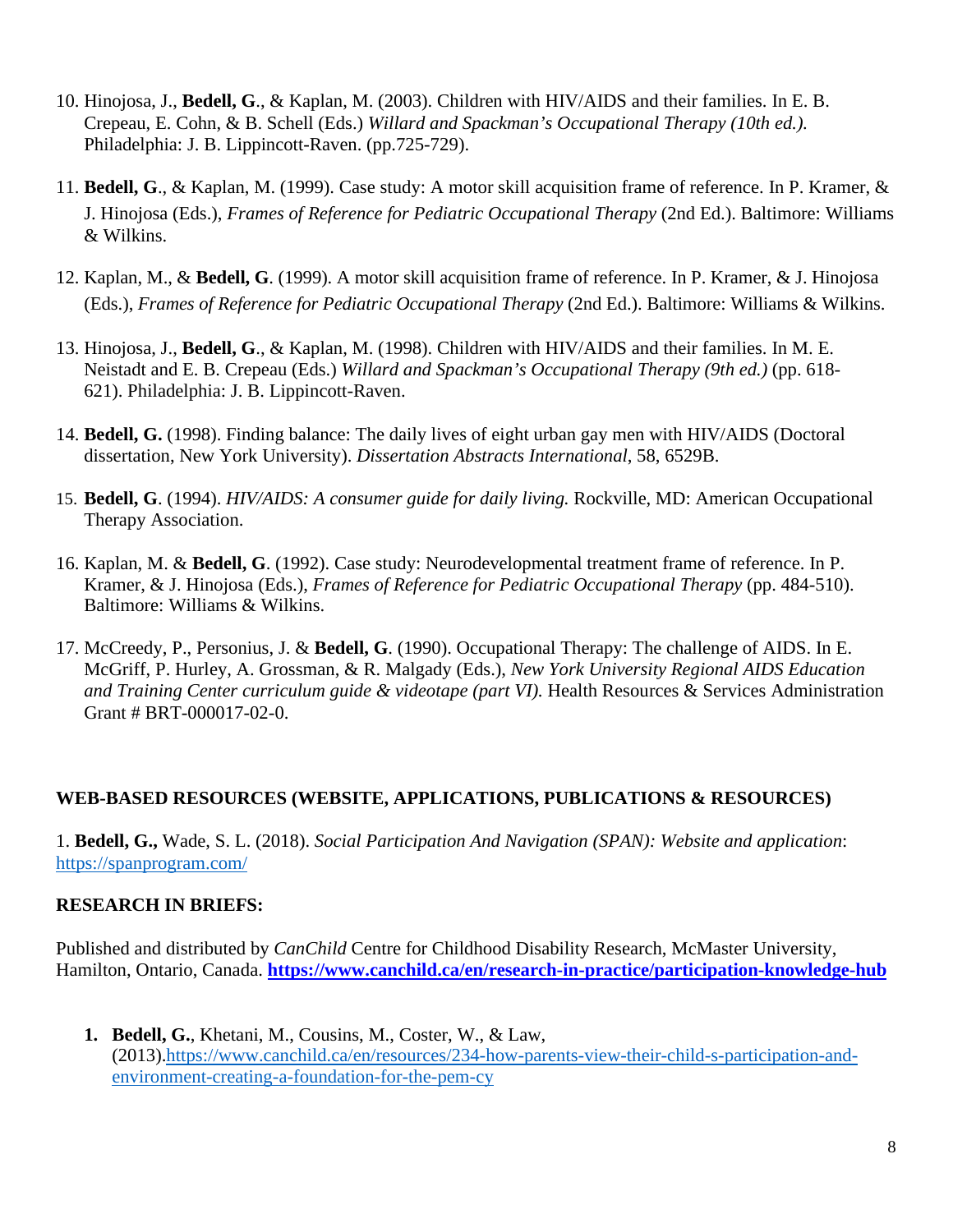- 2. Coster, W., Law, M., **Bedell, G.**, Khetani, M., Anaby, D., Teplicky, R., & Lin, C.Y. (2013). The Participation and Environment Measure for Children and Youth (PEM-CY): An innovative measure for home, school and community[. https://www.canchild.ca/en/resources/228-the-participation-and](https://www.canchild.ca/en/resources/228-the-participation-and-environment-measure-for-children-and-youth-pem-cy-an-innovative-measure-for-home-school-and-community)[environment-measure-for-children-and-youth-pem-cy-an-innovative-measure-for-home-school-and](https://www.canchild.ca/en/resources/228-the-participation-and-environment-measure-for-children-and-youth-pem-cy-an-innovative-measure-for-home-school-and-community)[community](https://www.canchild.ca/en/resources/228-the-participation-and-environment-measure-for-children-and-youth-pem-cy-an-innovative-measure-for-home-school-and-community)
- 3. Coster, W., **Bedell, G.,** Law, M., Khetani, M., & Teplicky, R. (2013). [https://www.canchild.ca/en/resources/235-an-evaluation-of-the-participation-and-environment-measure](https://www.canchild.ca/en/resources/235-an-evaluation-of-the-participation-and-environment-measure-for-children-and-youth-pem-cy)[for-children-and-youth-pem-cy](https://www.canchild.ca/en/resources/235-an-evaluation-of-the-participation-and-environment-measure-for-children-and-youth-pem-cy)
- 4. Bresnahan, J.\*, Hamilton, A.\*, Hollebone, S.\*, Lakatos, H.\*, Memole, L.\*, **Bedell, G**., Coster, W., & Law, M. (2013)[. https://www.canchild.ca/en/resources/236-parent-needs-and-strategies-for-promoting](https://www.canchild.ca/en/resources/236-parent-needs-and-strategies-for-promoting-child-participation-what-we-learned-from-developing-the-participation-and-environment-measure-for-children-and-youth-pem-cy)[child-participation-what-we-learned-from-developing-the-participation-and-environment-measure-for](https://www.canchild.ca/en/resources/236-parent-needs-and-strategies-for-promoting-child-participation-what-we-learned-from-developing-the-participation-and-environment-measure-for-children-and-youth-pem-cy)[children-and-youth-pem-cy](https://www.canchild.ca/en/resources/236-parent-needs-and-strategies-for-promoting-child-participation-what-we-learned-from-developing-the-participation-and-environment-measure-for-children-and-youth-pem-cy)

**PARTICIPATION TIPS** (Law, Anaby, **Bedell**, Coster, Khetani, Turner, & Teplicky, 2013): <https://www.canchild.ca/en/resources/238-participation-101-tip-sheets>

- **I WANT TO PARTICIPATE TIP SHEETS** (Law, Anaby, **Bedell**, Coster, Khetani, Turner, & Teplicky, 2013): [https://www.canchild.ca/en/resources/239-i-want-to](https://www.canchild.ca/en/resources/239-i-want-to-participate-in)[participate-in](https://www.canchild.ca/en/resources/239-i-want-to-participate-in)
- **PARTICIPATION INFORMATION FOR PROGRAMS AND AGENCIES**  (Law, Anaby, **Bedell,** Coster, Khetani, Turner, & Teplicky, 2013)[:](https://www.canchild.ca/en/research-in-practice/participation-knowledge-hub) <https://www.canchild.ca/en/research-in-practice/participation-knowledge-hub>

# **ACKNOWLEDGED CONTRIBUTOR TO RESEARCH OR ARTICLE (to update)**

- 1. Jarvis, J. M., Gurga, A., Greif, A., Lim, H., Anaby, D., Teplicky, R., & Khetani, M. A. (2019). Usability of the Participation and Environment Measure Plus (PEM+) for client-centered and participation-focused care planning. American Journal of Occupational Therapy, 73, 7304205130 (1-8). <https://doi.org/10.5014/ajot.2019.032235>
- 2. De Bock, F., Bosl, C., Graef, C., Oepen, J., Philippe, K., & Urschitz, M.S., (2019). Measuring social participation in children with chronic health conditions: validation and reference values of the child and adolescent scale of participation (CASP) in the German context. BMC Pediatrics, 19,1-13. [https://doi.org/10.1186/s12887-019-1495-6.](https://doi.org/10.1186/s12887-019-1495-6)
- 3. Khetani, M.A., Graham, J. E., Davies, P.L., Law, M.C., & Simeonsson, R. J. (2015). Psychometric properties of the Young Children's Participation and Environment Measure. Archives of Physical Medicine and Rehabilitation, 96, 307-316.
- 4. Schwartzberg, S. L., Trudeau, S.A., & Vega, V. (2013). Principles of occupational therapy group outcome assessment in mental health, Occupational Therapy in Mental Health, 29, 134-148.
- 5. Evenson, M.\* (2013). Preparing for fieldwork: Students' perceptions of their readiness to provide evidencebased practice. Work: A Journal of Prevention, Assessment and Rehabilitation, 44, 297- 306.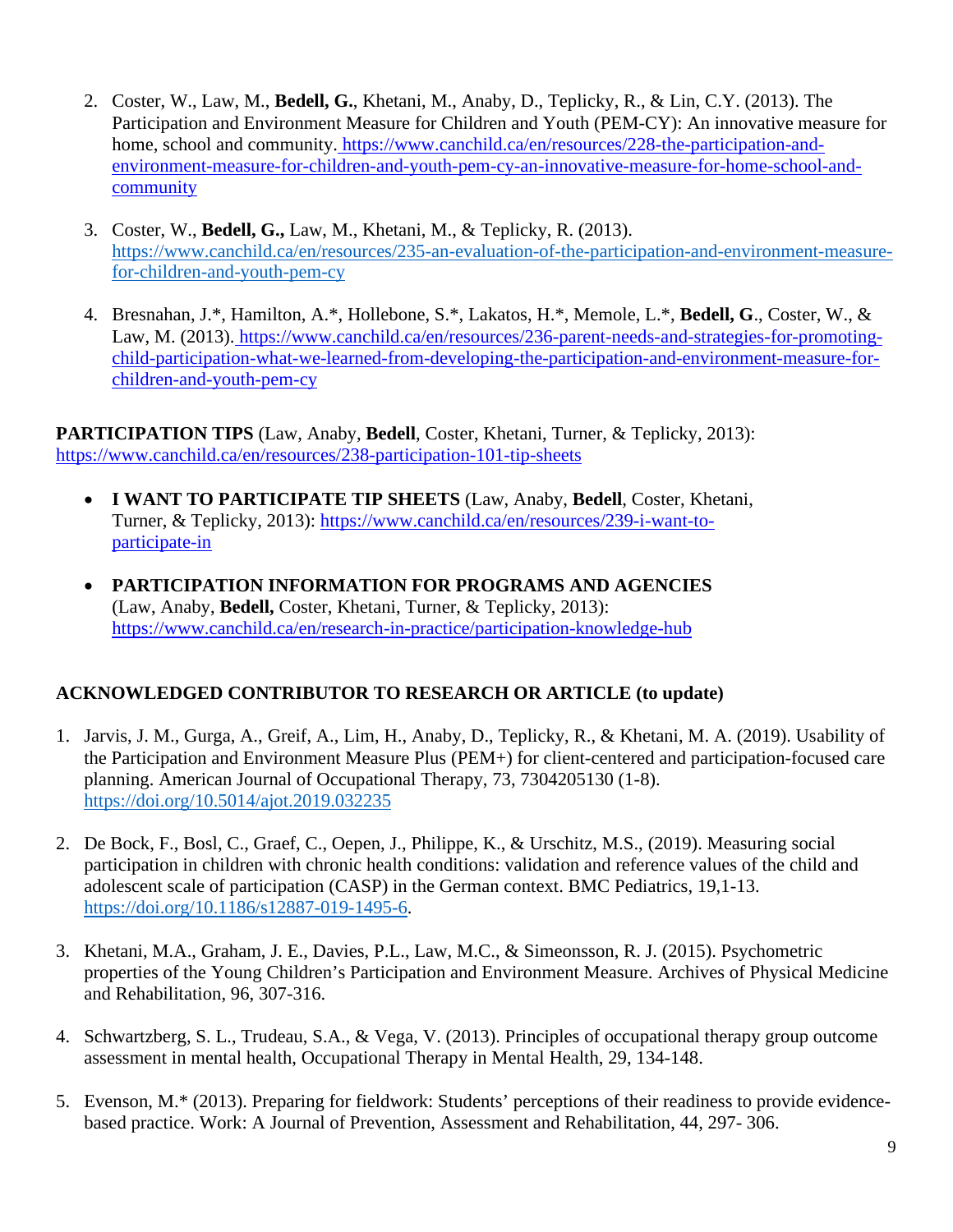- 6. Bogart, K.R., Tickle-Degnen, L.,& Joffee, M.S. (2012). Social interaction experiences of adults with Moebius Syndrome: A focus group. Journal of Health Psychology, Early online version, 1-11.
- 7. Galvin, J, Froude, EH, & McAleer, J. (2010). Children's participation in home, school and community life after acquired brain injury. Australian Occupational Therapy Journal, 57,118–126.
- 8. Wells, R, Minnes, P, & Phillips, M. (2009). Predicting social and functional outcomes for individuals sustaining paediatric traumatic brain injury. Developmental Neurorehabilitation, 12, 2-23.
- 9. Todis, B., Glang, A., Bullis, M., Ettel, D., & Hood, D. (2008). Longitudinal investigation of the post– high school transition experiences of adolescents with traumatic brain injury. Journal of Head Trauma Rehabilitation, 26, 138-149.
- 10. Yeates, K.O. (2006). Outcomes and assessment in childhood brain injury. Brain Injury Professional, 3, 20- 22.
- 11. Wagstaff, S.\* (2005). Supports and barriers for exercise participation for well elders: Implications for occupational therapy. Physical and Occupational Therapy in Geriatrics, 25, 19-33.
- 12. Haley, S.M, Fragala-Pinkham, M.A., Ni, P.S., Skrinar, A.M., & Kaye, E.M. (2004). Pediatric physical functioning reference curves. Pediatric Neurology, 31, 333-341.
- 13. Tarbell, M.H., Henry, A.D., & Coster, W.C. (2004). Psychometric properties of the Scorable Self-Care Evaluation. American Journal of Occupational Therapy, 58, 324-332.
- 14. Conyers, L.M. (2004). The impact of vocational services and employment on people with HIV/AIDS. Work, 23, 205-214.
- 15. Fragala, M.A., O'Neil, M.E., Russo, K., & Dumas, H.M. (2002). Impairment, disability and satisfaction outcomes after lower-extremity Botulin Toxin A injections for children with Cerebral Palsy. Pediatric Physical Therapy, 14, 132-144.
- 16. Daniel, E.S\*, & Paul, S. (2000). A comparison study of the volar wrist cock-up splint and ulnar gutter splint in carpal tunnel syndrome. Occupational Therapy in Health Care, 12, 79-93.

# **PUBLISHED ABSTRACTS (to update)**

- 1. Chang, W.C., **Bedell, G.M.,** Degnen, L.T., & Liao, H.F. (2017) School Participation and Environmental barriers of children with disabilities in Taiwan*. American Journal of Occupational Therapy, 4,*  (Supplement 1). doi:10.5014/ajot.2017.71S1-PO5148
- 2. Barnes, M. A.,\* Schwartzberg, S., Marfeo, E. & **Bedell, G.M.** Group Leader Self-Assessment (GLSA): Reliability and validity (2017). *American Journal of Occupational Therapy, 4* (Supplement 1) doi:10.5014/ajot.2017.71S1-PO1108
- 3. Sirois, K., Tousignant, B., Beauchamp, M. H., Achim, A. M., **Bedell, G.,** Boucher, N., ... & Jackson, P. L. (2014, May). The contribution of social cognition in the prediction of social participation difficulties following moderate-to-severe TBI in adolescents and young adults. *Brain Injury, 28,* No. 5-6, pp. 691- 692.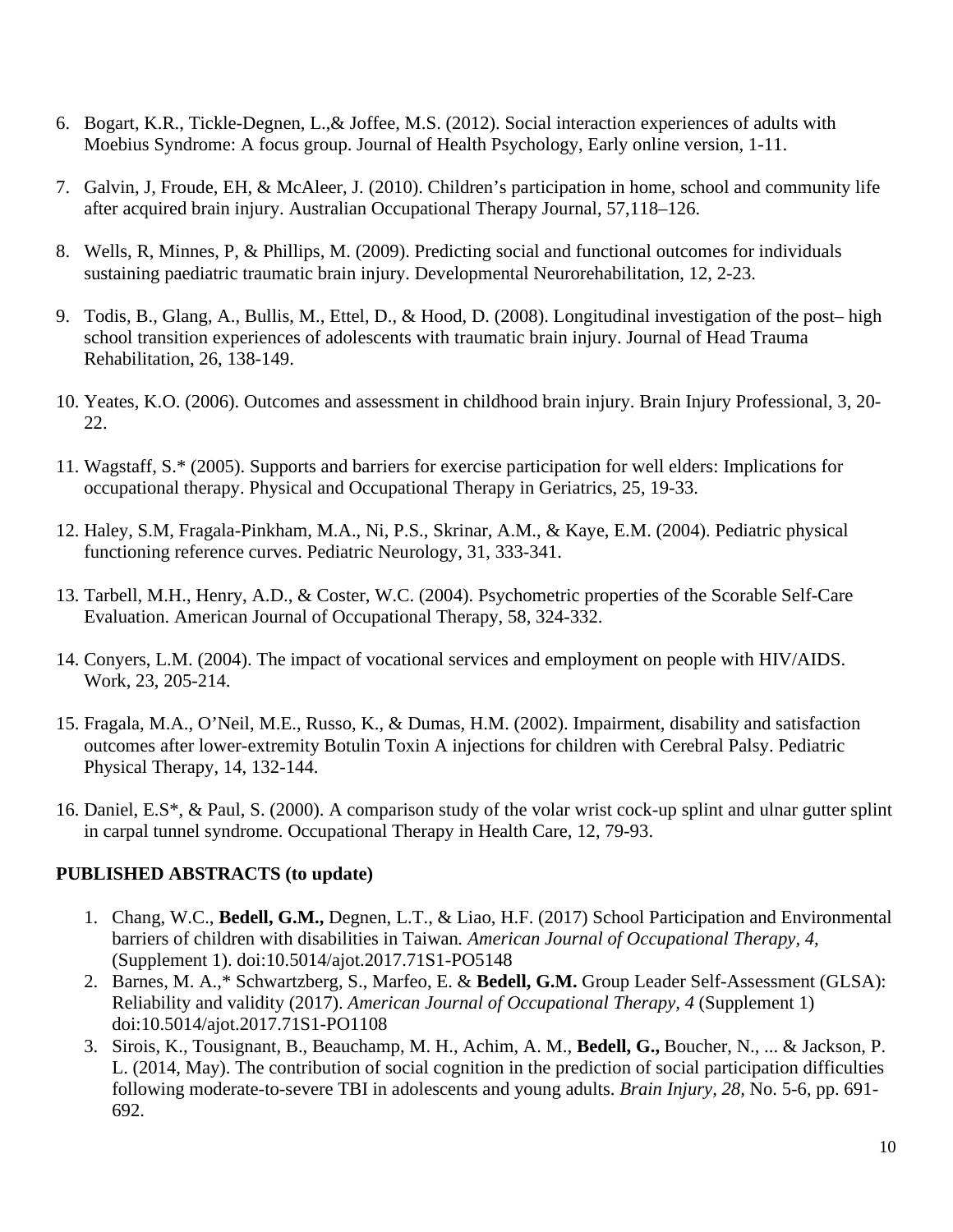- 4. Tousignant, B., Jackson, P. L., Beauchamp, M. H., Achim, A. M., **Bedell, G.,** Boucher, N., ... & Sirois, K. (2014, May). Moderate-to-severe TBI impacts on social cognition in adolescents and young adults and contribution of non-social cognitive functions. *Brain Injury,* 28, No. 5-6, pp. 702-702.
- 5. **Bedell, G.**, (2008). The Child and Adolescent Scale of Participation: Further psychometric testing. *Journal of Head Trauma Rehabilitation, 23*(5), 341.
- 6. **Bedell, G.**, (2007). The Child and Adolescent Scale of Participation: Further psychometric testing. *Developmental Neurorehabilitation, 10*(4), 285.
- 7. **Bedell, G**., Haley, S., Coster, W., & Smith, K. (2004). Developing a responsive measure of change for pediatric brain injury inpatient rehabilitation. *Guide to Resources Produced by National Institute on Disability and Rehabilitation Research Grantees: Infants, Children, and Youth with Disabilities.*  Washington, DC: National Center for the Dissemination of Disability Research, pp. 14-15.
- 8. **Bedell, G**., Haley, S., Coster, W., & Smith, K. (2004). Participation readiness at discharge from inpatient rehabilitation in children and adolescents with acquired brain injuries. *Guide to Resources Produced by National Institute on Disability and Rehabilitation Research Grantees: Infants, Children, and Youth with Disabilities.* Washington, DC: National Center for the Dissemination of Disability Research, pp. 25-26.
- 9. **Bedell, G.** (2002). Measuring social participation in children and youth with acquired brain injuries. *Neurorehabilitation and Neural Repair, 16*(4), 2.
- 10. **Bedell, G.** (2002). Measuring environmental factors in children and youth with acquired brain injuries. *Neurorehabilitation and Neural Repair, 16*(4), 15.
- 11. **Bedell, G.** & Dumas, H. M. (2002). Social participation of children and adolescents with acquired brain injuries. *Archives of Physical Medicine and Rehabilitation*, *83* (12), S51.
- 12. **Bedell. G.** (2000). Measuring activity performance and participation at discharge in children with brain injury. *Archives of Physical Medicine and Rehabilitation*, *81* (9), 1259.
- 13. **Bedell, G.** (1998). Finding balance: The daily lives of eight urban gay men with HIV/AIDS (Doctoral dissertation, New York University). *Dissertation Abstracts International*, *58,* 6529B.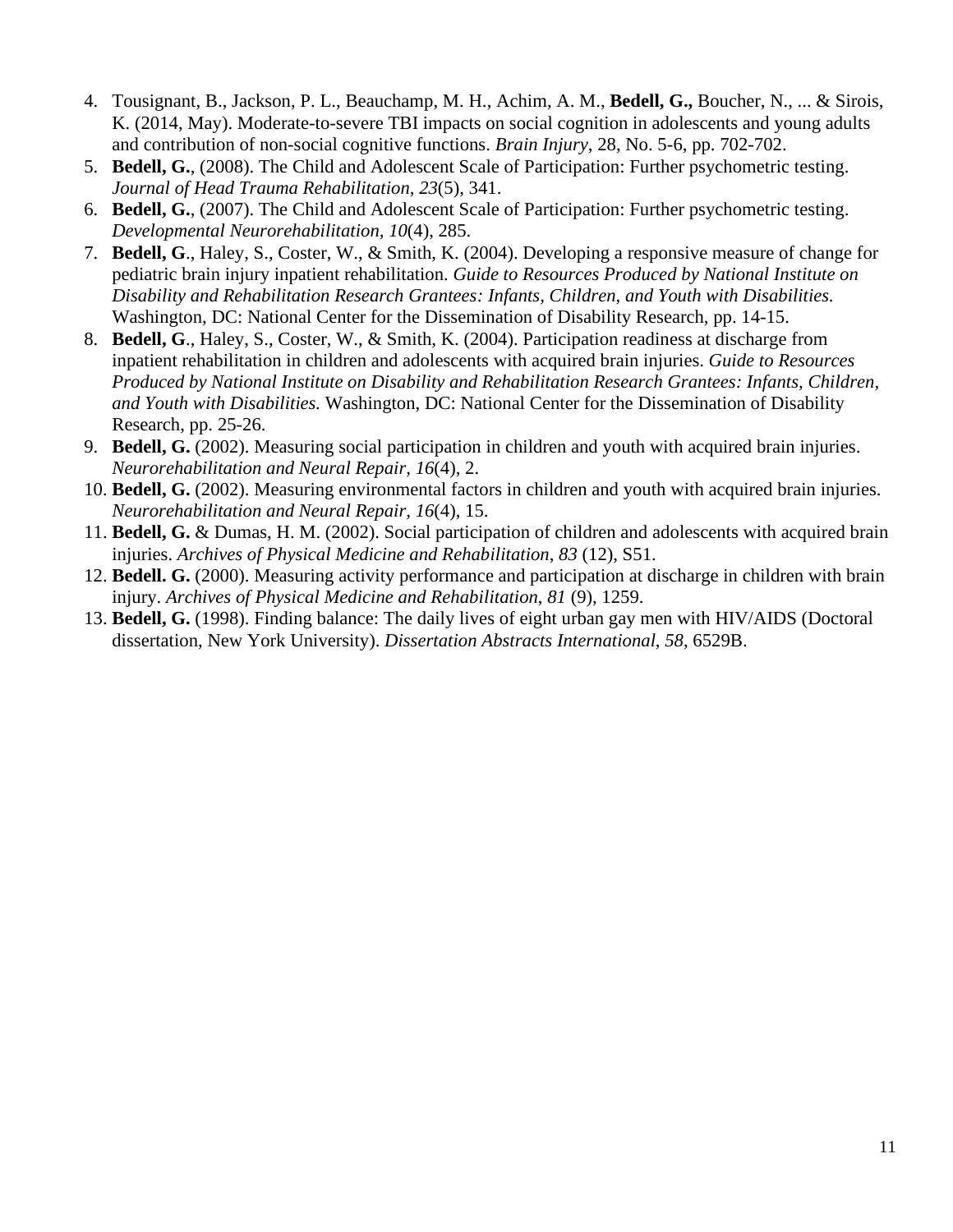# **RESEARCH SUPPORT & GRANT ACTIVITIES**

## **FUNDED**

## External funding

- 1. *Social Participation And Navigation (SPAN): Adaptation, Usability And Implementation For Youth and Transition-age Young Adult Brain Tumor Survivors*, Deborah Munroe Noonan Memorial Research Fund. Principal Investigator. (Awarded, 10/1/20-9/30/22).
- 2. *Robot Assistance with Activities of Daily Living for Persons with C4-C7 Spinal Cord Injury*. Craig H. Neilsen Foundation. Co-Principal Investigator. William Messner, PhD., Co-Principal Investigator, Tufts University (Awarded, 10/31/17-10/30/19).
- 3. *Social Participation and Navigation (SPAN): An app-based coaching intervention for teens with TBI.*  Department of Health and Human Services-National Institute on Disability and Independent Living Rehabilitation Research (NIDILRR). Field Initiated Grant (# H133G130272). Co-Principal Investigator. Shari Wade, Ph.D., Co-Principal Investigator, Cincinnati Children's Hospital Medical Center (Awarded,  $2013 - 2017$ ).
- 4. *Feasibility Test of a Pediatric Web-Based Care Planning Guide*. American Occupational Therapy Foundation. Co-investigator. Dr. Mary Khetani, University of Illinois-Chicago, Principal Investigator (Awarded, 2016-2017).
- 5. *Transition Curricula for Youth-Young Adults with Autism Spectrum Disorders and Developmental Disabilities.* Subcontract with 3L Place to provide feedback on the development of transition curricula and program evaluation (2012-2019). <http://www.3lplace.org/>
- 6. *The Participation & Environment Knowledge Hub: Translating evidence about children with disabilities* (A Knowledge Translation Grant). Canadian Institutes for Health Research (CIHR). Coprincipal investigator. Mary Law, Ph.D., Principal Investigator, McMaster University- *CanChild*  Centre for Childhood Disability Research, Hamilton, ON, Can. (Approved, 2011-2012). <https://www.canchild.ca/en/research-in-practice/participation-knowledge-hub>
- 7. *Development of a social cognition battery to assess adolescents with Traumatic Brain Injuries.* Fonds de recherche Sante' Quebec (FRSQ) [Health Research in Quebec]. Collaborating investigator. Katia Sirois, Ph.D., Principal Investigator (University of Laval, Quebec (2011-2012).
- 8. *Rehabilitation Research & Training Center on Interventions for Children and Youth with Traumatic Brain Injury* (Grant # H133B090010). U.S. Department of Education-National Institute on Disability and Rehabilitation Research. Project site co-director (Measurement core): Developing a core battery of assessments (5% effort for the first two years). Shari Wade, Ph.D., Principal Investigator, Cincinnati Children's Hospital Medical Center (Oct., 2009 to Sept., 2014). [http://tbifocus.org/about](http://tbifocus.org/about-us/faculty/)[us/faculty/](http://tbifocus.org/about-us/faculty/)
- 9. *Development of measures of participation and environment for children with disabilities.* US Department of Education, National Institute on Disability and Rehabilitation Research. Field Initiated Research Project. Grant # H133G070140. Co-Principal Investigator (12% effort). Wendy Coster,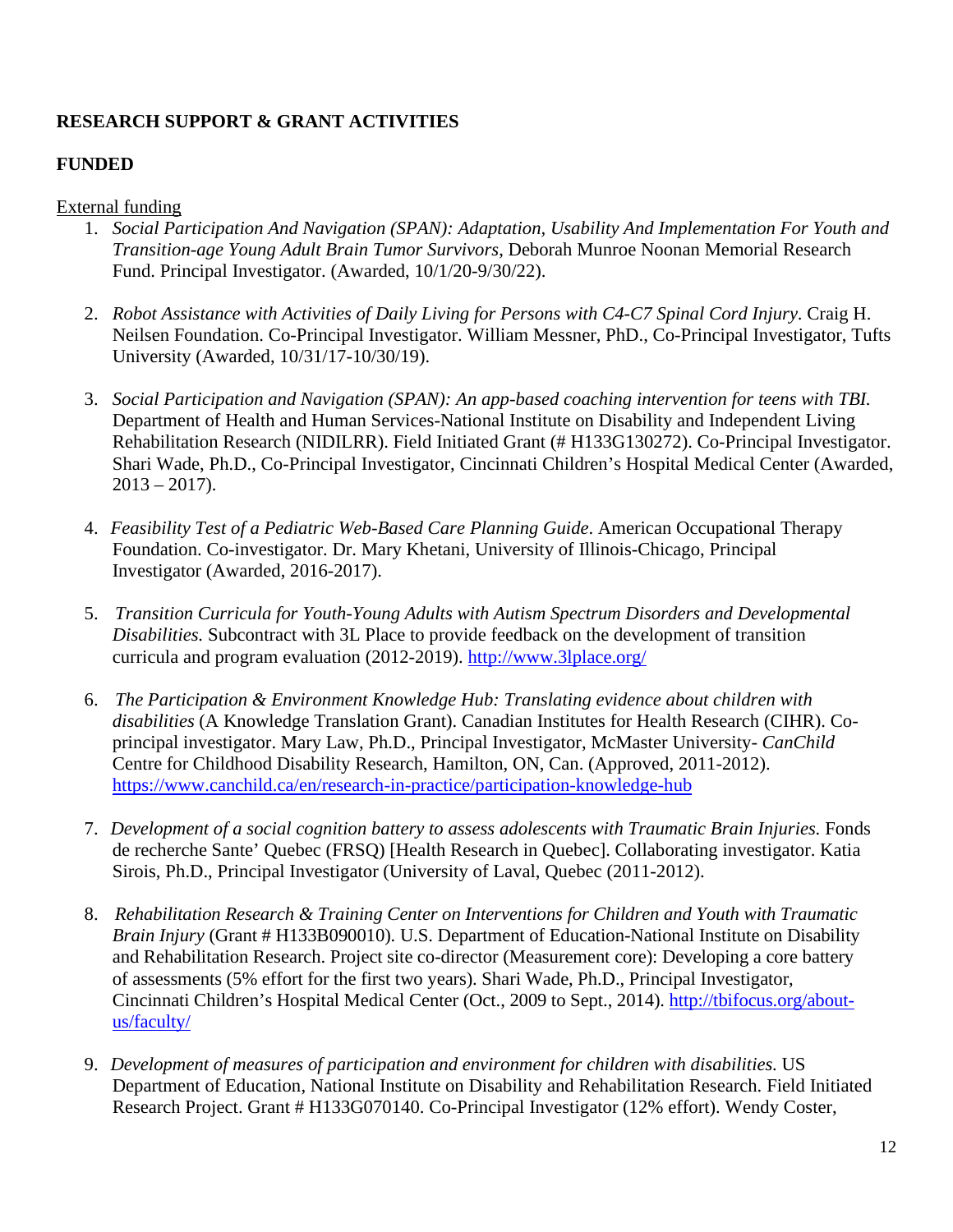Ph.D., Boston University, PI. (Oct., 2007 – Sept., 2011)[. https://canchild.ca/en/resources/228-the](https://canchild.ca/en/resources/228-the-participation-and-environment-measure-for-children-and-youth-pem-cy-an-innovative-measure-for-home-school-and-community)[participation-and-environment-measure-for-children-and-youth-pem-cy-an-innovative-measure-for](https://canchild.ca/en/resources/228-the-participation-and-environment-measure-for-children-and-youth-pem-cy-an-innovative-measure-for-home-school-and-community)[home-school-and-community](https://canchild.ca/en/resources/228-the-participation-and-environment-measure-for-children-and-youth-pem-cy-an-innovative-measure-for-home-school-and-community)

- 10. *TBI Transition Systems (T-BITS): Improving the Hospital-School Transition of Children with Traumatic Brain Injury*. U.S. Department of Education-National Institute on Disability and Rehabilitation Research. Disability and Rehabilitation Research Project. Grant #H133A060075. Consultant (5% effort for two years). Ann Glang, Ph.D. & Bonnie Todis, Ph.D., Principal Investigators, Western Oregon University - The Teaching Research Institute, Eugene, Oregon. (Mar, 2008 – Sept., 2011).
- 11. *Diabetes Management at School: Identifying Factors Associated with Health, Participation and Quality of Life.* Deborah Munroe Noonan Memorial Fund, Bank of America, Trustee. Co-project director (25% effort). Elisabeth Schainker, MD, Floating Hospital for Children, Tufts Medical Center, Project director. (Sept., 2006 – Feb., 2008).
- 12. *Predictors of functional outcomes and needs of children and youth with acquired brain injuries upon discharge from inpatient rehabilitation.* Mary E. Switzer Distinguished Research Fellowship Award, US Department of Education, National Institute on Disability and Rehabilitation Research. Principal Investigator (80% effort; 2002-2003).
- 13. *Strategies to promote social participation in school-age children with acquired brain injuries.*  Fleet Boston financial, Trustee of the Deborah Munroe Noonan Memorial Fund." Principal Investigator, Project Co-Director (25% effort), Ms. Helene Dumas, Franciscan's Children Hospital, Co-Director (2001-2002).
- 14. *Community re-integration of children with brain injury: Development and implementation of a followup system.* Fleet Boston financial, Trustee of the Deborah Munroe Noonan Memorial Fund. Principal Investigator, Project Co-Director (25% effort). Ms. Helene Dumas, Franciscan's Children Hospital, Codirector (2000-2001).
- 15. *Medication management and successful work transition for persons with HIV/AIDS.* U.S. Department of Education-National Institute on Disability and Rehabilitation Research (Field-initiated research grant # H133G000195). Co-Principal Investigator. Dr. David Vandergoot, Principal investigator, Center for Essential Management Services, NY (2000-2003).
- 16. *The daily life experiences of urban gay men with AIDS.* The American Occupational Therapy Foundation. Principal Investigator. (1996).
- 17. *The daily life experiences of urban gay men with AIDS.* Metropolitan New York District-New York State Occupational Therapy Association. Principal Investigator (1996).
- 18. *Homebound activity program for persons with AIDS.* Gay Men's Health Crisis, New York, NY. United Way. Approved and funded. Project consultant. Orazio Caroleo, Ph.D., Principal investigator (19911992).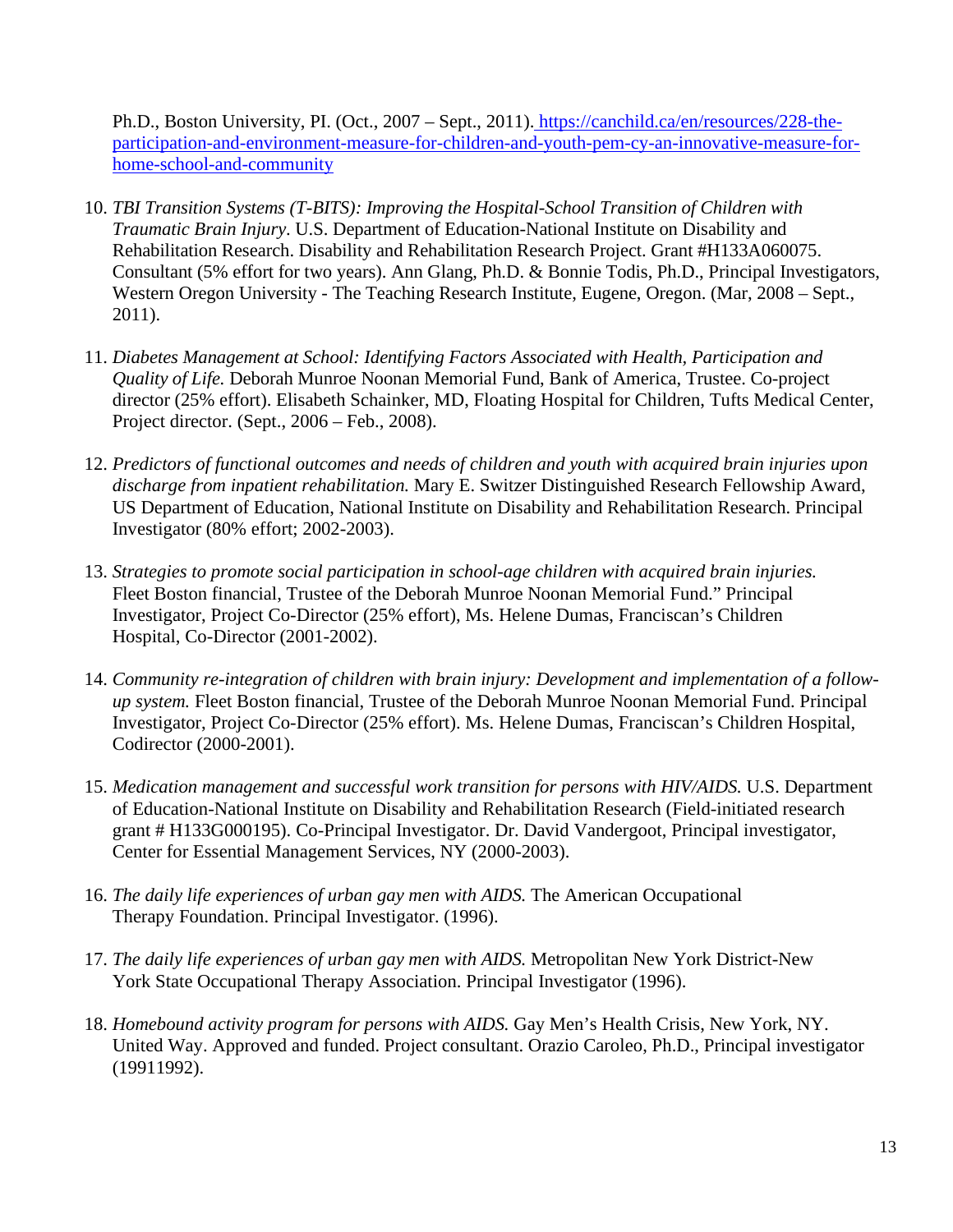## Internal funding

- 1. *Developing a Human-Animal Interaction-Based Modification of the Social Participation and Navigation (SPAN) Program for Adolescents with Social Anxiety.* Tufts Springboard grant. Co-Principal Investigator. Dr. Megan Mueller, Co-Principal Investigator, Tufts Cummings School of Veterinary Medicine (2020-2021).
- 2. *Development and evaluation of an animal handler training event to promote OT student engagement and education on animal-assisted interventions* Tufts Institute on Human-Animal Interaction Student Scholars Program Awardees, Nicole Porter and Kaitlyn Irwin; Faculty Mentor*. (2020-2021)*
- 3. *Adaptation and Usability of Social Participation and Navigation (SPAN) for Adolescent Speakers with Dysarthria*, Tufts Clinical and Translational Science Institute (CTSI) Pilot Study Award (Grant # NIH913). Co-Principal Investigator. Dr. Kathryn Connaghan, Principal Investigator, Department of Communication Sciences and Disorders, Northeastern University (2018-2019).
- 4. *Further development and testing of a mobile app to promote social participation of youth with traumatic brain injury*. Tufts Faculty Research Award Committee (FRAC) grant. Principal Investigator (2017 - 2018).
- 5. *Assistive Technology Innovations.* Tufts Innovates Grant. Creating an interdisciplinary course and Maker studio to facilitate collaborative client-centered team problem solving to design and test assistive devices for persons with disabilities. Principal Investigator. Co-investigators from Occupational Therapy (Jennifer Buxton, Amy Fleischer) and Mechanical/Human Factors Engineering (Gary Leisk, Daniel Hannon) (2016-2017).
- 6. *Validating the Child and Adolescent Scale of Participation (CASP) for use in population-based research with children and youth with Traumatic Brain Injury.* Tufts University, Faculty Research Award Committee (FRAC) Grant-in-Aid. Principal investigator (2012 - 2013).
- 7. *Examining interventions and factors associated with social participation and quality of life of children and youth with disabilities: Cross-disciplinary research and perspectives*. Tufts University Bernstein Faculty Fellows Award. Dr. Donald Wertlieb (Tufts, Senior faculty mentor). (2005 - 2007).
- 8. *Measuring Diabetes Management, Participation and Quality of Life at School for Children with Type 1 Diabetes.* Developing and pilot-testing the measures and procedures to be used in the research proposed in the Bernstein Faculty Fellows Award. Tufts University Summer FRAC award. Principal investigator (Summer 2006).
- 9. *School nurses' perceptions of their performance of diabetes management at school: A pilot study.*  Co-Principal investigator. Conducted with Elisabeth Schainker, MD, Floating Hospital for Children, Tufts New England Medical Center. Conducted as part of Tufts University Bernstein Faculty Fellows Award (2005).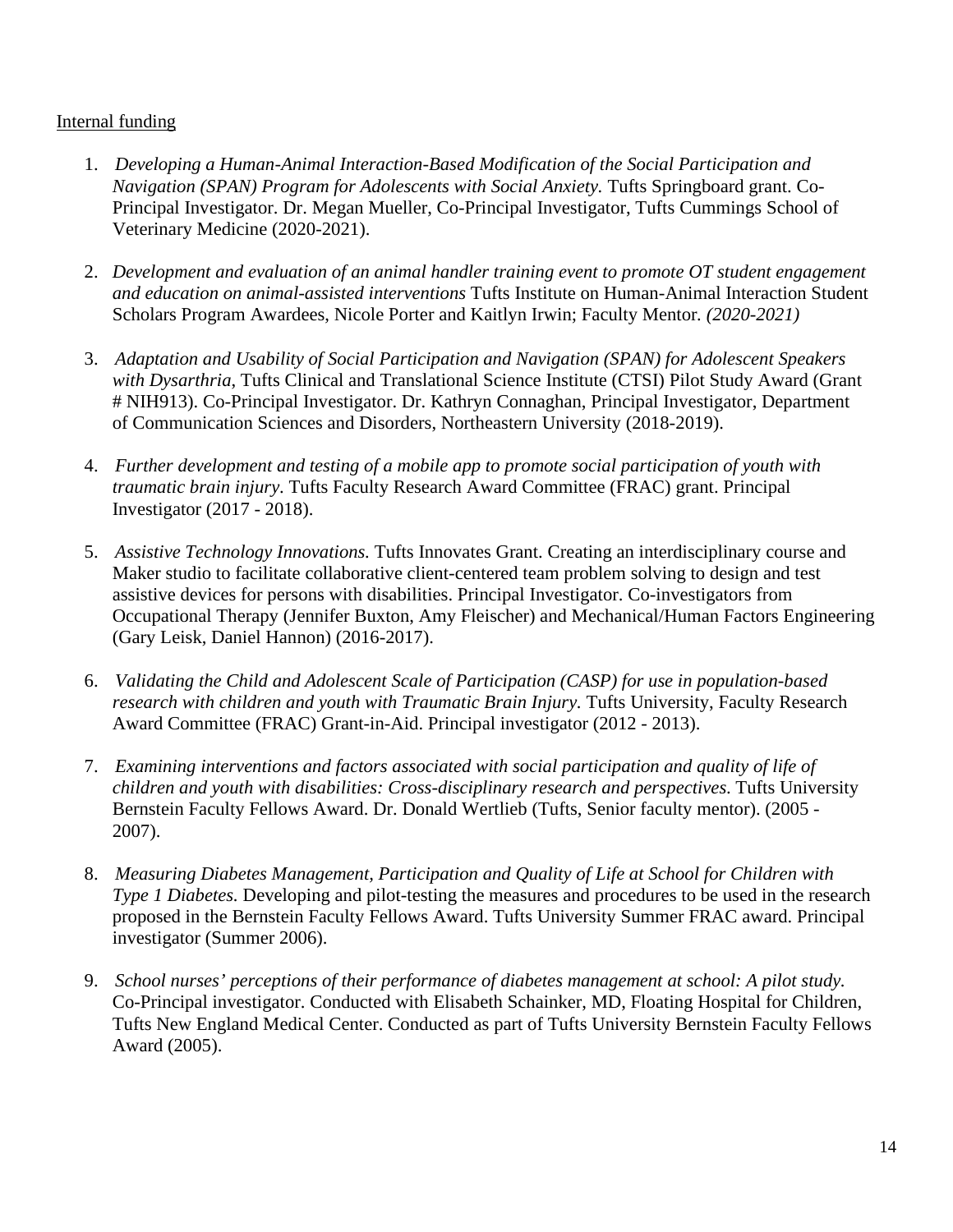- 10. *Integrating e-technology into three levels of graduate occupational therapy educational programs.*  Tufts University Academic Technology Faculty Grant Award (A Partnership in Technology [APT] Grant; Project Co-Director. Conducted with Project Co-Directors Ms. Mary Evenson and Dr. Andrea Sherwin (2005 – 2007).
- 11. *The Child and Adolescent Scale of Participation: Further testing and development.* Tufts University, Faculty Research Award Committee (FRAC). Principal Investigator (2004 - 2005).
- 12. *Factors that influence team collaboration on an early intervention team.* New York University School of Education Research Challenge Fund. Co-Principal Investigator. Dr. Jim Hinojosa, Principal Investigator (1996- 1997).

# **APPROVED, NOT FUNDED**

- 1. Proposal coauthor and listed as project co-director, *Collaborative Intervention Training in Inclusive Settings (CITIS)* [Low-incidence childhood disabilities]. U.S. Department of Education-Office of Special Education and Rehabilitation Services. Dr. Jim Hinojosa, listed as project director, New York University, NY, NY (Approved, not funded; 1998).
- 2. Proposal coauthor and listed as project co-director, *Collaborative Intervention Training in Inclusive Settings (CITIS)* [High-incidence childhood disabilities]. U.S. Department of Education-Office of Special Education and Rehabilitation Services. Dr. Jim Hinojosa, listed as project director, New York University, NY, NY (Approved, not funded; 1996).

# **NOT FUNDED:**

- 1. Listed as Co-Investigator. *Understanding and Promoting Successful Community Living and Participation during the Transition to Adulthood following Pediatric Brain Injury*. Department of Health and Human Services-National Institute on Disability and Independent Living Rehabilitation Research (NIDILRR). Disability and Rehabilitation Research Project. Principal Investigator, Shari Wade, Ph.D., Cincinnati Children's Hospital Medical Center (Submitted, 2/2017; not funded).
- 2. Listed as Co-Principal Investigator. Robot Assistance with Activities of Daily Living for Persons with C4-C7 Spinal Cord Injury. Tufts Collaborates grant. Principal Investigator, William Messner (Tufts) (Submitted, 1/2017; Not funded).
- 3. Listed as Collaborating investigator. *Understanding and improving social interaction and participation in childhood motor speech disorders*. Principal Investigator, Kathryn Connaghan (Northeastern). Deborah Munroe Noonan Memorial Research Fund. (Submitted, 3/2017; Not funded)
- 4. Listed as Co-Principal Investigator. *Raising a robot- to help with activities of daily living for persons with high-level spinal cord injury*. National Robotics Initiative (NRI): National Science Foundation. John Wen, Ph.D., Principal Investigator/Project Director, Industrial and Systems Engineering and Brett Fajen, Cognitive Sciences, Co-PI, Rensselaer Polytechnic Institute; and William Messner, Ph.D., Co-PI, Co Project director, Tufts University – Department of Mechanical Engineering (Submitted, March, 2016; Not funded).
- 5. Listed as Co-Investigator. *Determinants of functioning in emerging adulthood following early brain injury*. National Institutes of Health - National Institute of Neurological Disorders and Stroke (RO1;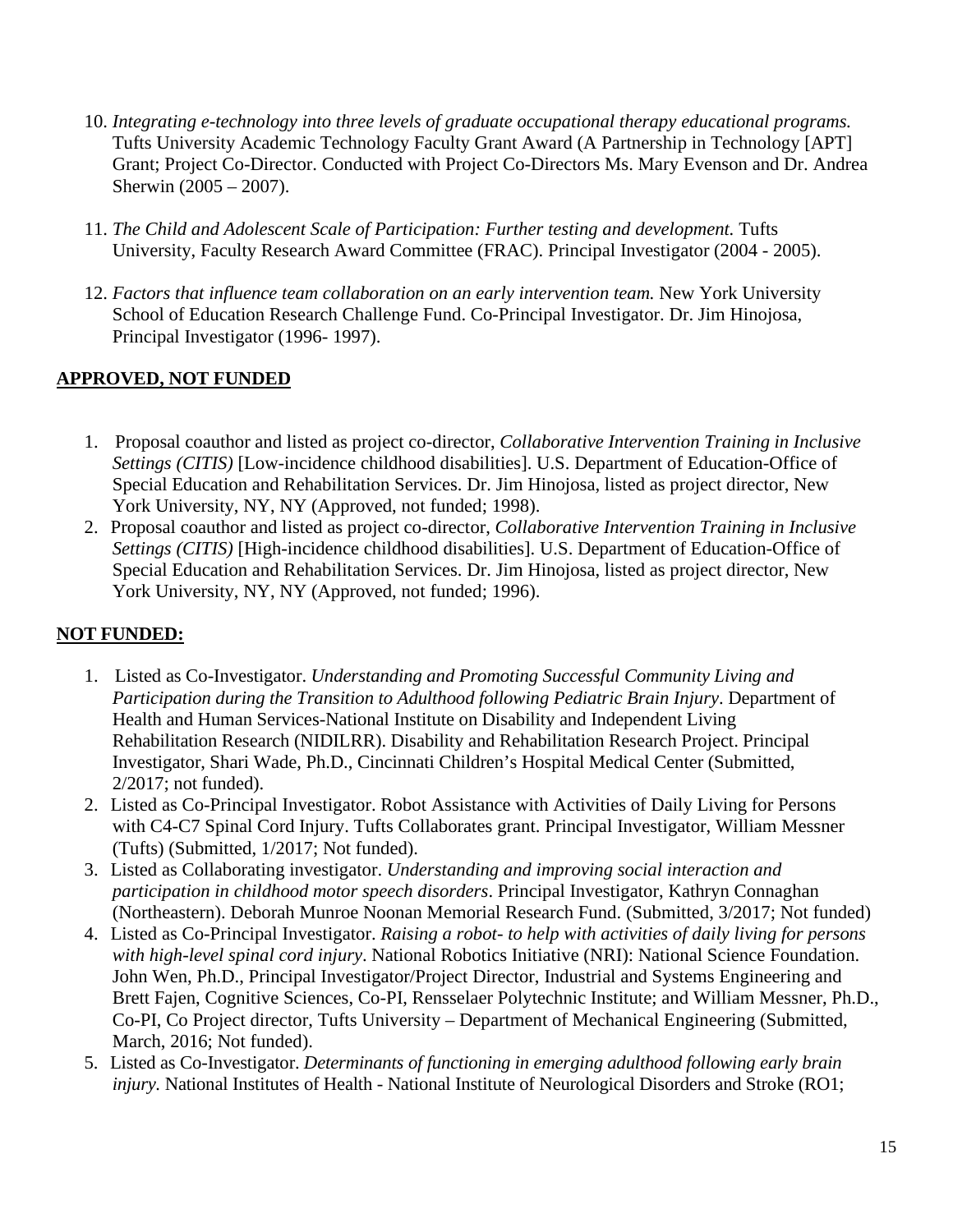2016-2021). Principal Investigator, Shari Wade, Cincinnati Children's Hospital Medical Center – Department of Physical Medicine and Rehabilitation. (Submitted, November, 2015; Not funded).

- 6. Listed as Co-investigator. *Development of a Research Database in the Field of Human-Animal Interaction (HAI) and Strategy for Collaborative HAI Research*, Tufts Collaborates grant. Drs. Lisa Freeman and Deborah Linder, Tufts – Cumming School of Veterinary Medicine, listed and Co-PIs (submitted, March, 2015, Not funded)
- 7. Unpaid consultant. National Robotics Initiative (NRI): National Institutes of Health. MoRC Mobile Robot Companion: Daily Living Assistance for Mobility Challenged Individuals. PI: William Messner, Tufts University (Submitted , January 2014, Not funded)
- 8. Listed as Co-Principal Investigator. Mobilizing Parents to Promote Youth Activity Participation in Daily Life. (R21 Exploratory / Developmental Research Grant Award ; PAR-11-021); National Institutes of Health. Mary Khetani, Sc.D., Principal Investigator, Colorado State University (Submitted, Jan., 2013; Not funded).
- 9. Listed as consultant for measurement and content to address social participation. *Gaining Real-life skills Over the Web (GROW): An intervention for parents of children with Abusive Head Trauma.*  (Field-Initiated Research CFDA# 84.133G-1). U.S. Department of Education-National Institute on Disability and Rehabilitation Research. Shari Wade, Ph.D., Principal Investigator, Cincinnati Children's Hospital Medical Center (Submitted, March, 2012; Not funded).
- 10. Listed as measurement consultant. *Development of a Social Abilities Scale for Children and Adolescents with Traumatic Brain Injury.* U.S. Department of Education - National Institute on Disability and Rehabilitation Research Field-Initiated Grant. Mary R. Prasad, Ph.D., Principal Investigator, Assistant Professor, Children's Learning Institute, University of Texas Health Science Center-Houston. (2010; Not funded).
- 11. Proposal co-author and listed as Co-Principal investigator. *Diabetes Management at School:Approaches and Factors that Promote Health.* National Institutes of Health (R21) grant application (Chronic Illness Self-Management in Children PA- 03-159). Elisabeth Schainker, MD, Floating Hospital for Children, Tufts Medical Center, Proposal co-author and listed as Principal investigator (submitted February, 2006; Not funded).
- 12. Proposal co-author and listed as Co-investigator. *Impacts of the built environment on obesity risk via a natural experiment: The Big Dig and the Rose Kennedy Greenway*. Department of Health and Human Services – National Institute of Environmental Health Sciences (RFA-ES-04-003). Christina Economos, Ph.D., Principal Investigator (Submitted 2004; Not funded.).
- 13. Listed as measurement project consultant. *Innovative Technologies for Pediatric Critical Care and Rehabilitation.* National Institute of Child Health and Human Development. Small Business Technology Transfer Program (Phase 1). Dr. Gillian Holz, University of Miami School of Medicine, Principal Investigator, Brookes Publishing (small business). (Submitted 2003; Not funded).
- 14. Proposal co-author and listed as Co-Principal investigator. *Participation in home, work and community life. Programs for persons with HIV/AIDS across the continuum of care.* U.S. Department of Education-National Institute on Disability and Rehabilitation Research. Field-initiated research grant. David Vandergoot, Ph.D, Center for Essential Management Services, NY, listed as principal investigator. (Submitted 2003, Not funded).
- 15. Proposal co-author and listed as Co-Principal investigator. *Consumers' perceptions about processes and outcomes of rehabilitation across the continuum of care.* The Roybal Center for Enhancement of Late-life Function at Boston University, Sargent College [National Institute on Aging – funded center.] Dr. Mary Slavin, Boston University, lead proposal author and listed as principal investigator (Submitted 2002, Not funded).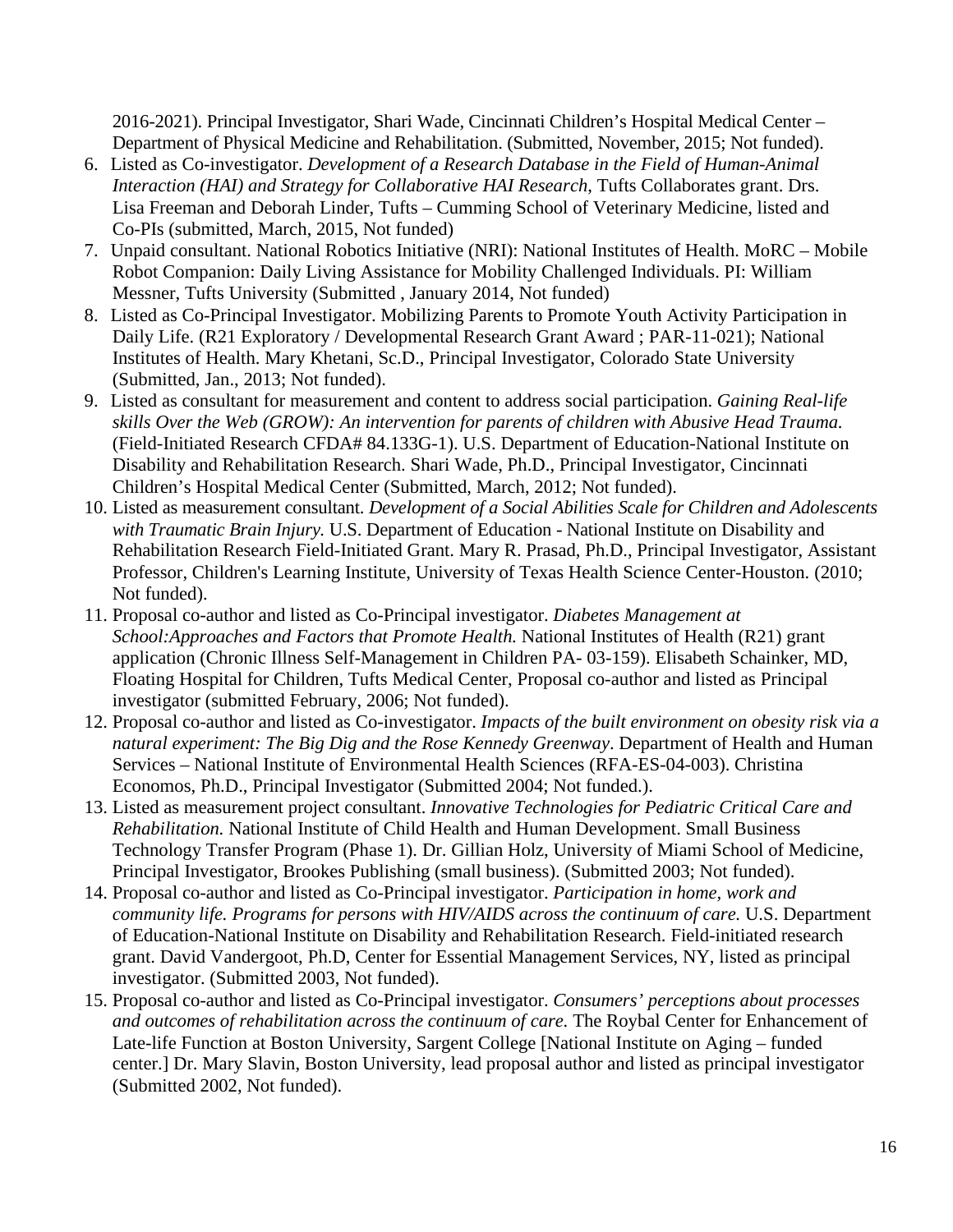## **OUTCOME MEASUREMENT DEVELOPMENT (***Development of my own authored or co-authored measures and/or providing assistance to the development of measures created or authored by students, colleagues and/or previous post-doctoral research mentors***)**

- Initial development of the Social Participation and Self-Management Assessments (youth and parent versions) for use in the Social Participation And Navigation (SPAN) intervention study (# H133G130272). I was Co-PI (2014-2017).
- Initial development and preliminary testing of the Social Participation Observation Tool (SPOT) (Developed by Tufts graduate student Jennifer Iassogna, MS, OTR/L\*). I was thesis advisor (2012-2013).
- Development and psychometric testing of the Group Leadership Self Assessment (GLSA) (Developed by Mary Barnes, MS, OTR/L, Occupational Therapy Doctoral [OTD] student\*). I am doctoral committee member and supervising psychometric testing. (2012-present)
- Assisted with development and coauthor of a youth / young adult version of the Participation and Environment Measure for Children and Youth (PEM-CY) [Dana Anaby, Ph.D., OT, McGill University, lead developer] (2013 – present).
- Assisted with development and coauthor of the Young Child's Participation and Environment Measure (YC-PEM) [Dr. Mary Khetani, primary developer and author]. (2012 – present). [https://www.canchild.ca/en/resources/223-young-children-s-participation-and-environment-measure](https://www.canchild.ca/en/resources/223-young-children-s-participation-and-environment-measure-ycpem)[ycpem](https://www.canchild.ca/en/resources/223-young-children-s-participation-and-environment-measure-ycpem)
- Provided feedback to Helen Bourke Taylor, Ph.D., Monash University, Victoria, Australia to adapt school participation and environment items and response scales from the Participation and Environment Measure for Children and Youth (PEM-CY) to be answered by school-aged children, teachers and parents for her study: "The successful school inclusion of students with cerebral palsy in school communities" (2013).
- Development and coauthor of the Participation and Environment Measure for Children and Youth (PEM-CY). [National Institute on Disability and Rehabilitation Research Grant # H133G070140]. I was Co-PI. Currently translated or being translated into multiple languages and used internationally. (2007-2010). [https://www.canchild.ca/en/resources/248-participation-and-environment-measure-for-children-and](https://www.canchild.ca/en/resources/248-participation-and-environment-measure-for-children-and-youth-pem-cy)[youth-pem-cy](https://www.canchild.ca/en/resources/248-participation-and-environment-measure-for-children-and-youth-pem-cy)
- Measurement and content expert. Reviewer of a pilot draft of the Pediatric Evaluation of Disability Inventory, Version two (2008).
- Development of child, parent, school and clinic measures focused on self-management, participation, and quality of life at school for children with Type I Diabetes. [Tufts University Summer FRAC grant; I was PI; Deborah Munroe Noonan Memorial Fund, Bank of America, Trustee, I was Co-PI]. (2006 – 2008).
- Consultant and Reviewer, School Quality of Life Questionnaire, Naomi Weintraub, Ph.D., OTR, Deputy Chair, School of Occupational Therapy of Hadassah and the Hebrew University (2006).
- Expert panel member for the "Preliminary Screening Tool for Identification of Students with Acquired Brain Injury" (Pre-school – 12th grade students). Pat Sample, Ph.D., Principal Investigator, Colorado State University, Department of Occupational Therapy (2005).
- Ongoing development of the Child and Family Follow-up Survey (CFFS), Child and Adolescent Scale of Participation (CASP), Child and Adolescent Scale of Environment (CASE), and Child and Adolescent Factors Inventory (CAFI) (2001-present). Funding provided by the Deborah Munroe Noonan Memorial Fund, Bank of America, Trustee, and Tufts University Faculty Research Award Committee (FRAC). I am PI. Currently translated or being translated into multiple languages and used internationally. <http://sites.tufts.edu/garybedell/measurement-tools/>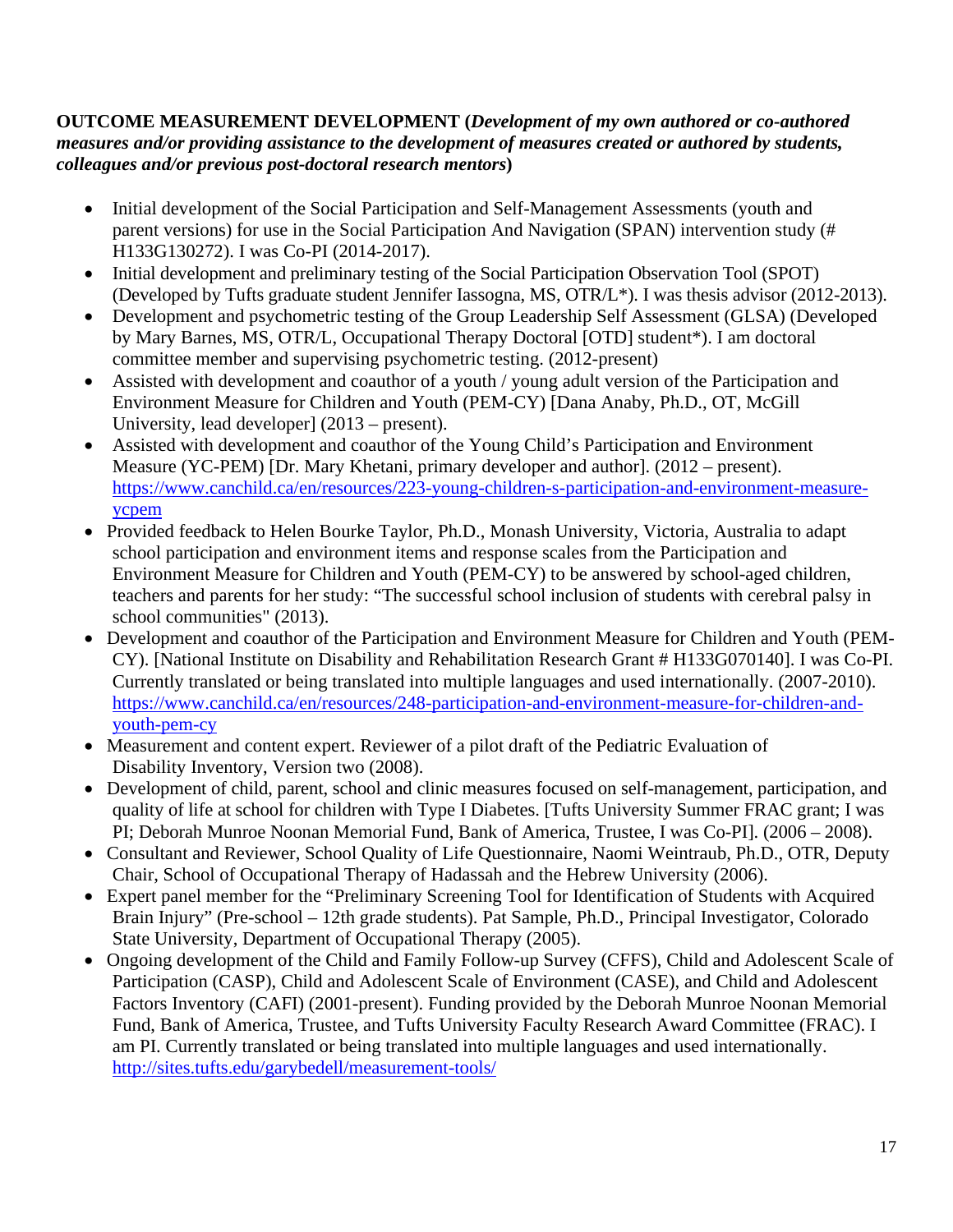- Developed measures of health and daily life management for persons with HIV/AIDS for the NIDRRfunded field-initiated grant focused on Work transition for persons with HIV/AIDS [Grant # H133G000195]. I was Co-PI (2000-2003).
- Assisted with development of the Functioning After Brain Injury (FABI) measure, an activity performance and participation readiness measure for pediatric brain injury inpatient rehabilitation. I conducted classical psychometric and Rasch analyses and examined responsiveness to change as part of my NIDRR-funded post-doctoral research at Boston University. Funding was provided by the National Institutes of Child Health and Development, Small Business Innovation Research Phase 1 and 2 Grants HD36569-01 & 02 awarded to Kevin Smith, New England Research Institutes, Principal Investigator and Stephen Haley, Ph.D., Co-principal investigator, Boston University. (2000-2001).
- Assisted with development of the Activity Measure-Post Acute Care (AM-PAC) and the Late-Life Function and Disability Instrument (LL-FDI) as part of my NIDRR-funded post-doctoral at the Rehabilitation Research Training Center for Measuring Rehabilitation Outcomes at Boston University - Sargent College of Health and Rehabilitation Sciences. Funded by the U.S. Department of Education - National Institute on Disability and Rehabilitation Research (Grant # H133P99005 ) and awarded to Drs. Alan Jette and Stephen Haley (2000).

# **POST-DOCTORAL COURSEWORK**

- Rasch Measurement Workshop, multiple instructors (2001). University of Illinois-Chicago (sponsored by the Institute of Objective Measurement).
- Research Infrastructure Support Program (RISP) Statistical seminars, multiple instructors (2000- 2002). Boston University - Center for Psychiatric Rehabilitation (funded by the National Institute of Mental Health).
- Clinical Epidemiology, Drs. Robert Meenan & David Felson, Instructors (2000). Boston University-School of Public Health, Massachusetts.
- Psychometric Theory: Classical Test & Rasch Item-Response Theory. Dr. Larry Ludlow, Instructor (2000). Boston College, MA.
- Principles and Application of Health Behavior and Social Learning Theories [Self-Study], multiple instructors (2000, 2001) Boston University- School of Public Health, Massachusetts.
- Clinical Practice Improvement Methodology Workshop. Dr. Susan Horn, Instructor (2000). University of Texas – Houston, Texas.
- Temperament, Stress & Resiliency, Drs. Sandee McLowry & Catherine Tamis-LeMonda, Instructors (1999). New York University, New York.
- Advanced Quantitative Methods 1 and 2, Dr. Sharon Weinberg, Instructor (1998 & 1999). New York University, New York.

# **PROFESSIONAL AND UNIVERSITY SERVICE**

- External reviewer for three faculty tenure and promotion cases (2020-2021)
- Member, Diversity, Equity, Inclusion and Justice (DEIJ) Committee, Tufts Department of Occupational Therapy
- Consultant in areas of expertise (local to global): Outcomes measurement, program evaluation, strategies and interventions to promote self- and co-management of and participation in home, school, community life.  $(2002 - present)$
- Chair, Search Committee, Department Administrator (2020)
- Chair/Preparator for Distinguished Senior Lecturer promotion case (2019-2020)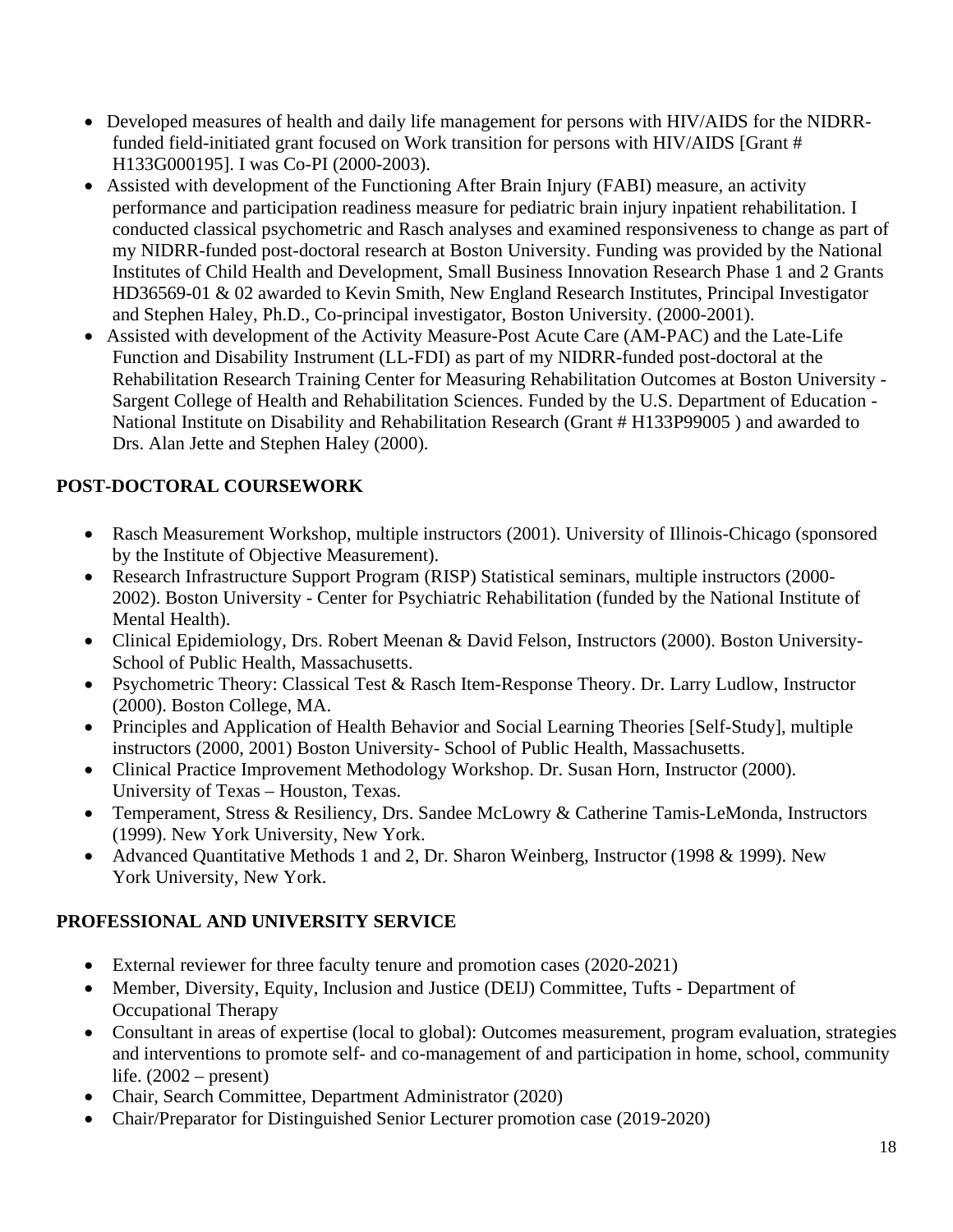- Member Search Committee, Assistant Professor position (2019-g2020)
- Committee member, tenure case (2019)
- External reviewer for two faculty tenure and promotion cases (2019)
- Chair/Preparator for tenure case (2018)
- Chair/Preparator for Senior lecturer promotion case (2017-2018)
- Chair of Search Committee for Full-time Lecturer and Associate Professor positions (2017-2018)
- Search Committee Member for Director, Entry-level Occupational Therapy Program / Senior Lecturer Position (2016-2017)
- External reviewer for two Occupational Therapy faculty tenure cases (2017)
- External reviewer, Report to Congress on the Management of Traumatic Brain Injury in Children for the Division of Unintentional Injury, National Center for Injury Prevention and Control at the Centers for Disease Control (2015-2016)
- Chair of Search Committee for Assistant Professor (2014-2015)
- Chair of Search Committee for Full-time Academic Fieldwork Coordinator / Lecturer (2015)
- Tufts University Graduate School Program and Policy Committee member (2005 present)
- Tufts University Interdisciplinary Initiative for Human Animal Interaction, planning committee and advisory board (2014-present)
- Oversight and preparation: Accreditation Council on Occupational Therapy Education (ACOTE) Entrylevel MS Program Self-study (with Dr. Michael Roberts) and site visit (2013-2014)
- External reviewer for Occupational Therapy faculty tenure case (2015)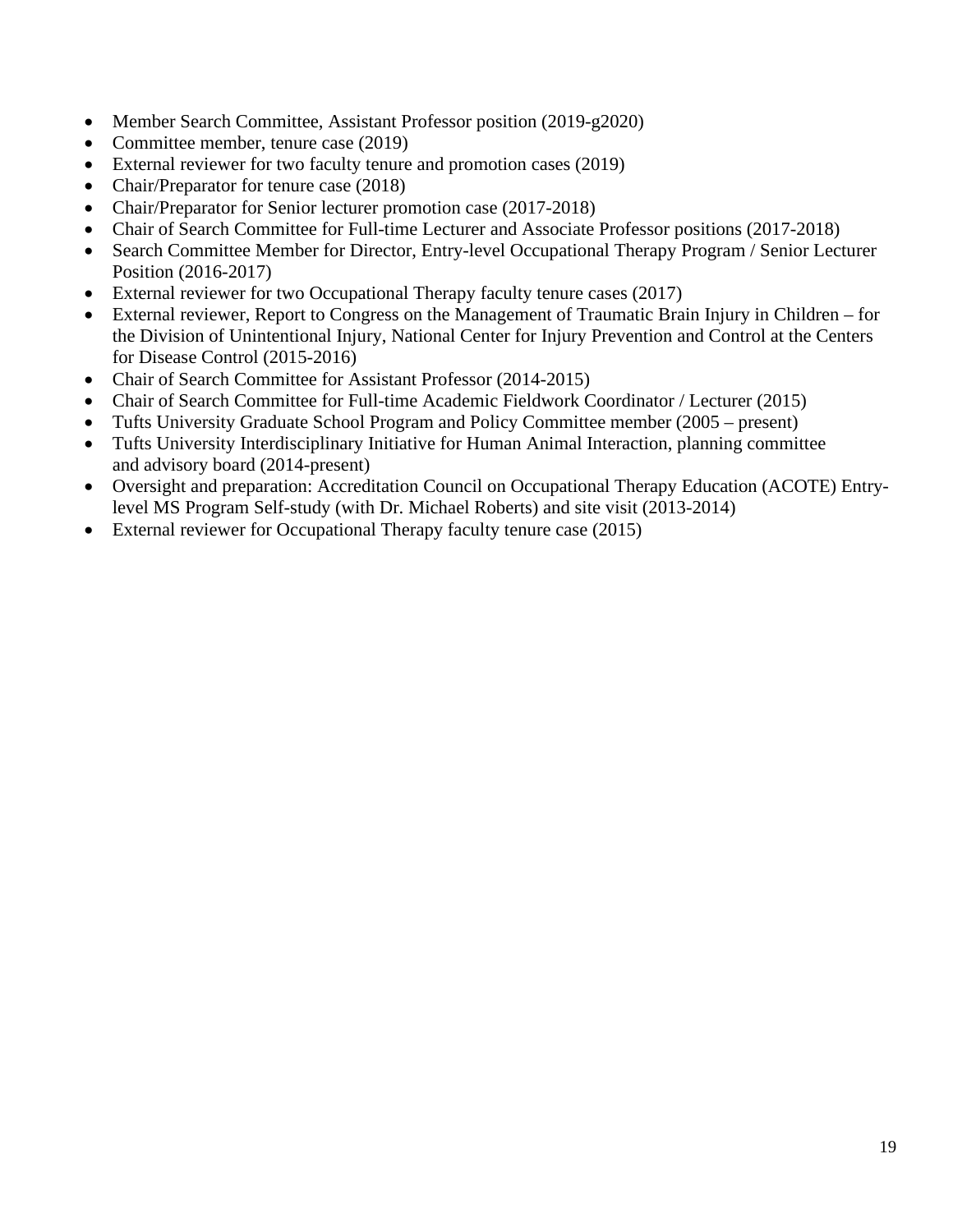- Tufts University, Graduate School of Arts and Sciences, Interdisciplinary Ph.D. Program (I-Doc), Advisory board member (2012-2014).
- Tufts University, Collaborative Learning and Innovation Center (CLIC @ 574 Boston avenue) working group member (also coordinated the move of our department's programs and research labs to this newly renovated building (2013-2015)
- Tufts University Active Citizenship working group member (2012)
- Advisory board member. Advanced Rehabilitation Researcher Training. U.S. Department of Education National Institute on Disability and Rehabilitation Research. Alan Jette, Ph.D., PT., Project Director; Director, Health & Disability Research Institute, Boston University School of Public Health. (2012)
- External reviewer for Occupational Therapy faculty tenure case (2012)
- Editorial review board member. *Journal of Head Trauma Rehabilitation* (2009-2019)
- Research manuscript peer reviewer (ad hoc), *Archives of Physical & Rehabilitation Medicine* (2010- 2015).
- Research manuscript peer reviewer, *Developmental Medicine & Child Neurology* (2012)
- Faculty search Ad hoc committee member, Tenure-track assistant professor position, Tufts University (2012-2013)
- Faculty search committee member, Non-Tenure-track Lecturer position, Tufts University (2011)
- Faculty search committee member, Tenure-track assistant professor position, Tufts University (2010-2011)
- Member, Common Data Elements (outcome measures) work group for pediatric Traumatic Brain Injury research. National Institutes for Health - National Institute of Neurological Disorders and Stroke (2009- 2011)
- National advisory board member. Sarah Jane Brain Injury Foundation [\(http://www.thebrainproject.org/\)](http://www.thebrainproject.org/) (2008-present)
- Journal issue co-editor. 2008 Special issue: Children and Adolescents with Traumatic Brain Injury: Assessment, Intervention and Outcomes. *Journal of Head Trauma Rehabilitation, 4*(23), 191-270. (2007-2008).
- Search committee member. American Journal of Occupational Therapy, Editor-in-Chief position (2007-2008)
- Grant application reviewer. U.S. Department of Education National Institute on Disability and Rehabilitation Research. Disability Rehabilitation Research Projects: Traumatic Brain Injury Model Systems (2007)
- Research manuscript peer reviewer, *Journal of Rehabilitation Medicine* (2007)
- Research manuscript peer reviewer, *Psychology in the Schools* (2007)
- Designated Professional Resource, Brain Injury Association of America (2003 2006)
- Research manuscript peer reviewer, Scandinavian Journal of Occupational Therapy (2004, 2005)
- Grant application reviewer. National Institute on Disability and Rehabilitation Research, U.S. Department of Education: Mary Switzer Research Fellowships (2004)
- Resource/advocate education to promote funding and services for children and youth with traumatic brain injuries and their families (2003-2009)
- Discussant and/or presenter, Galveston Brain Injury Conferences. Annual interdisciplinary conference to discuss and plan collaborative projects (grant applications, research, peer-reviewed manuscripts) that focus on needs, services and policies affecting individuals with acquired brain injury and their families across the continuum of care. Sponsored by the Robert L. Moody Foundation, University of Texas Medical Branch - School of Allied Health Sciences and the Transitional Learning Center, Galveston, TX. Invited participant (2001, 2002, 2006, & 2007)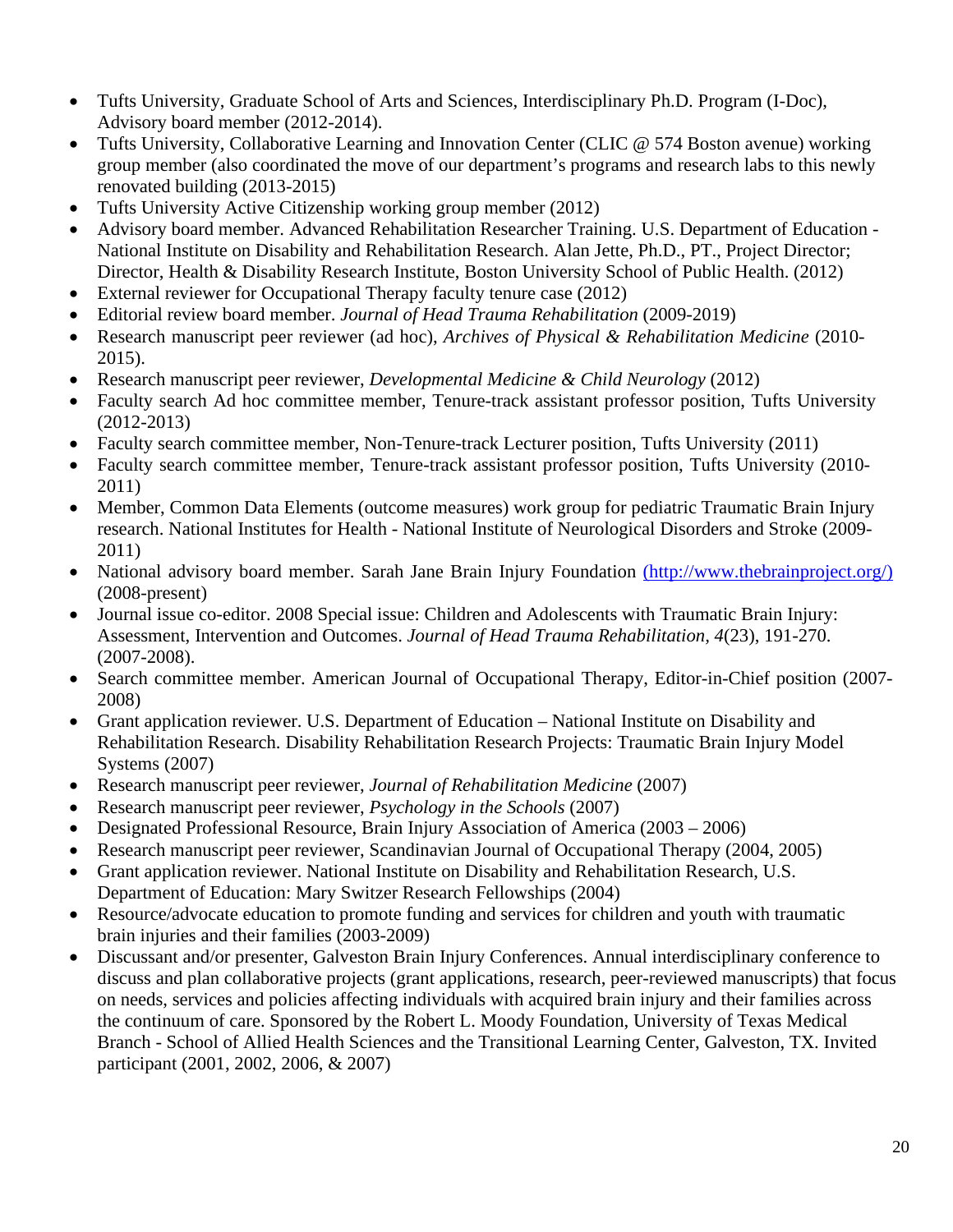- National Institute on Disability and Rehabilitation Research: Advisory committee for HIV/AIDS Centers of Excellence, U.S. Department of Education. Representative from the American Occupational Therapy Association (1999)
- Mentor and advisory board member, New York University Post-Professional Graduate Training in Pediatric Occupational Therapy. Maternal and Child Health Grant (1992- 1996)
- Invited Author, American Occupational Therapy Association; Task force of the Commission on Practice: "Position paper: Providing occupational therapy services for persons with HIV/AIDS" (1995).
- Reviewer of consumer guide, American Occupational Therapy Association (1992)
- Resource /advocate/ community outreach and education to promote access to and provision of services for persons with HIV/AIDS and to prevent fear, stigma and discrimination in healthcare, education, and community settings (1988-1998)

# **AWARDS, CREDENTIALS & MEMBERSHIPS**

- Jim Hinojosa Distinguished Alumni award New York University, Department of Occupational Therapy (2019[\) https://steinhardt.nyu.edu/site/spotlight/2019/04/third](https://steinhardt.nyu.edu/site/spotlight/2019/04/third-annual-jim-hinojosa-distinguished-alumni-award-winner-announced/)[annual-jim-hinojosa-distinguished-alumni-award-winner-announced/](https://steinhardt.nyu.edu/site/spotlight/2019/04/third-annual-jim-hinojosa-distinguished-alumni-award-winner-announced/)
- Academy of Research, American Occupational Therapy Foundation (2016)
- International collaborating researcher, *CanChild* Centre for Childhood Disability Research, McMaster University, Hamilton, Ontario, Canada. (2012 – present[\)](https://www.canchild.ca/en/teams/9-international-collaborators) <https://www.canchild.ca/en/teams/9-international-collaborators>
- Roster of Fellows of the American Occupational Therapy Association (FAOTA; 2007)
- North American Brain Injury Society (2006-2020)
- Brain Injury Association of America (2006-2020)
- Massachusetts Association of Occupational Therapists (2006-present)
- Certificate of Appreciation, New York University, Department of Occupational Therapy (2000)
- Assessment of Motor and Process Skills (AMPS), Calibrated rater (1999)
- American Occupational Therapy Association, Service Award (1996)
- Neuro-Developmental Treatment (NDT) in Pediatrics Certification (1987)
- National Board Certification in Occupational Therapy # AA475640 (1982 present)
- American Occupational Therapy Association, Member #475640 (1982-present)
- World Federation of Occupational Therapists, Member (1990 2011)
- New York State Occupational Therapy Association, Member (1985 -2000)
- Massachusetts State Occupational Therapy Licensure #10548
- New York State Occupational Therapist Licensure #5311999

# **INVITED PRESENTATIONS / LECTURES/ INSTITUTES / WORKING GROUPS**

1. Cook, L., Wade., S., **Bedell, G.**, & Johnson, M. *Transforming TBI Management for Youth: Beyond Acute to Advancing Function in the Long Term* (Pre-Congress session). 12th World Congress of Brain Injury, New Orleans, LA. (3/29/17).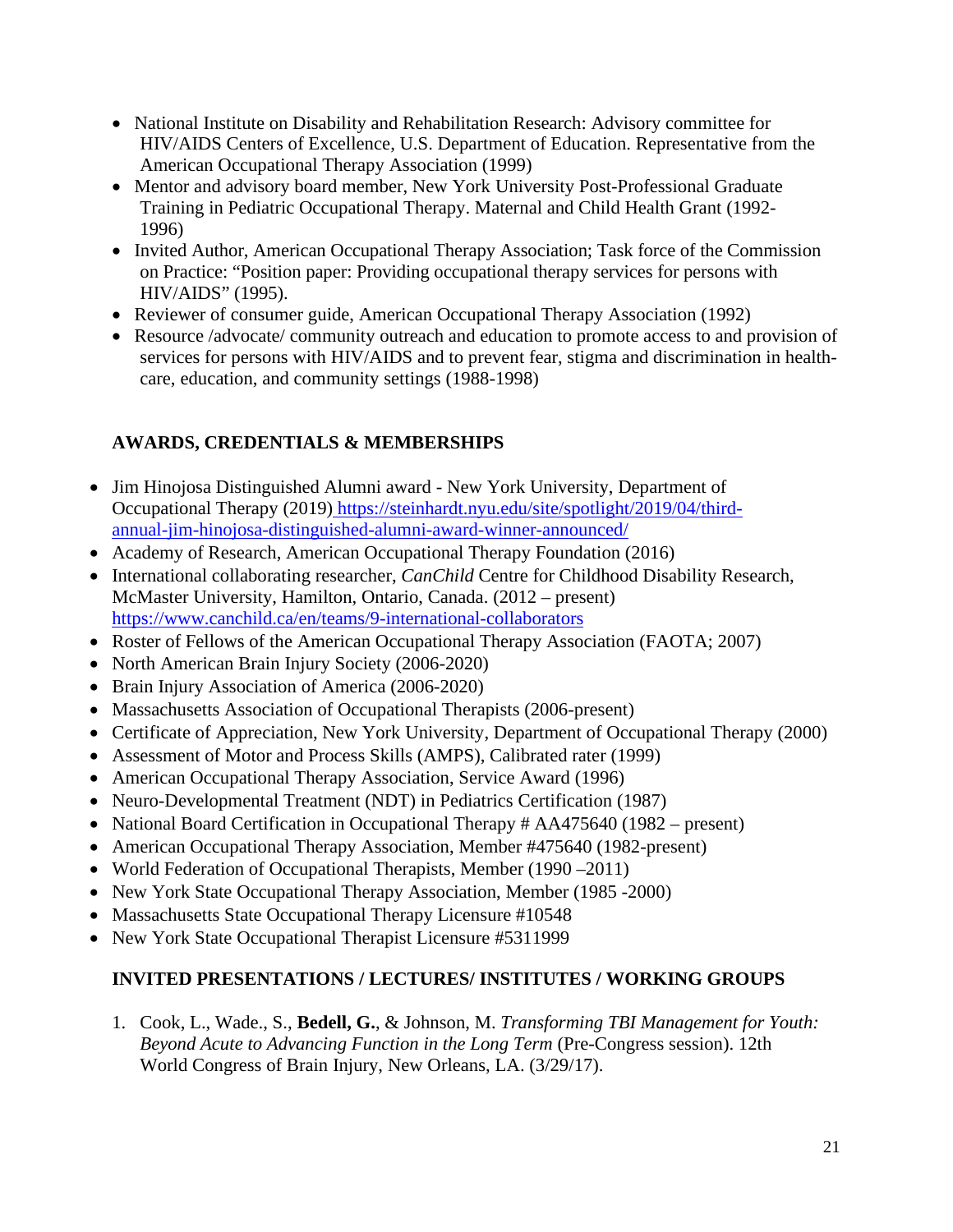- 2. From Cells to Society Measuring and promoting participation of children and youth with acquired brain injuries. International Paediatric Brain Injury Society Symposium (Invited Keynote Speaker). 11<sup>th</sup> World Congress of Brain Injury, The Hague, Netherlands (3/5/16)
- 3. Peer-Assisted interventions for children and youth with Acquired brain Injury: Expert Panel Presentation, Sophia Rehabilitation Hospital, The Hague, Netherlands (3/2/16)
- 4. The Participation and Environment Measure for Children & Youth (PEM-CY). Chang Gung University, Graduate Institute of Early Intervention, Tao-Yuan, Taipei (6/12/14)
- 5. Children's participation: Recent Results from the CFFS and FUNDES (Child version), Taiwan Medical University – Shuang Ho Hospital, New Taipei City, Taiwan (6/14/14)
- 6. Use of the CFFS & FUNDES to set goals and implement intervention. Taiwan Medical University – Shuang Ho Hospital, New Taipei City, Taiwan (6/14/14).
- 7. The Participation and Environment Measure for Children & Youth (PEM-CY). Taiwan Medical University – Shuang Ho Hospital, New Taipei City, Taiwan  $(6/14/14)$ .
- 8. The Child and Family Follow-up Survey (CFFS). Taiwan Medical University Shuang Ho Hospital, New Taipei City, Taiwan (June 15, 2014).
- 9. Measuring and promoting participation of children and youth with acquired brain injuries (Keynote Presentation). Pediatric Rehabilitation Conference sponsored by Alyn Hospital, Jerusalem, Israel (9/12/12).
- 10. How to assess and facilitate participation of children in social, family and educational environments? (Workshop; multiple presenters). Pediatric Rehabilitation Conference sponsored by Alyn Hospital, Jerusalem, Israel (9/11/12).
- 11. Common Data Elements for TBI Research Pediatric Considerations. Invited working group meeting sponsored by the National Institute of Health- Neurological Disorders and Stroke and National Institute on Disability and Rehabilitation. Texas Medical Center, Houston, TX (Mar. 21-22, 2010).
- 12. Prevention of Traumatic Brain Injuries. (Invited speaker, panel presentation; sponsored by the Sarah Jane Brain Foundation). Children's Hospital, Boston, MA. (May, 2009).
- 13. Assessments, interventions and research that address participation of children and youth with disabilities. Invited inservice speaker. Franciscan Hospital for Children – Department of Occupational Therapy, Boston, MA. (July, 2008).
- 14. Psychiatric and psychosocial outcomes of children with TBI (Invited speaker). New Frontiers in Pediatric Traumatic Brain Injury (sponsored by University of California, San Diego, National Institutes of Health, & Centers for Disease Control and Prevention). San Diego, CA. MO. (November, 2007).
- 15. Measuring participation of children and youth with traumatic brain injuries: A concept paper. Invited speaker. Galveston Brain Injury Conference, Galveston, TX. (May, 2007).
- 16. Diabetes management at school: Identifying factors associated with health, participation and quality of life. (Scientific Poster, Co-author only) [Presentations of grant recipients of the Deborah Munroe Noonan Memorial Fund, Bank of America, Trustee. Boston, MA. (October, 2006).
- 17. Appraising research evidence to inform intervention decisions: A heterarchical perspective. Qualitative Research Exchange. Invited speaker. American Occupational Therapy Association, Annual Conference. Charlotte, NC. (April, 2006).
- 18. Social participation of children with disabilities and factors that support and hinder participation. Invited lecture in Professor Donald Wertlieb's course: Pediatric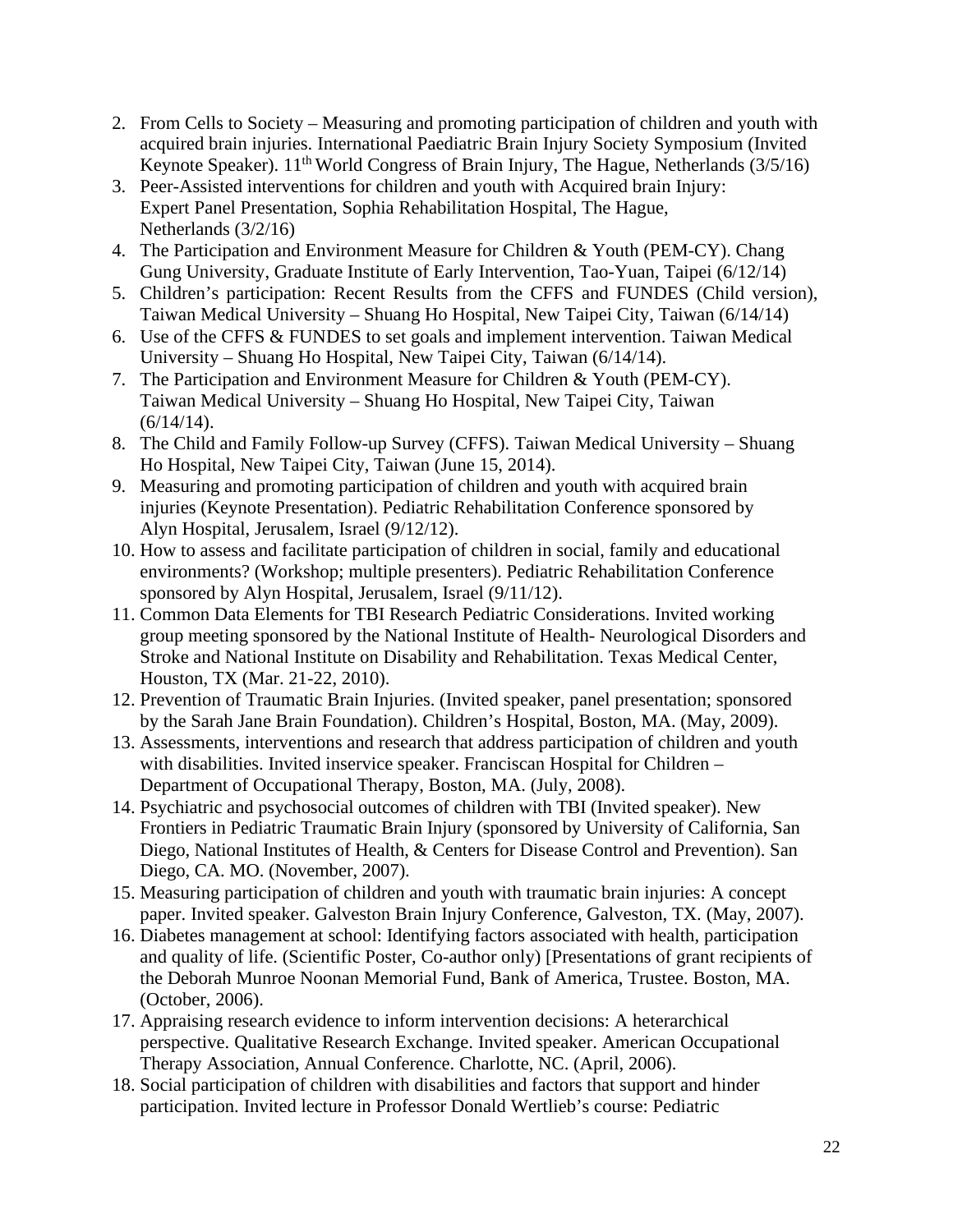Psychology (CD 192), Eliot-Pearson Department of Child Development, Tufts University. (March 2004).

- 19. Predictors of functional outcomes and needs of children and youth with acquired brain injuries upon discharge from inpatient rehabilitation. Presentation of Mary E. Switzer Research Fellowship Award Recipients, US Department of Education, National Institute on Disability and Rehabilitation Research, Washington, D.C. (May 2003).
- 20. Faculty Summer Institute: Teaching evidence-based practice in rehabilitation professional curricula (Discussion group facilitator). Boston University, Sargent College of Health and Rehabilitation Sciences (2001, 2002).
- 21. Summer Outcomes Institute: Transforming outcomes data into management information. (Statistics lab instructor). Boston University, Sargent College of Health and Rehabilitation Sciences (Co-sponsored with the Rehabilitation Accreditation Commission -- CARF) (2000, 2001).
- 22. A study of the daily lives of urban gay men with HIV/AIDS. Boston University Sargent College of Health and Rehabilitation Sciences. Invited presentation. Boston, MA. (February, 2000).
- 23. Finding balance: The daily lives of urban gay men with HIV/AIDS. (Invited Scientific Paper). Metropolitan New York District of the New York State Occupational Therapy Association Annual Research Forum, Columbia University, New York, NY (October, 1998).
- 24. Use of an ecological framework in a study of the daily life experiences of urban gay men with AIDS. Invited speaker. Maternal and Child Health grant funded symposium, sponsored by the University of Kansas Medical Center, Department of Occupational Therapy Education, Kansas City, MO (May, 1996).
- 25. Working with children with HIV/AIDS: Professional issues. Invited speaker. Maternal and Child Health symposium, sponsored by New York University, Department of Occupational therapy, New York, NY (May, 1995).
- 26. Working with children with HIV/AIDS and their families. East River Child Development Center, New York, NY (February, 1994). Invited Panelist and reviewer of research article entitled "Fear of AIDS and Homophobia among Occupational Therapists: A survey." Metropolitan New York District-New York State Occupational Therapy Association Annual Research Forum, New York, NY (April, 1992).
- 27. Neurodevelopmental treatment with infants and toddlers: Integration with other treatment approaches, play and functional activities. Invited lecture for the Occupational Therapy Early Intervention Pre-service Training Grant Program, State University of New York (SUNY), Health Science Center at Brooklyn, Occupational Therapy Program, Brooklyn, NY (January, 1991).
- 28. Children with HIV infection, their families and early intervention. Invited workshop. Toddlers and Infants Programs for Special Education, Staten Island, NY (September, 1990).
- 29. Early intervention teams: Problems, issues, and strategies. Invited speaker. Columbia University, Teachers College, New York, NY (August, 1990).
- 30. Integrating Neuro- Developmental Treatment with other treatment approaches. Invited lecture for the Occupational Therapy Early Intervention Pre-service Training Grant Program. SUNY, Health Science Center at Brooklyn, Occupational Therapy Program, Brooklyn, NY (March, 1990).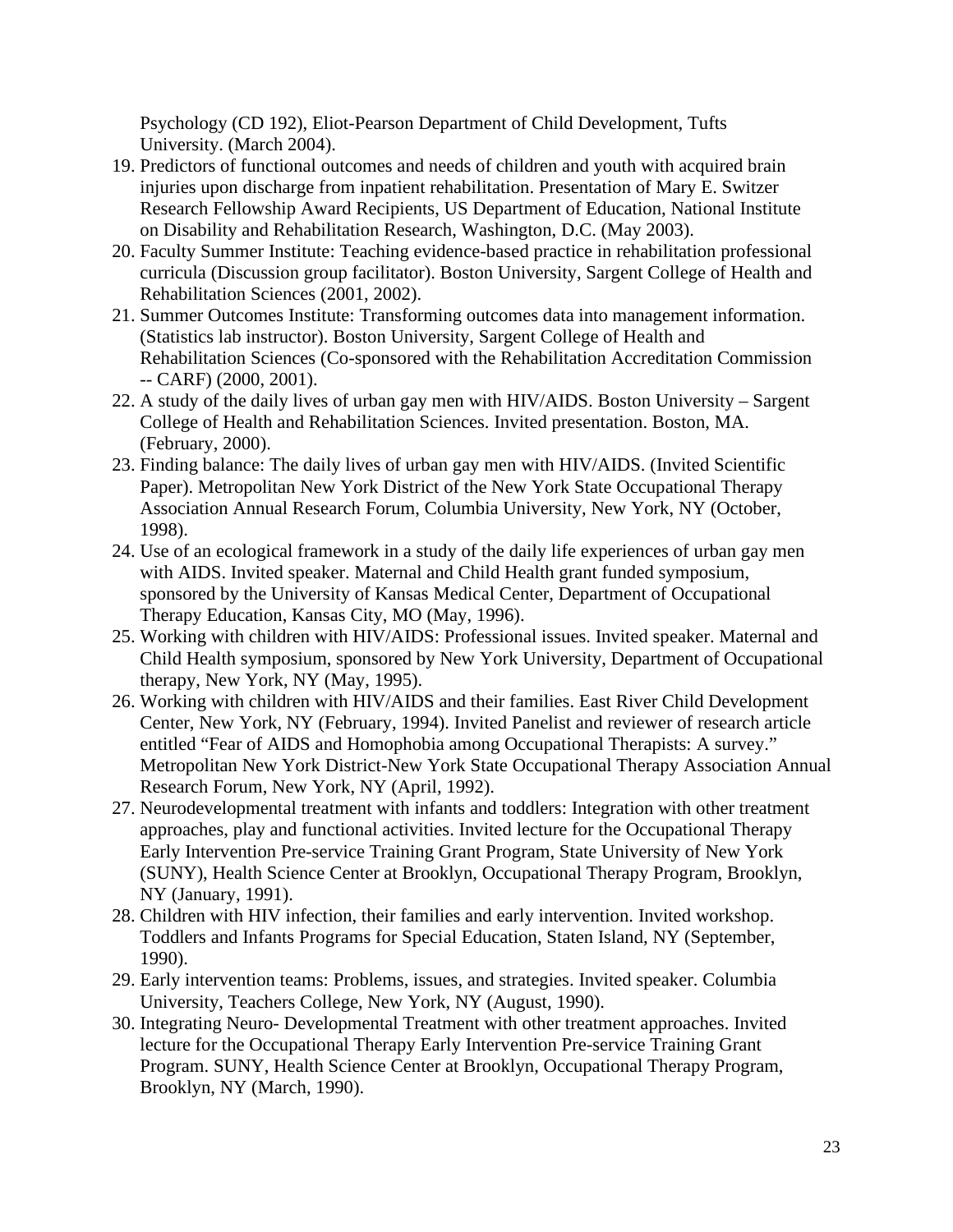- 31. Occupational therapy for children with perinatal HIV infection. Invited lecture for SUNY, Health Science Center at Brooklyn, Occupational Therapy Program, Brooklyn, NY (April, 1989).
- 32. Occupational therapy for children with perinatal HIV infection. Invited presentation. Metropolitan New York District-New York State Occupational Therapy Association, Brooklyn Hospital, Brooklyn, NY (April, 1989).
- 33. Handling and positioning for infants and children with neuromuscular disorders. Invited presentation. St. Mary Medical Center, Long Beach, CA (January, 1989).
- 34. AIDS and the preschool child: Rehabilitation approaches. Invited speaker. New York City Mayor's Office of the Handicapped. New York University, New York, NY (June, 1988).
- 35. Evaluation and management of upper extremity function pre- and post-surgery for individuals with neuromuscular impairment. Invited presentation. Neuro-Developmental Treatment Pediatric Certification Course, United Cerebral Palsy Association, New York, NY (July, 1987).
- 36. Occupational therapy in the school. Invited presentation. Phi Delta Kappa Honor Society at New York University, New York, NY (March, 1985).
- 37. Computers and adaptive switches for children with cognitive and perceptual motor deficits. Invited presentation. Phi Delta Kappa Honor Society at New York University, New York, NY (March, 1985).
- 38. In pursuit of a healthy heart: Occupational therapy in cardiac rehabilitation. Invited speaker. St. Mary Medical Center. Long Beach, CA (March,1983).

## **REFEREED PRESENTATIONS (\*Students, \*\*post-doctoral fellows)**

- 1. **Bedell, G.** *Social Participation And Navigation (SPAN): Usability testing of website and application for youth and young adults with acquired brain injuries* (scientific poster). American Occupational Therapy Association National Conference, Boston, MA (March, 2020; Accepted; Cancelled due to COVID-19)
- 2. Skeels, S., Scannell, L.\*, **Bedell, G**., Adu-Bredu,\* A., Barhydt, K.,\* Wen, J., & Messner, W. *Developing Robotic Assistance for Activities of Daily Living for Persons with C4-C7 Spinal Cord Injury* (scientific poster). American Occupational Therapy Association National Conference, Boston, MA (March 2020; Accepted, Cancelled due to COVID-19)
- 3. Scannell, L.\*, Skeels, S., & **Bedell, G**. *A scoping review of preferred assistive technology (AT) design characteristics for individuals with spinal cord injuries*  (scientific poster). American Occupational Therapy Association National Conference, Boston, MA (March, 2020; Accepted; Cancelled due to COVID-19)
- 4. Lamash, L.,\*\* **Bedell, G**., Josman, N. *Comparison of Community Participation*  Patterns of Israeli Adolescents with and Without Autism Spectrum Disorder (scientific poster). American Occupational Therapy Association National Conference, Boston, MA (March, 2020; Accepted; Cancelled due to COVID-19).
- 5. Kurowski, B., Wade, S., Bedell., G., & Quatman-Yates, K. *Biopsychosocial model of pediatric brain injury recovery: Importance of brain health and wellness.*(Research Mini-Symposium). American Congress of Rehabilitation Medicine Annual Conference, Chicago, IL (November, 2019)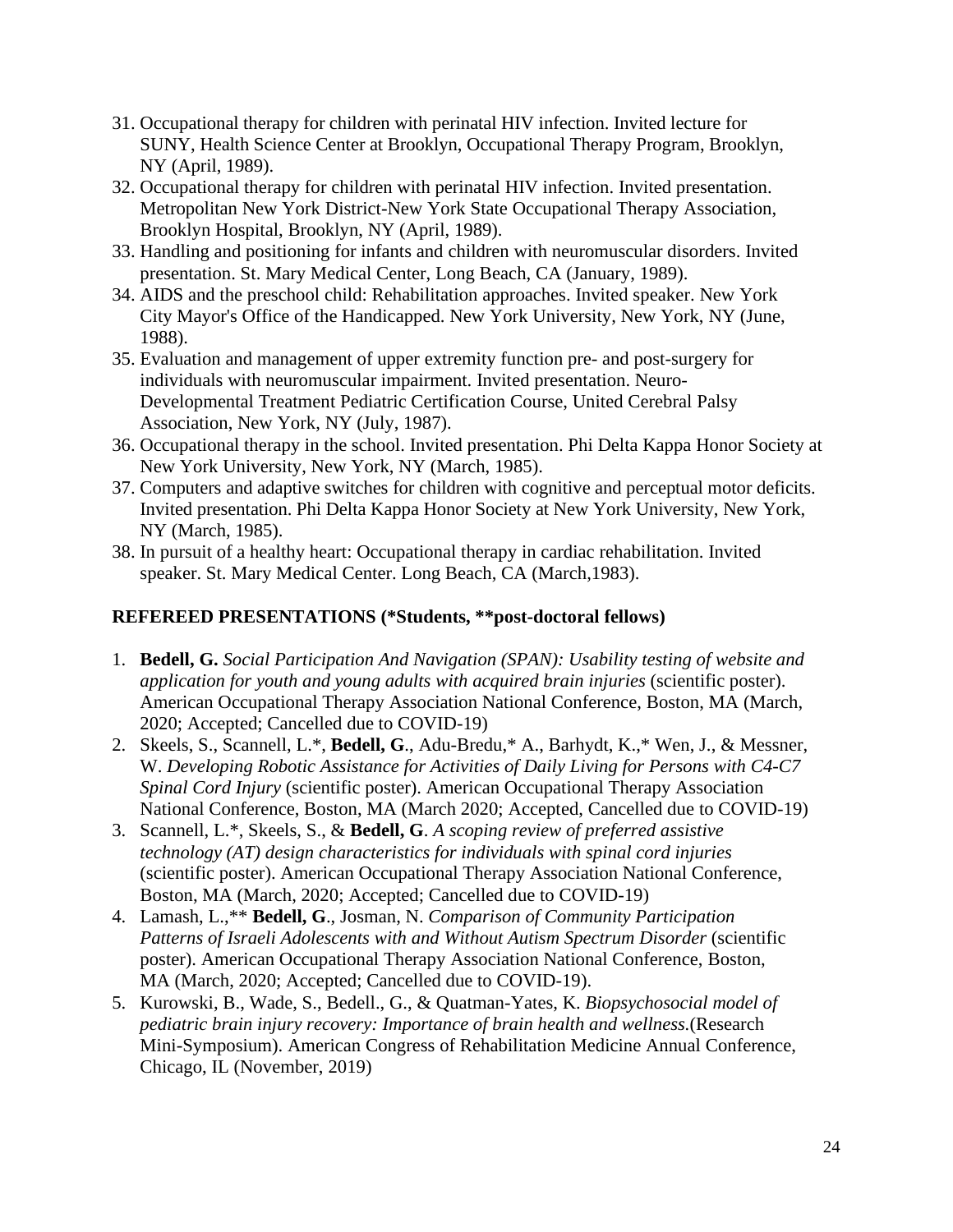- 6. Cullen, M.,\* **Bedell, G**. *Social Participation And Navigation (SPAN) Usability Study: Young Adult Brain Tumor Survivors.* (scientific poster). Massachusetts Association of Occupational Therapists (MAOT) Conference, Norwood, MA. (October 2019).
- 7. **Bedell, G.**, Tan, X.\*, Greenwood, J., Hooks, D., & Wade, S. *Social Participation And Navigation (SPAN) website & web application: A Usability study*. (Scientific poster). European Academy of Childhood Disability, Paris (May, 2019).
- 8. De Kloet, A., Imms, C., Khetani, M., van der Holst, M., Anaby, D., **Bedell, G**., Piškur, B. & Schakel, F. *Future twist in participation: Why and how to promote meaningful participation of children and young adults with disabilities.* (Mini-symposium). European Academy of Childhood Disability, Paris (May, 2019).
- 9. Tan, X.\*, & **Bedell, G.** *Social Participation And Navigation (SPAN) website & web application: Feasibility & usability with Occupational Therapy graduate students*, (scientific poster). Massachusetts Association of Occupational Therapists (MAOT) Conference, Norwood, MA. (October 2018).
- 10. Tan, X.\*, & **Bedell, G.,** Singapore- National Occupational Therapy Conference (OTC), "Social Participation and Navigation (SPAN) Website and Web-Application: A Feasibility Study," Singapore Association of Occupational Therapists, Singapore. (October 2018).
- 11. **Bedell, G.,** Greenwood, J., Hooks, D., Gualtieri, L.N., Tan, X.\*, King, J.A., Alguilar, J. & Wade, S.L. *Social Participation And Navigation (SPAN): Description and usability testing of a new website and web application for adolescents and young adults with acquired brain injuries (Scientific presentation).* International Pediatric Brain Injury Society (IPBIS) 3rd Annual Conference, Belfast, Northern Ireland (September, 2018).
- 12. Lamash, L.\*\*, **Bedell, G.,** Josman, N. *Community participation patterns of adolescents with and without autism spectrum disorders (Poster presentation).*  European Association for Research on Adolescence Conference. Ghent, Belgium (September, 2018).
- 13. **Bedell, G.,** Narad, M., King, J., Jacquin, M.\*, Turkstra, L., Johnson, J., Haarbauer-Krupa, J. & Wade, S.L. *Social Participation And Navigation (SPAN): Intervention pilot for teenagers with acquired brain injuries (Scientific presentation)*. International Pediatric Brain Injury Society (IPBIS) 2nd Annual Conference, Rome, Italy (September, 2017).
- 14. Wade, S., Babcock. L., **Bedell, G**., & Rode, C. *Technology-assisted interventions for pediatric brain injury* (Research symposium). 12th World Congress of Brain Injury, New Orleans, LA. (March, 2017).
- 15. Chen, W.C.\*, **Bedell, G.**, Tickle-Degnen, L., & Liao, H.F. *School Participation and Environmental Barriers of Children with Disabilities in Taiwan (Scientific poster).* American Occupational Therapy Association National Conference, Philadelphia, PA (April, 2017).
- 16. Barnes, M.\*, Schwartzberg, S., **Bedell, G.,** Counselman, E., & Marfeo, E. *Group Leader Self-Assessment (GLSA): Reliability and validity* (Scientific poster). American Occupational Therapy Association National Conference, Philadelphia, PA (April, 2017).
- 17. Barnes, M.\*, Schwartzberg, S., **Bedell, G.,** Counselman, E., & Marfeo, E. *Group Leader Self-Assessment (GLSA): Reliability and validity* (Scientific poster).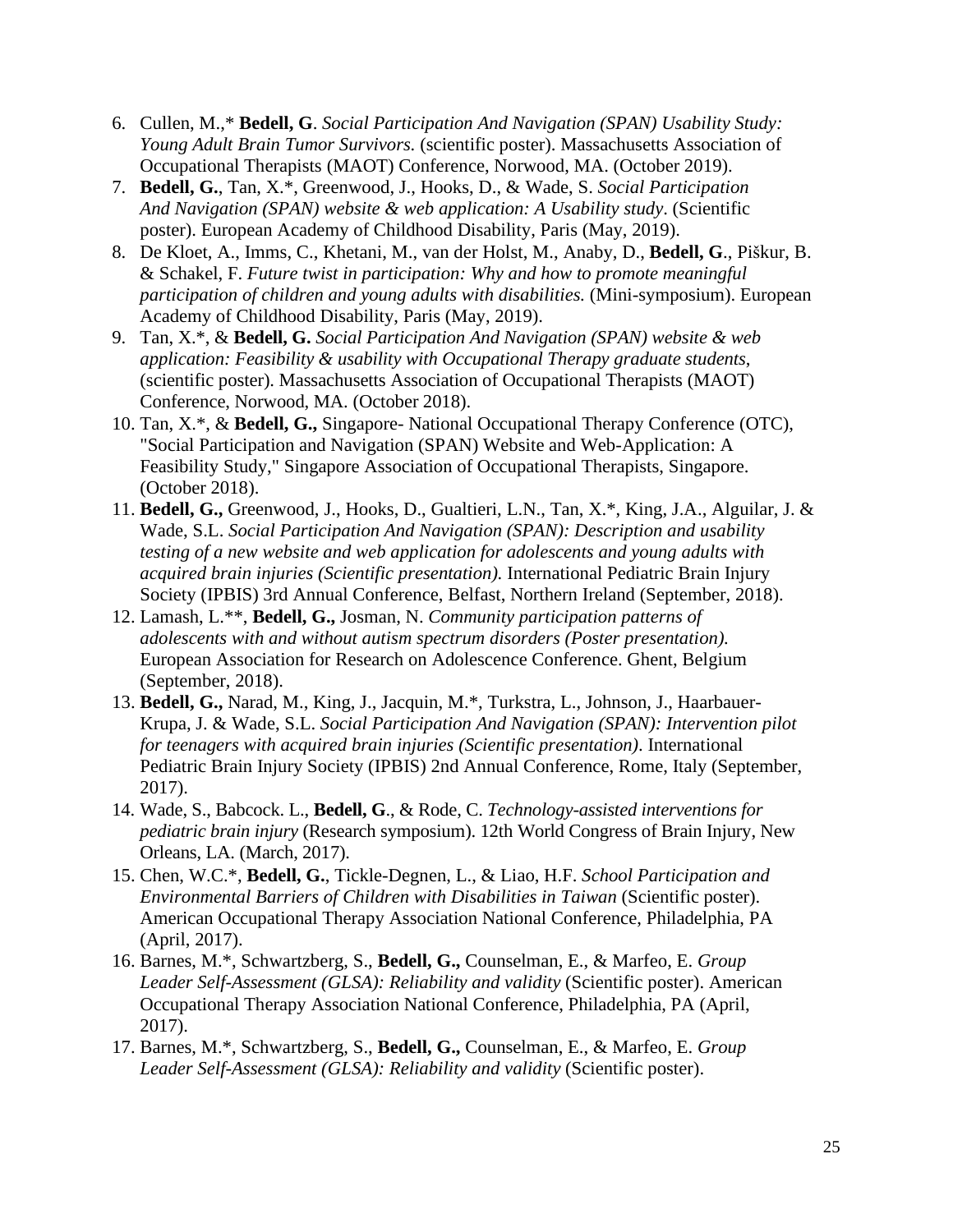Massachusetts Occupational Therapy Association, Annual Conference (November, 2016).

- 18. Colleran, K.\*, Kirschner, K.\*, Moser, M.\*, Rousseau, M.\*, & **Bedell, G**. *Responsiveness of The Child and Adolescent Scale of Participation (CASP) Items over three years.*(Scientific poster). Massachusetts Occupational Therapy Association, Annual Conference (November, 2016).
- 19. **Bedell, G.,** Wade, S.L., Turkstra, L., King, J., Johnson, J., Narad, M., Jacquin, M.\*, & Cocjin, S.\* Social Participation and Navigation (SPAN): *Pilot testing of an app-based coaching intervention for teenagers with TBI* (Scientific poster). American Occupational Therapy Association National Conference, Chicago, IL (April 2016).
- 20. Golos, A.\*\* & **Bedell, G***. Responsiveness and discriminant validity of the Child and Adolescent Scale of Participation (CASP) in children with TBI across 3-years* (Scientific poster). American Occupational Therapy Association National Conference, Chicago, IL (April 2016).
- 21. **Bedell, G.,** Wade, S.L., Turkstra, L., King, J., Johnson, J., Narad, M., Jacquin, M.\*, & Cocjin, S.\* Social Participation And Navigation (SPAN): *A pilot study of an app-based coaching intervention for teenagers with TBI* (Scientific paper), 11th World Congress of Brain Injury, The Hague, Netherlands (March, 2016)
- 22. Golos, A.\*\* & **Bedell, G.** *Consistency of psychometric properties of the Child and Adolescent Scale of Participation (CASP) in a national sample (USA) of children with TBI across 3-years* (Scientific poster). 11th World Congress of Brain Injury, The Hague, Netherlands (March 2016).
- 23. Golos, A.\*\* & **Bedell, G.** Responsiveness and discriminant validity of the Child and Adolescent Scale of Participation (CASP) in children with TBI across 3-years (Scientific poster), 11th World Congress of Brain Injury, The Hague, Netherlands (March 2016).
- 24. Golos, A.\*\* & **Bedell, G.** Consistency of psychometric properties of the Child and Adolescent Scale of Participation (CASP) in a US sample of children with TBI across 3 years (Scientific poster). Rehabilitation Science and Technology Conference, Tel Aviv, Israel, (February, 2016).
- 25. **Bedell, G.,** Wade, S.L., LaFavre, M.\*, Fleischer, A.,\* King, J., Haarbauer-Krupa, J., Turkstra, L., & Johnson, J. *Social Participation And Navigation: Phase 1 Intervention Development*. Massachusetts Association of Occupational Therapy (October, 2015).
- 26. Aras, R.\*, Cooper, S.\*, Deng.\*, Rose, T.\*, & **Bedell, G.** *Social Participation And Navigation (SPAN): A usability study* (Scientific poster). Massachusetts Occupational Therapy Association, Annual Conference (October, 2015).
- 27. Wade, S.L., **Bedell. G.,** Johnson, J., Turkstra, L., & Haarbauer-Krupa, J. Social Participation And Navigation (SPAN): *A novel app to promote social participation (Scientific presentation).* The International Conference on Paediatric Acquired Brain Injury, Liverpool, England (September, 2015).
- 28. Massey, J.\*, **Bedell, G.,** Luo, X.\*, Hardy, S.\*, Liu, C.\*, VanderClock, P.\* & Gilmore, S.\* *Social participation and friendship among school-aged children with disabilities.*  (Scientific poster). College of Occupational Therapists (COT) Annual conference, Brighton, England. (July, 2014).
- 29. Massey, J.\*, Diedrick, L., & **Bedell, G.** *Preliminary study to examine potential benefits of therapeutic life skills programmes for adolescents who are deaf.* (Scientific poster, author only). College of Occupational Therapists (COT) Annual conference, Brighton, England. (July, 2014).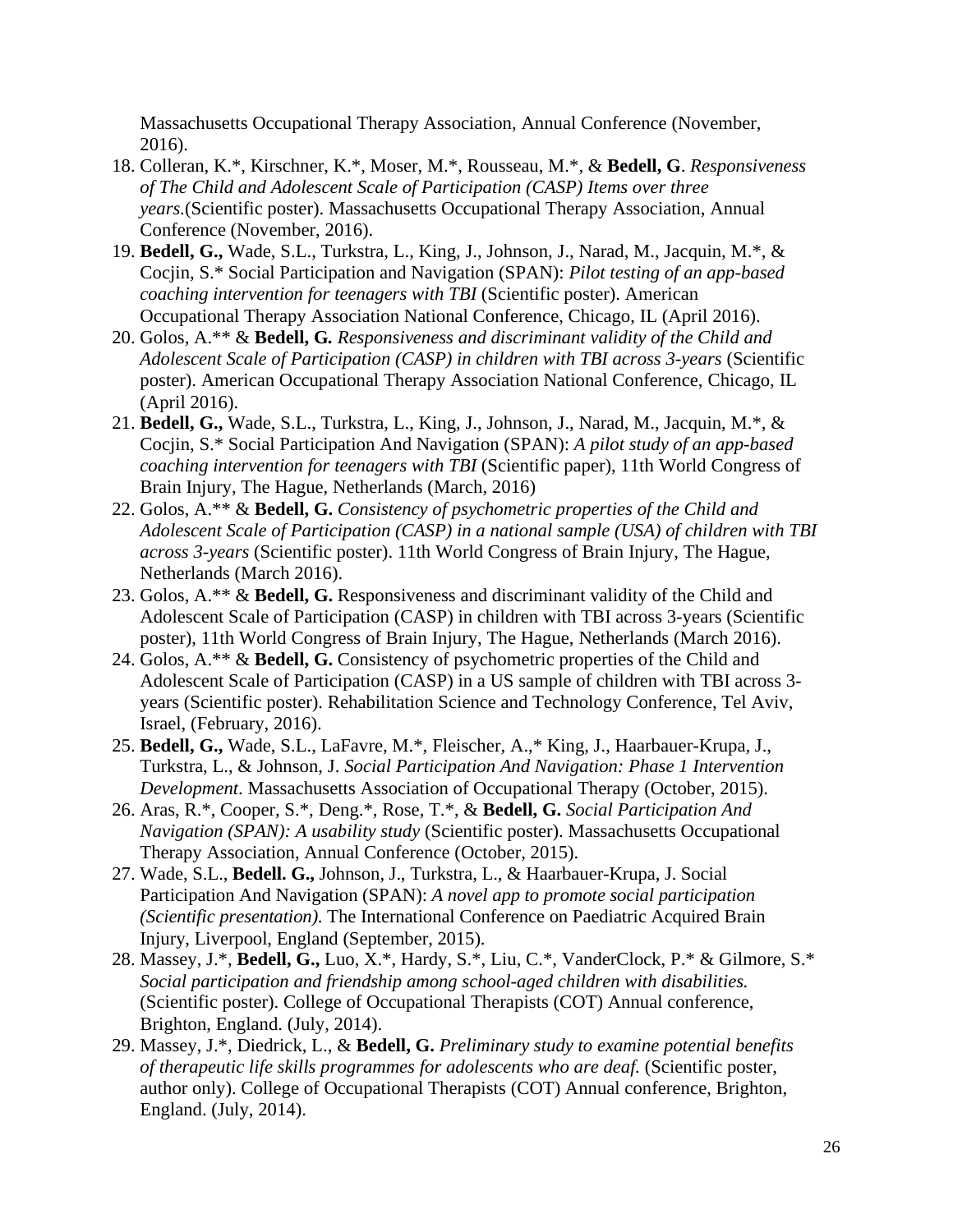- 30. **Bedell, G.,** Wade, S.L., LaFavre, M.\*, Fleischer, A.,\* King, J., Haarbauer-Krupa, J., Turkstra, L.L., & Johnson, J. *Social Participation and Navigation (SPAN) for Teens*  with TBI: Phase 1 development of anapp-based coaching intervention. (Scientific Poster). American Occupational Therapy Association Annual Conference, Nashville, TN. (April, 2015).
- 31. Higgins, S.H.\*, Schwartzberg, S.L., **Bedell, G.**, & Duncombe, L.W. (2014). *Current Practice and Perceptions of Group Work in Occupational Therapy.* (Scientific Poster). American Occupational Therapy Association Annual Conference, Nashville, TN. (April, 2015).
- 32. Sirois, K., Tousignant, B., Beauchamp, M. H., Achim, A. M., **Bedell, G.,** Boucher, N., ... & Jackson, P. L. *The contribution of social cognition in the prediction of social participation difficulties following moderate-to-severe TBI in adolescents and young adults.* (Scientific Poster). Tenth World Congress on Brain Injury, San Francisco, CA. (March, 2014).
- 33. Tousignant, B., Jackson, P. L., Beauchamp, M. H., Achim, A. M., **Bedell, G.,** Boucher, N., ... & Sirois, K. (2014, May). *Moderate-to-severe TBI impacts on social cognition in adolescents and young adults and contribution of non-social cognitive functions.*  (Scientific Poster). Tenth World Congress on Brain Injury, San Francisco, CA. (March, 2014).
- 34. **Bedell, G.** & McDougall, J. *Further validation of the Child and Adolescent Scale of Environment (CASE).* (Guided Scientific Poster). 16th International Congress of the World Federation of Occupational Therapy, Yokohama, Japan (June, 2014).
- 35. **Bedell, G.,** & McDougall, J. & Wright, V. *Youth Report Version of the Child and Adolescent Scale of Participation (CASP): Psychometric Properties and Comparisons with the Parent Report Version.* (Scientific poster), 16<sup>th</sup> International Congress of the World Federation of Occupational Therapy, Yokohama, Japan (June, 2014).
- 36. Chen, W.C.,\* Hwang, A.W., **Bedell, G.,** Kang, L.J., & Liou, T.H. *Comparison of participation restrictions and environmental barriers among children with different disabilities.* (Scientific poster). 16th International Congress of the World Federation of Occupational Therapy, Yokohama, Japan (June, 2014).
- 37. Law, M., Coster, W., **Bedell, G**., Anaby, D., & Khetani, M. Fostering Knowledge about Participation in Occupations for Children and Youth: Processes and Outcomes of a Knowledge Translation Project. (Guided Scientific poster), 16<sup>th</sup> International Congress of the World Federation of Occupational Therapy, Yokohama, Japan (June, 2014).
- 38. Law, M., Coster, W., **Bedell, G**., Anaby, D., Khetani, M., Teplicky, R., & Turner, L *Child and Youth Participation: Outcomes of a Knowledge Translation Project.*  (Scientific presentation). Canadian Association of Occupational Therapy ( CAOT) Conference, Fredericton, New Brunswick, Canada. (May, 2014).
- 39. **Bedell, G.,** & McDougall, J., *Further validation of the Child and Adolescent Scale of Environment (CASE).* (Scientific poster). American Occupational Therapy Association Annual Conference, Baltimore, MD (April, 2014).
- 40. LaFavre, M.\*, Wakeham, K.\*, Iassogna, J.\* & **Bedell, G.** *Preliminary psychometric and descriptive analysis of the Social Participation Observation Tool (SPOT).*  (Scientific poster). American Occupational Therapy Association Annual Conference, Baltimore, MD (April, 2014).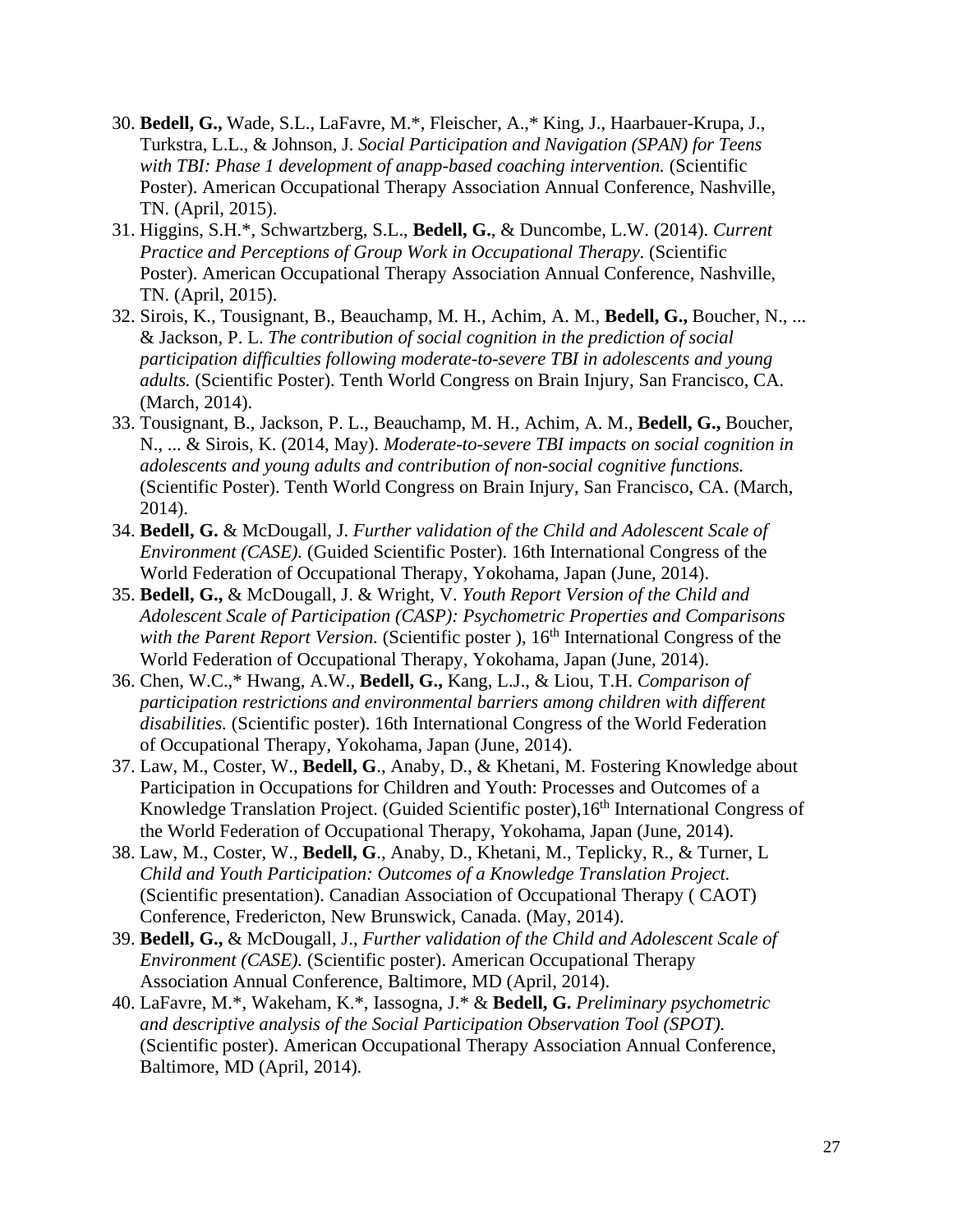- 41. Massey, J.\*, Luo, X.\*, Hardy, S.\*, Liu, C.\*, VanderClock, P.\* Gilmore, S.\*, & **Bedell, G.** *Social participation and friendship among school-aged children with disabilities.* (Scientific poster). Massachusetts Occupational Therapy Association, Annual Conference (October, 2014).
- 42. LaFavre, M.\*, Wakeham, K.\*, Courtemanche, S.\* Maliya, B.\*, Kamath, P.\*, Iassogna, J.\*& **Bedell, G.** *Preliminary psychometric and descriptive analysis of the Social Participation Observation Tool (SPOT) for first and second graders. (Scientific poster).* Massachusetts Occupational Therapy Association, Annual Conference (November, 2013).
- 43. Shaw, K.\*, Davis, K.\*, Foster, H.\*, Suarez, K.\*, Wong, V.\*, Iassogna, J.\* & **Bedell, G.\***  *Preliminary Analysis of the Social Participation Observation Tool (SPOT) for kindergartners.* (Scientific poster). Brown, T.\* & **Bedell, G.** *Promoting Social*  Participation: Children with Acquired Brain Injuries. (Scientific poster). Massachusetts Occupational Therapy Association, Annual Conference (November, 2013).
- 44. Frater, T.\*, Iassogna, J.\*, Makwana, V.\*, Singh, U.\*, Thakkar, P.\*, **Bedell, G.** *The effects of disability, age and gender on partipation of children and youth.* (Scientific poster). College of Occupational Therapists Annual conference (United Kingdom), Glasgow, Scotland (June, 2013).
- 45. **Bedell, G.,** McDougall, J., & Wright, V. *Youth Report Version of the Child and Adolescent Scale of Participation (CASP): Psychometric Properties and Comparisons with the Parent Report Version*. (Scientific poster), American Occupational Therapy Association Annual Conference, San Diego, CA (April, 2013).
- 46. **Bedell, G**., Coster, W., Law, M., Liljenquist, Kao, Y.C., Teplicky, R., Anaby, D., & Khetani, M. (Scientific poster). *Community participation, supports and barriers of school-age children with and without disabilities.* American Occupational Therapy Association Annual Conference, San Diego, CA (April, 2013).
- 47. Khetani, M., Teplicky, R., **Bedell, G.**, & Coster, W. *Fostering knowledge about participation in occupations for children and youth: processes and outcomes of a knowledge translation project.* (Research panel presentation). American Occupational Therapy Association Annual Conference, San Diego, CA (April, 2013).
- 48. Frater, T.\*, Iassogna, J.\*, & **Bedell, G.** *The effects of disability, age and gender on participation of children and youth.* (Scientific poster). American Occupational Therapy Association Annual Conference, San Diego, CA (April, 2013).
- 49. Schofield, J.\*, Kirsch, E.\*, & **Bedell, G.** Parent strategies and disability effects on childhood
- 50. participation. American Occupational Therapy Association Annual Conference, San Diego, CA (April, 2013).
- 51. Hwang, A.W., Liou, T.H. , Yen, C.F., **Bedell, G. M.,** Chen, W.C.\*, Kang, L.J., Liao, H.F., and d Component Task Force of Disability Evaluation System. A national survey of participation among children with disabilities in Taiwan. (Scientific paper). Third Conference of the Taiwan Society of the International Classification of Functioning, Disability, and Health, Taipei, Taiwan. (March, 2013)
- 52. McDougall, J., Wright, V. & **Bedell, G.** Youth Report Version of the Child and Adolescent Scale of Participation (CASP): Psychometric Properties and Comparisons with the Parent Report Version (Scientific paper), Ontario Association of Children's Rehabilitation Services. Toronto (November, 2012).
- 53. Law, M., Coster, W., **Bedell, G.,** Anaby, D.,Teplicky, R., Khetani, M.A., Lin, C.Y. Participation in Everyday Activities: Profiles for Children and Youth With and Without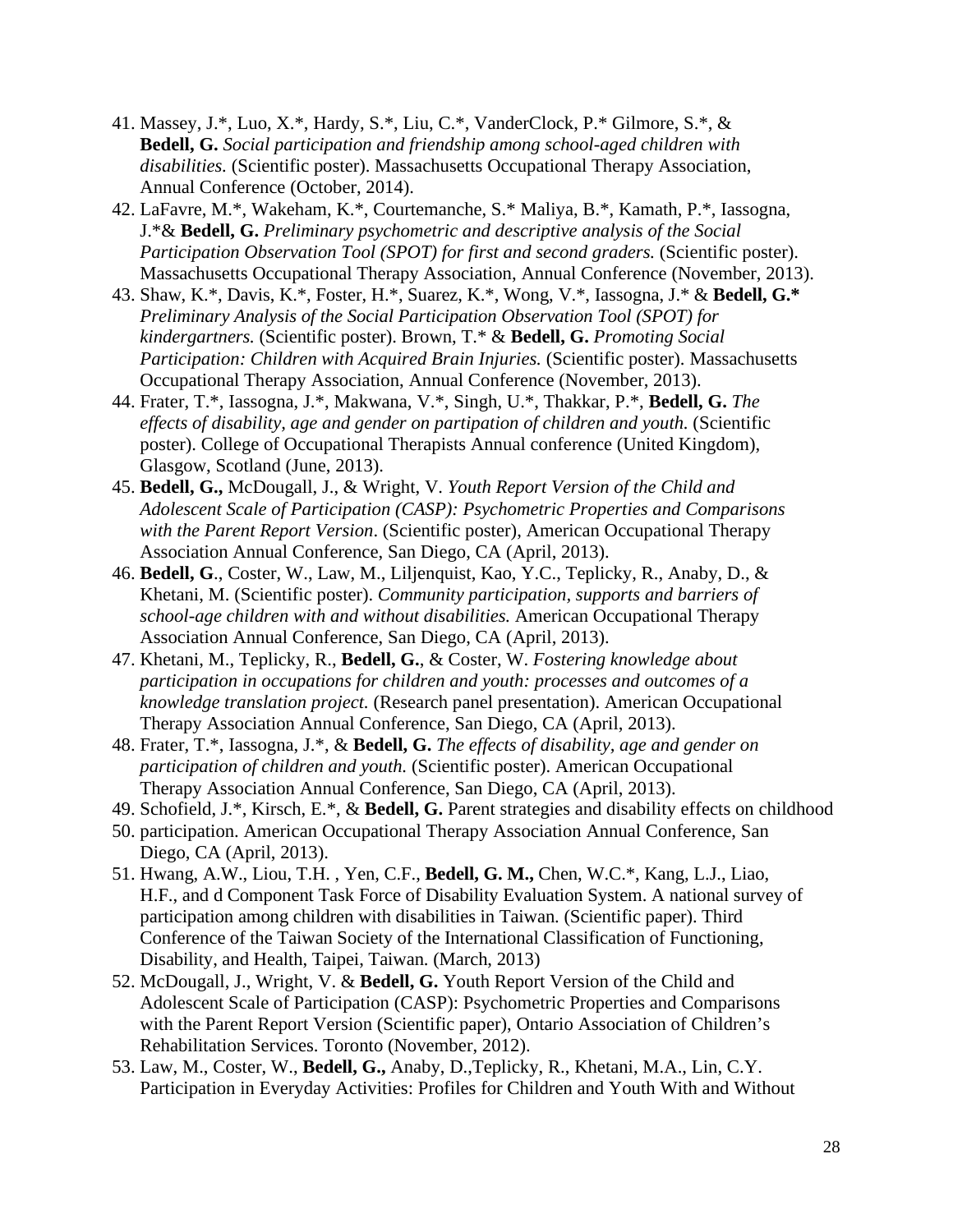Disabilities (Scientific paper), Ontario Association of Children's Rehabilitation Services. Toronto (November, 2012).

- 54. Liao, H.F., Chen, W.C.\*, **Bedell, G.**, Liou, T.H., Kang, L.J., Yen, C.F., & Hwang. A.W. Participation of Taiwanese children with disabilities in home, school and community (Scientific poster). American congress of Rehabilitation Medicine (ACRM) Annual Meeting: Progress in Rehabilitation Research. Vancouver (October, 2012).
- 55. Hwang, A.W., Liou, T.H., **Bedell, G.M.**, Kang, L.J., Chen, W.C.\*, Yen, C.F., & Liao, H.F. The Child and Adolescent Scale of Participation – Traditional Chinese version and its psychometric properties. American Congress of Rehabilitation Medicine (ACRM) Annual Meeting: Progress in Rehabilitation Research. Vancouver (October, 2012).
- 56. Khetani, M.A., Law, M., Anaby, D.,Teplicky, R., Coster, W., & **Bedell, G.** Participation in the home environment among children with and without disabilities. 140th American Public Health Association Annual Meeting, San Francisco (October, 2012).
- 57. Frater, T.\*, Iassogna, J.\*, Makwana, V.\*, Singh, U.\*, Thakkar, P.\*, **Bedell, G.** "The effects of disability, age and gender on partipation of children and youth." (Scientific poster). Massachusetts Occupational Therapy Association, Annual Conference (October 2012).
- 58. Schofield, J.\*, Kirsch, E.\*, Babre, N.\*, Khuje, P.\*, Patil, P\* & **Bedell, G.** Parent strategies and disability effects on childhood participation. Massachusetts Occupational Therapy Association, Annual Conference (October 2012).
- 59. Law, M., Coster, W., **Bedell, G.,** Anaby, D., Teplicky, R., & Khetani, M.A. "Participation profiles at home, school and in the community: A comparison of children and youth with and without disabilities" . (Scientific paper). American Academy of Cerebral palsy and Developmental Medicine Annual Meeting, Toronto, CA (September 2012).
- 60. Law, M., Coster, W., **Bedell, G.,** Anaby, D., Teplicky, R., & Khetani, M.A. "Participation in occupations: Profiles for children with and without disabilities. (Scientific paper). Canadian Association of Occupational Therapists, Annual Conference, Montreal, CA (June 2012).
- 61. Anaby, D., Law, M., Teplicky, R., Coster, W., **Bedell, G.,** & Khetani, M.A. "Participation and Environment Measure – Children and Youth: Psychometric findings" (Scientific poster). Canadian Association of Occupational Therapists, Annual Conference (June 2012).
- 62. **Bedell, G.,** Bresnahan, J.\*, Hamilton, A.\*, Hollebone, S.\*, Lakatos, H.\*, & Memole, L**.\***  "Parent needs and strategies for promoting participation of school-age children with and without disabilities." (Scientific poster). American Occupational Therapy Association, Annual Conference in Indianapolis, IN (April, 2012).
- 63. Chen, W.C.\*, Drew, N.\* & **Bedell, G.** "Environmental factors affecting participation of children and youth with and without disabilities." (Scientific poster). American Occupational Therapy Association, Annual Conference in Indianapolis, IN (April, 2012).
- 64. Chen, W.C.\*, Drew, N.\* & **Bedell, G.** "Environmental factors affecting participation of children and youth with and without disabilities." (Scientific poster). Tufts Graduate School Council Research Symposium (April, 2012).
- 65. Chen, W.C.\*, & **Bedell, G.** "Environmental factors that affect participation of children and youth with acquired brain injuries." (Scientific poster). American Occupational Therapy Association, Annual Conference in Indianapolis, IN (April, 2012).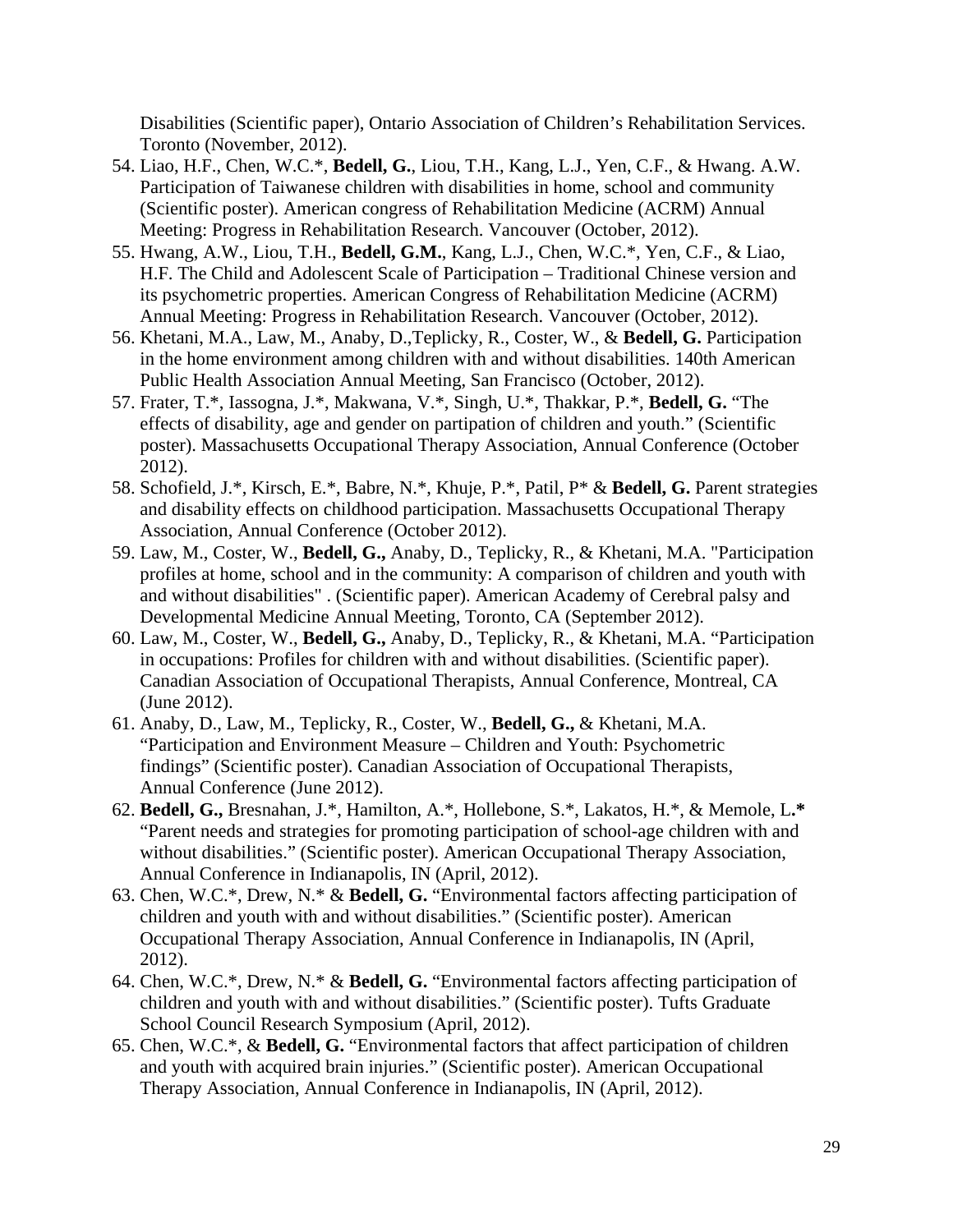- 66. Chen, W.C.\*, & **Bedell, G.** "Environmental factors that affect participation of children and youth with acquired brain injuries." (Scientific poster). Tufts Graduate School Council Research Symposium (April, 2012).
- 67. Frater, T.\*, Iassogna, J.\*, Makwana, V.\*, Singh, U.\*, Thakkar, P.\*, **Bedell, G.** "The effects of disability, age and gender on partipation of children and youth." (Scientific poster). Tufts Graduate School Council Research Symposium (April, 2012).
- 68. **Bedell, G**. & Coster, W. "Participation and Environment Measure Children and Youth: Psychometrics" (Scientific poster). Massachusetts Occupational Therapy Association, Annual Conference (October 2011).
- 69. Bresnahan, J.\*, Hamilton, A., Hollebone, S.\*, Lakatos, H.\*, Memole, L.\* & **Bedell, G.**  "Parent needs and strategies for promoting child participation." (Scientific poster). Massachusetts Occupational Therapy Association, Annual Conference (October 2011).
- 70. Chen, W.C.\*, Drew, N.\* & **Bedell, G.** "Environmental factors affecting children's participation." (Scientific poster). Massachusetts Occupational Therapy Association, Annual Conference (October 2011).
- 71. Chen, W.C.\*, & **Bedell, G.** "Environmental barriers affecting participation: Children with brain injuries." (Scientific poster). Massachusetts Occupational Therapy Association, Annual Conference (October 2011).
- 72. **Bedell, G.**, Coster, W., Law, M., Khetani, M., Teplicky, R., Liljenquist, K., Kao, Y., & Anaby, D. The Participation and Environment Measure for Children and Youth (PEM-CY): Descriptive and psychometric findings (Scientific poster). American Occupational Therapy Association, Annual Conference. Philadelphia, PA (April, 2011).Massachusetts Occupational Therapy Association, Annual Conference (November, 2013).
- 73. **Bedell, G.** Developing measures of participation and environment: Parent perspectives. (Scientific paper). American Occupational Therapy Association, Annual Conference. Houston, TX. (April, 2009).
- 74. Khetani, M., **Bedell, G**., Coster, W., Law, M. Environmental influences on the social participation of children with developmental disabilities: Parent and child perspectives informing measurement development. **(**Scientific poster; co-author only). The Gatlinburg Conference on Research and Theory in Mental Retardation in Developmental Disabilities (March, 2009).
- 75. **Bedell, G.** The Child and Adolescent Scale of Participation: Further psychometric testing. (Scientific paper). North American Brain Injury Society (NABIS) Sixth Annual Conference on Brain Injury. New Orleans, LA (October, 2008). [**see published abstracts]**
- 76. **Bedell, G.** Measuring participation of children and youth with disabilities: Conceptual, practical and methodological considerations (Short course). American Occupational Therapy Association, Annual Conference, Long Beach, CA. (April, 2008).
- 77. **Bedell, G.** The Child and Adolescent Scale of Participation: Further psychometric testing (Scientific poster). Tufts University Research Day on Translational Research: Applying Discovery. Boston, MA. (November, 2007).
- 78. **Bedell, G.** The Child and Adolescent Scale of Participation: Further psychometric testing (Scientific poster). New Frontiers in Pediatric Traumatic Brain Injury (sponsored by the National Institutes of Health & Centers for Disease Control and Prevention). San Diego, CA. (November, 2007). [**see published abstracts**]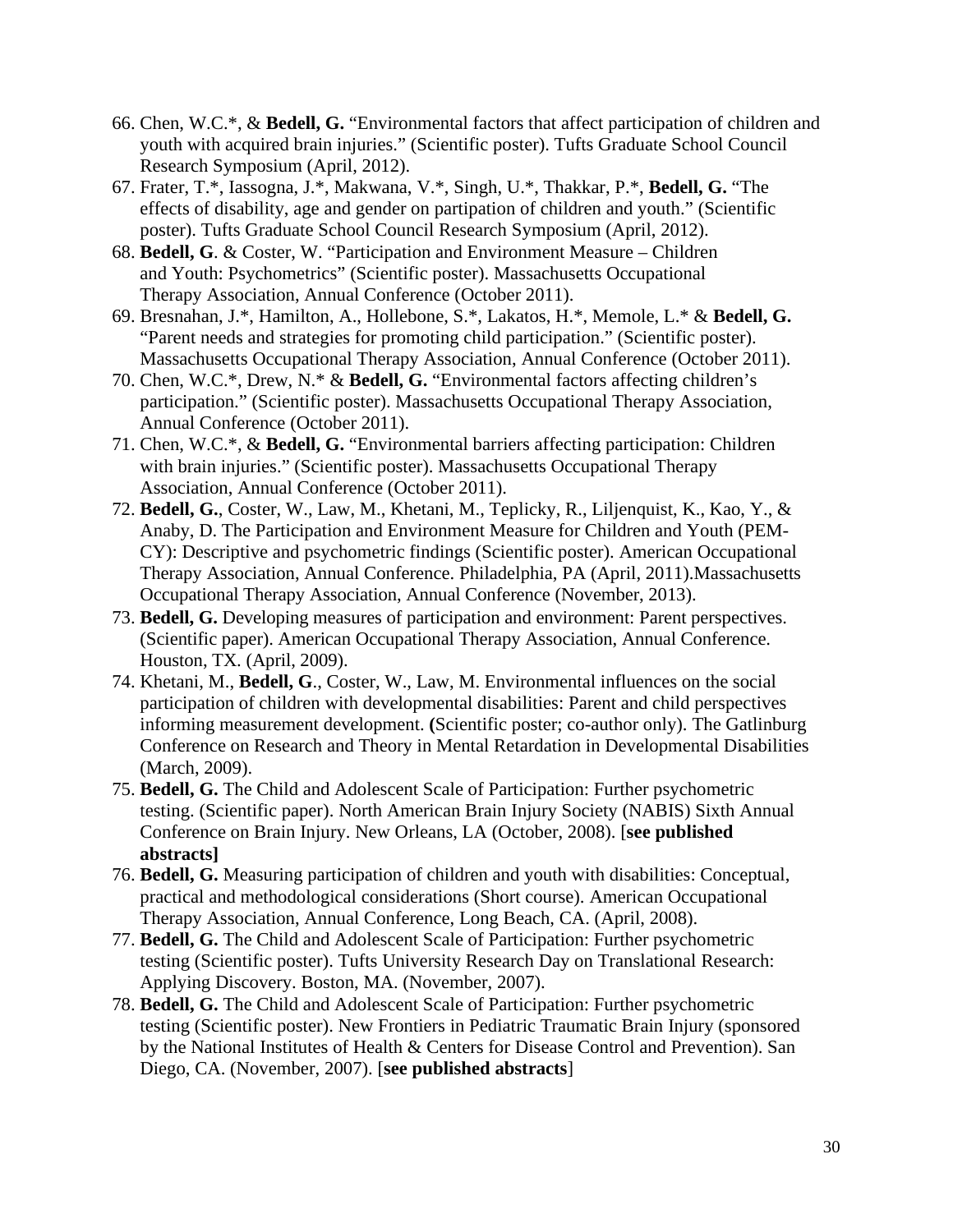- 79. **Bedell, G.** The Child and Adolescent Scale of Participation: Further development and testing. (Scientific paper). American Occupational Therapy Association, Annual Conference. St. Louis. MO. (April, 2007).
- 80. **Bedell, G.** Balancing health, work and daily life: Design and effects of an intervention for persons with HIV/AIDS (Scientific paper). World Federation of Occupational Therapists Conference. Sydney, Australia (July, 2006).
- 81. **Bedell, G.** Functional outcomes of children and youth with brain injuries at discharge from inpatient rehabilitation (Scientific poster). World Federation of Occupational Therapists Conference. Sydney, Australia (July, 2006).
- 82. **Bedell, G.** Functional outcomes of children with brain injuries at discharge from inpatient rehabilitation (Scientific paper). American Occupational Therapy Association, Annual Conference. Long Beach, CA. (May, 2005).
- 83. **Bedell, G.** Balancing health, work and daily life: Design and effects of an intervention for persons with HIV/AIDS (Scientific paper). American Occupational Therapy Association, Annual Conference. Minneapolis, MN (May, 2004).
- 84. Cohn, E., **Bedell, G.,** Dumas, H. Strategies to promote social participation in school-age children with acquired brain injuries (Scientific Paper). American Occupational Therapy Association, Annual Conference. Washington, D.C. (June, 2003).
- 85. Cohn, E., **Bedell, G.,** Dumas, H. Exploring parents' use of strategies to promote social participation in school-age children with acquired brain injuries (Scientific Paper). Social Communication and Sensory Integration: Building Bridges between Research and Practice, R2K Research Symposium. San Pedro, CA (February, 2003).
- 86. **Bedell, G.** Measuring social participation in children and youth with acquired brain injuries (Scientific Paper). American Congress of Rehabilitation Medicine, 79<sup>th</sup> Annual Meeting, Philadelphia, PA (October, 2002). [**see published abstracts**]
- 87. **Bedell, G.** Measuring environmental factors in children and youth with acquired brain injuries (Scientific Poster). American Congress of Rehabilitation Medicine, 79<sup>th</sup> Annual Meeting, Philadelphia, PA (October, 2002). [**see published abstracts**]
- 88. **Bedell, G.** Strategies to promote social participation in school-age children with acquired brain injuries (Scientific Paper). Brain Injury Association, 21st Annual Symposium, Minneapolis, Minnesota (July, 2002).
- 89. Cohn, E., Law, M., Coster, W., & **Bedell, G.** Social participation in children with disabilities (Co-presenter, Research workshop). 13th World Congress of Occupational Therapists, Stockholm, Sweden (June, 2002)**.**
- 90. **Bedell, G.** Social participation in children and youth with acquired brain injuries (Scientific Poster). 13th World Congress of Occupational Therapists, Stockholm, Sweden (June, 2002)**.**
- 91. **Bedell, G.** Social participation restrictions in children with acquired brain injury (Scientific Paper). American Occupational Therapy Association, Annual Conference. Miami Beach, FL (May, 2002).
- 92. **Bedell, G.** Social participation of children and adolescents with acquired brain injuries. (Scientific Poster). Quality of life measurement: Building an agenda for the future (sponsored by the National Institutes of Health, National Institute on Disability and Rehabilitation Research & Veteran's Administration). Parsippany, NJ (November, 2001). [**see published abstracts]**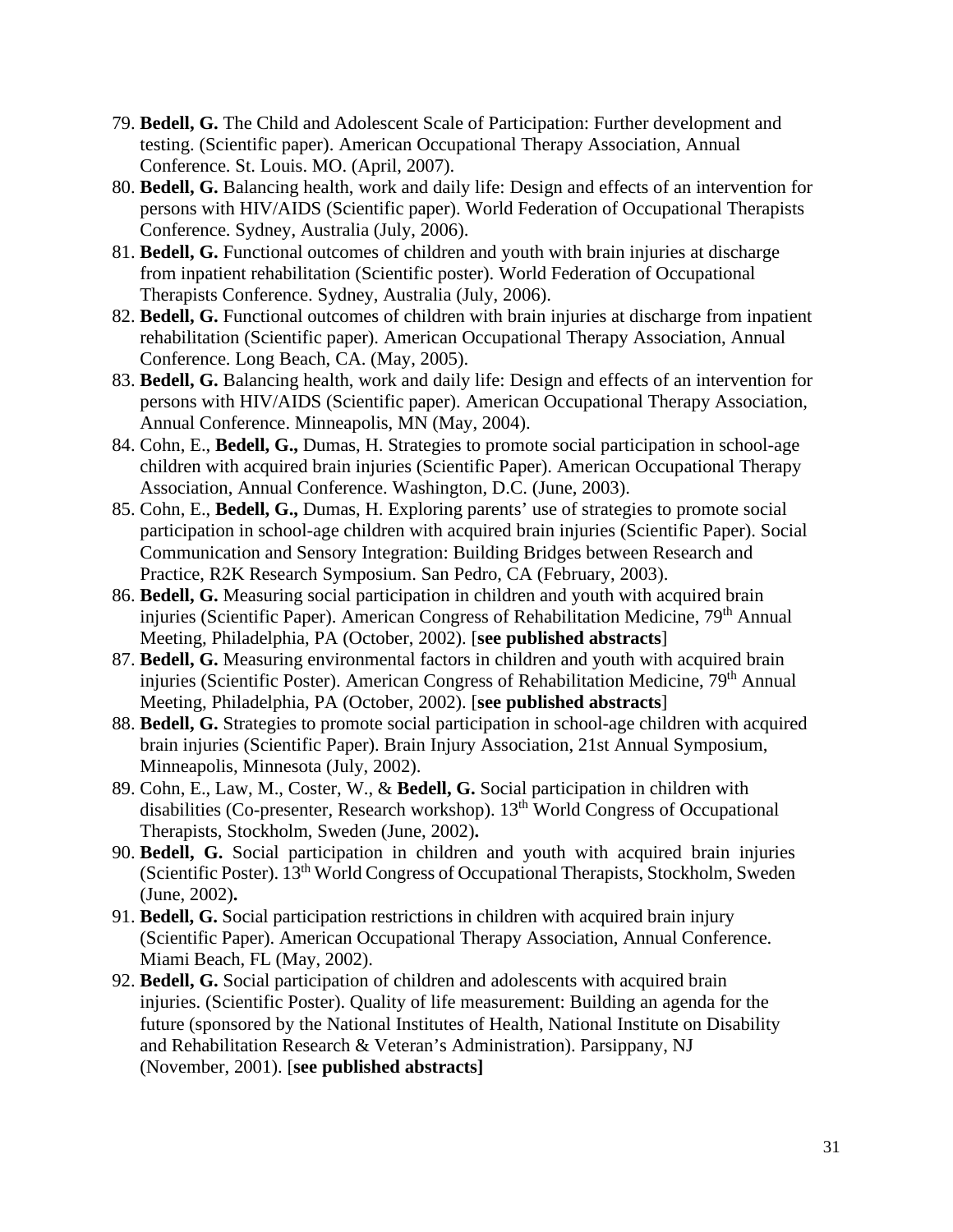- 93. **Bedell, G.** Community re-integration of children with brain injury: Development of a follow-up system. (Scientific Paper). Brain Injury Association, 20<sup>th</sup> Annual Symposium, Atlanta, GA (July, 2001).
- 94. Dumas, H., Haley, S. et al. Functional recovery in pediatric traumatic brain injury during inpatient rehabilitation (Scientific Paper, Co-author only). Brain Injury Association, 20th Annual Symposium, Atlanta, GA (July, 2001).
- 95. **Bedell, G.** Activity change and participation readiness for children with brain injury. (Scientific Paper). American Occupational Therapy Association, Annual Conference. Philadelphia, PA (April, 2001). [**see published abstracts**]
- 96. **Bedell, G.** Measuring activity performance and participation at discharge in children with brain injury. (Scientific Paper). American Congress of Rehabilitation Medicine, 77<sup>th</sup> Annual Meeting. Hilton Head, SC (October, 2000). [see published abstracts]
- 97. Haley, S., Dumas, H., et al. Functional outcome monitoring in pediatric brain injury: An analysis of activity recovery and participation (Scientific paper, Co-author only). Brain Injury Association, 19th Annual Symposium, Chicago, IL (July, 2000).
- 98. Hinojosa, J., et al. What contributes to collaboration in a team that provides services to a young child with disabilities and her family? (Scientific paper, Co-author only). Qualitative Health Research Conference, Vancouver, British Columbia, Canada. (February, 1998).
- 99. **Bedell, G.** Daily life for urban gay men with AIDS (Scientific paper). American Occupational Therapy Association Annual Conference, Orlando, FL (April, 1997).
- 100. **Bedell, G.** & Kaplan, M. Helping children and their families live with HIV/AIDS (Professional practice paper). New York Occupational Therapy Association Annual Conference, New York, NY (October, 1994).
- 101. **Bedell, G.** Curriculum and conceptual framework for Occupational Therapy Postprofessional Program in Developmental Disabilities / Pediatrics (General paper). New York Occupational Therapy Association Annual Conference, New York, NY (October, 1994).
- 102. **Bedell, G.** Living with AIDS: A pilot study (Scientific paper). American Occupational Therapy Association Annual Conference, Seattle, WA (June, 1993).
- 103. **Bedell, G.** & Kaplan, M. Working with children with HIV infection and their families (Professional practice paper). Metropolitan New York District-New York State Occupational Therapy Association, New York, NY (March, 1992).
- 104. **Bedell, G.** & Kaplan, M. Occupational therapy for children with HIV infection and their families (Professional practice paper). American Occupational Therapy Annual Conference, Cincinnati, OH (June,1991).
- 105. Kaplan, M. Movement disorders in children with HIV infection and Networks and partnerships: Facilitating access to education for children with HIV infection (Interdisciplinary practice paper, Co- author only). The Sixth Annual National Pediatric AIDS Conference, Washington, D.C. (February,1991).
- 106. Kaplan, M. & **Bedell, G.** Occupational therapy for children with HIV infection and their families (Professional practice paper). New York State Occupational Therapy Association Annual Conference, White Plains, NY (November, 1990).
- 107. Kaplan, M. & **Bedell, G.** Occupational Therapy for children with perinatal HIV infection (Professional practice paper, Co-author only). New York State Occupational Therapy Association Annual Conference, Long Island, NY (November, 1989).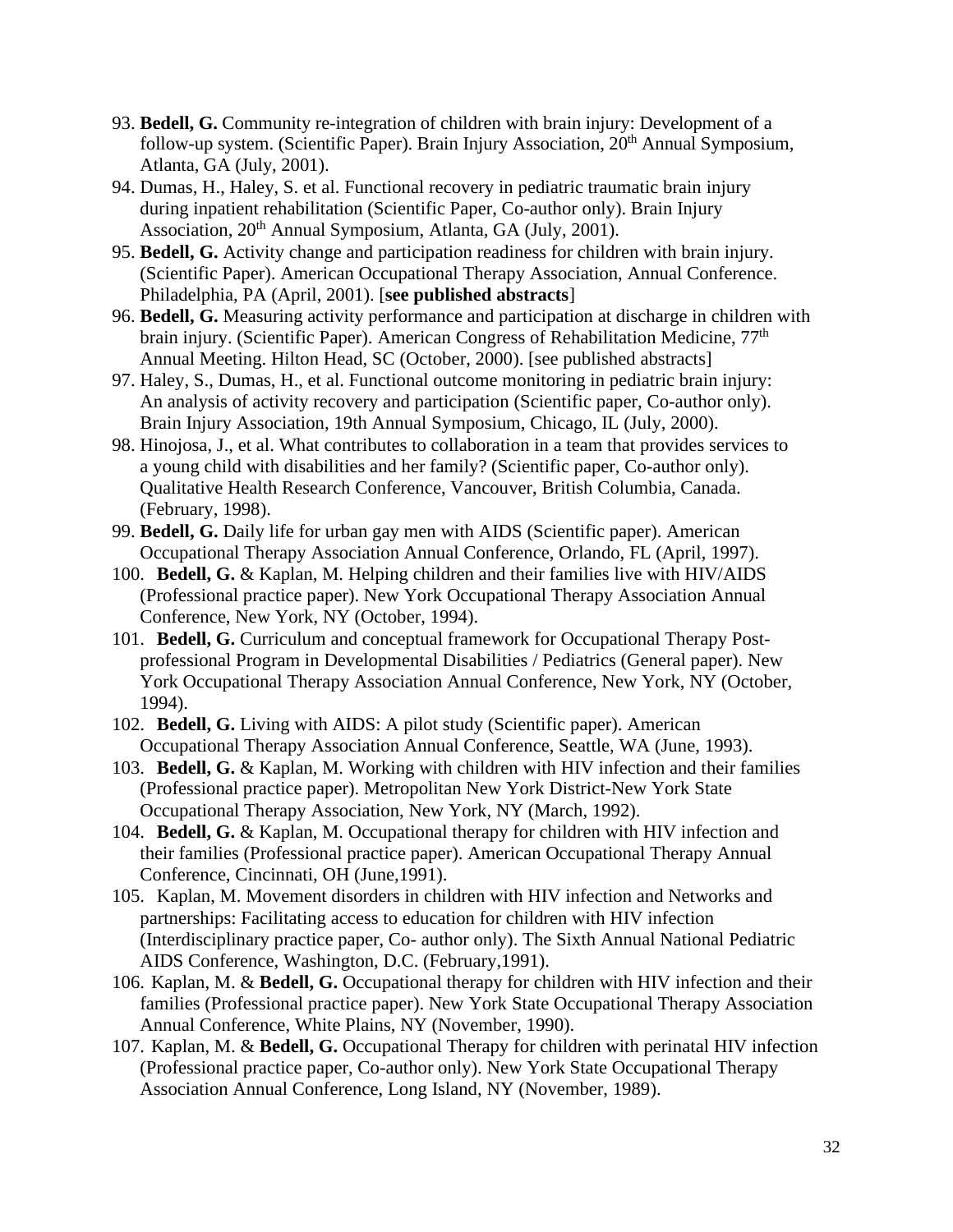- 108. Kaplan, M. & **Bedell, G.** Movement Disorders in children with perinatal HIV infection (Scientific paper, Co-author only). The Fifth Annual National Pediatric AIDS Conference, Los Angeles, CA (September, 1989).
- 109. Kaplan, M. & **Bedell, G.** Occupational therapy for children with perinatal HIV infection (Professional practice paper). American Occupational Therapy Association National Conference, Baltimore, MD (April, 1989).

#### **MEASUREMENT CONSULTATION (***to be updated***)**

Consultation with the following colleagues who have used or are currently using my measures: The Child and Adolescent Scale of Participation (CASP), Child and Adolescent Scale of Environment (CASE), Child and Adolescent Factors Inventory (CAFI), or Child and Family Follow-up Survey (CFFS).<http://sites.tufts.edu/garybedell/measurement-tools/>

- 1. Fred Rivara, MD, MPH, George Atkins Professor of Pediatrics, University of Washington School of Medicine, Division Head, General Pediatrics, Founding director of the Harborview Injury Prevention and Research Center. The CASP was used in a multi-site longitudinal study, "Disability from pediatric Traumatic Brain Injury (TBI)," funded by the Centers for Disease Control and Prevention  $(9/1/06 - 8/31/11)$ ; Grant # R49CE001021-02).
- 2. Keith Owen Yeates, Ph.D., Professor in the Departments of Pediatrics, Psychology, and Psychiatry at Ohio State University, Chief of the Department of Psychology at Columbus Children's Hospital. The CASP was used in a cross-sectional study, "Social outcomes in pediatric Traumatic Brain Injury (TBI)," funded by the National Institute of Child Health & Human Development (4/1/06 – 3/31/11; Grant # R01-HD489646). (*Now at the University of Calgary, Calgary, CAN*)
- 3. Vicki Anderson, Ph.D, Professor, University of Melbourne, Director, Psychology, Royal Children's Hospital, Melbourne, Australia. The CASP was used in a longitudinal study, "Prevention and treatment of social problems following Traumatic Brain Injury (TBI)," funded by the Victorian Neurotrauma Initiative (2007 – 2011).
- 4. Arend de Kloet, Ph.D., Psychologist and Lecturer, Sophia Rehabilitation and The Hague University, The Hague, Netherlands. The CFFS was translated into Dutch and modified for an outcomes study.\*
- 5. Helen Badge, Project Officer, Community Outcomes and Transitional Living Projects, Brain Injury Rehabilitation Directorate, Liverpool Hospital, New South Wales, Australia. The CASP and other measures used for children with TBI were examined for clinical utility and responsiveness to change over three points in time.
- 6. Randy Garber, Director, JDC-Middle East Program, Jerusalem and Israeli-Palestinian Pediatric Rehabilitation Forum. The CASP and CASE were used to evaluate the effectiveness of interventions to remediate participation barriers to kindergarten and first grade children with cerebral palsy across cultures (Israeli and Palestinian communities).
- 7. Janette McDougall, Ph.D., Research Scientist, Thames Valley Children's Centre, East London, Ontario. The CASP, CASE, and CAFI are being used in a longitudinal study, "The impact of personal,interpersonal, and environmental factors on changes in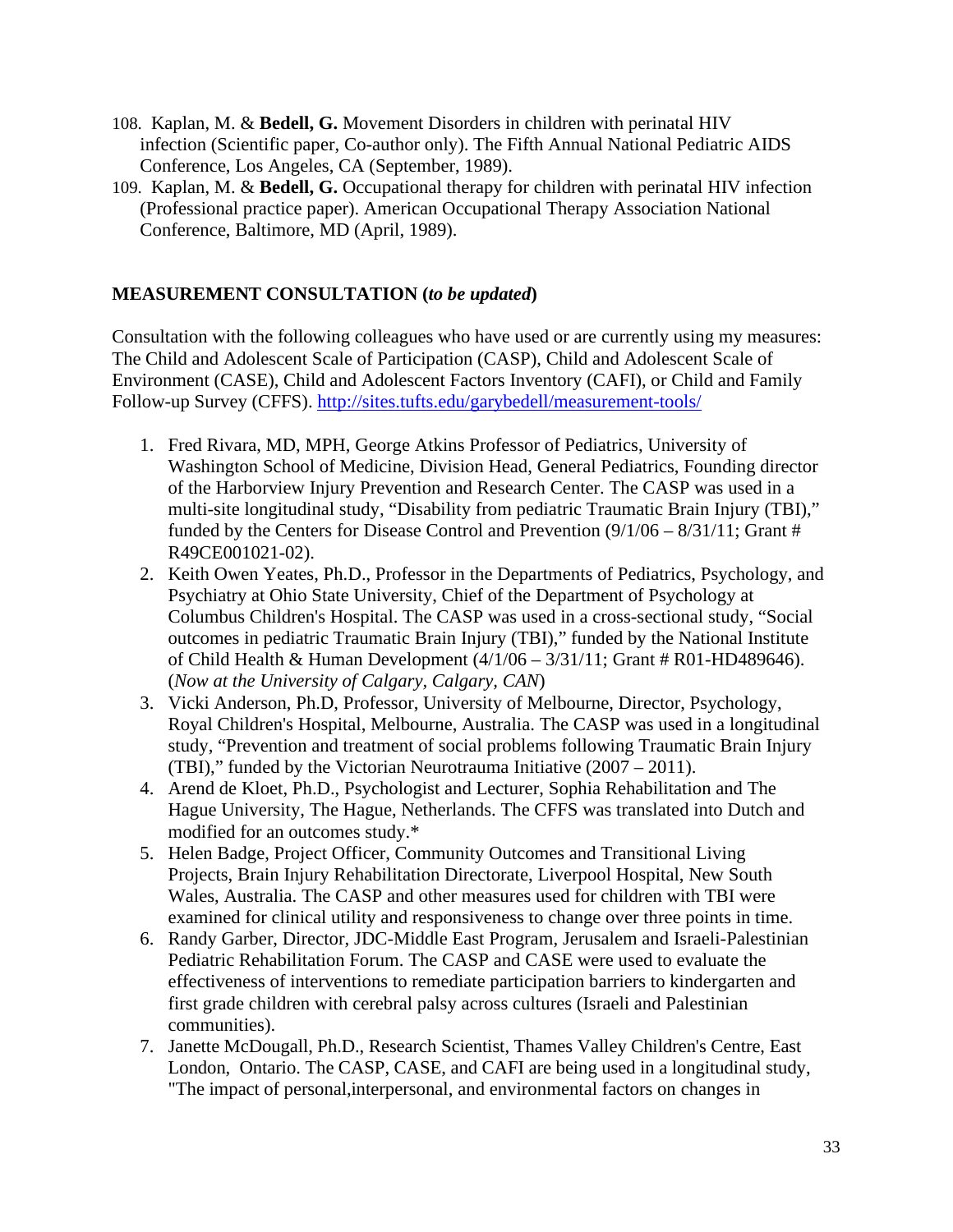quality of life for youth with chronic conditions," funded by the Canadian Institutes of Health Research.

- 8. Ann Glang, Ph.D., and Bonnie Todis, Ph.D., The Teaching Research Institute, Western Oregon University (described above as well). The CASP and CASE were used in the study, TBI Transition Systems (T-BITS): Improving the Hospital-School Transition of Children with Traumatic Brain Injury (U.S. Department of Education-National Institute on Disability and Rehabilitation Research. Disability and Rehabilitation Research Project. Grant #H133A060075). (*Now at the University of Oregon*).
- 9. Roberta DePompeii, Chair and Professor, Speech and Language Therapy & Audiology, University of Akron. The CFFS was used in two studies conducted during 2005 to 2007. One study was funded by the National Institute on Disability and Rehabilitation Research (grant #H133A030810). The second study was funded by the Health Resources and Services Administration via the State of Ohio Rehabilitation Services Commission (grant #H82MC03674-01-00).\*
- 10. Jean Dise Lewis, Ph.D., Associate Professor, University of Colorado Health Sciences Center, Director of Psychology, The Children's Hospital, Denver. The CASP was used in a study, **"**An investigation of outcomes associated with Pediatric TBI," funded by the Centers for Disease Control and conducted in 2004 – 2007.
- 11. Juliet Haarbauer-Krupa, Ph.D., MA, CCC, Research Scientist, Children's Healthcare of Atlanta. The CASP was used to investigate the outcomes of children who are graduates of a day rehabilitation program. (*Now Senior Research Scientist, Traumatic Brain Injury Team, Division of Unintentional Injury Prevention, Centers for Disease Control and Prevention*).
- 12. Jane Galvin, MS, OT, Senior occupational therapist, Royal Children's Hospital, Melbourne, Australia. The CFFS was used in a study to monitor rehabilitation outcomes of children and youth with acquired brain injury.
- 13. Margie Rae, OT, Senior occupational therapist, Royal Children's Hospital, Brisbane, Australia. The CASP was used to assess rehabilitation outcomes of children and youth with acquired brain injury.
- 14. Fiona Adcock, Head of Community Support Team for children with Acquired Brain Injury, The Children's Trust, Tadworth, United Kingdom. This communitybased program used the CFFS as an outcome monitoring tool.
- 15. Sandra Chapman Ph.D., University of Texas, Dallas, Dee Wyly Distinguished Chair in Brain Health, Professor of Behavioral and Brain Sciences, Professor, Chief Director, Center for Brain Health. The CASP was piloted for use in a social cognition study of youth with TBI.
- 16. Ron Savage, Ed.D., Executive Vice President, North American Brain Injury Society, International expert, advocate, and consultant. The CASP was used as an intervention planning tool in community based programs serving children and youth with TBI.
- 17. Naomi Weintraub, Ph.D., OTR, Deputy Chair, School of Occupational Therapy of Hadassah and the Hebrew University. The CFFS has been used in studies of children with developmental disabilities and chronic illness.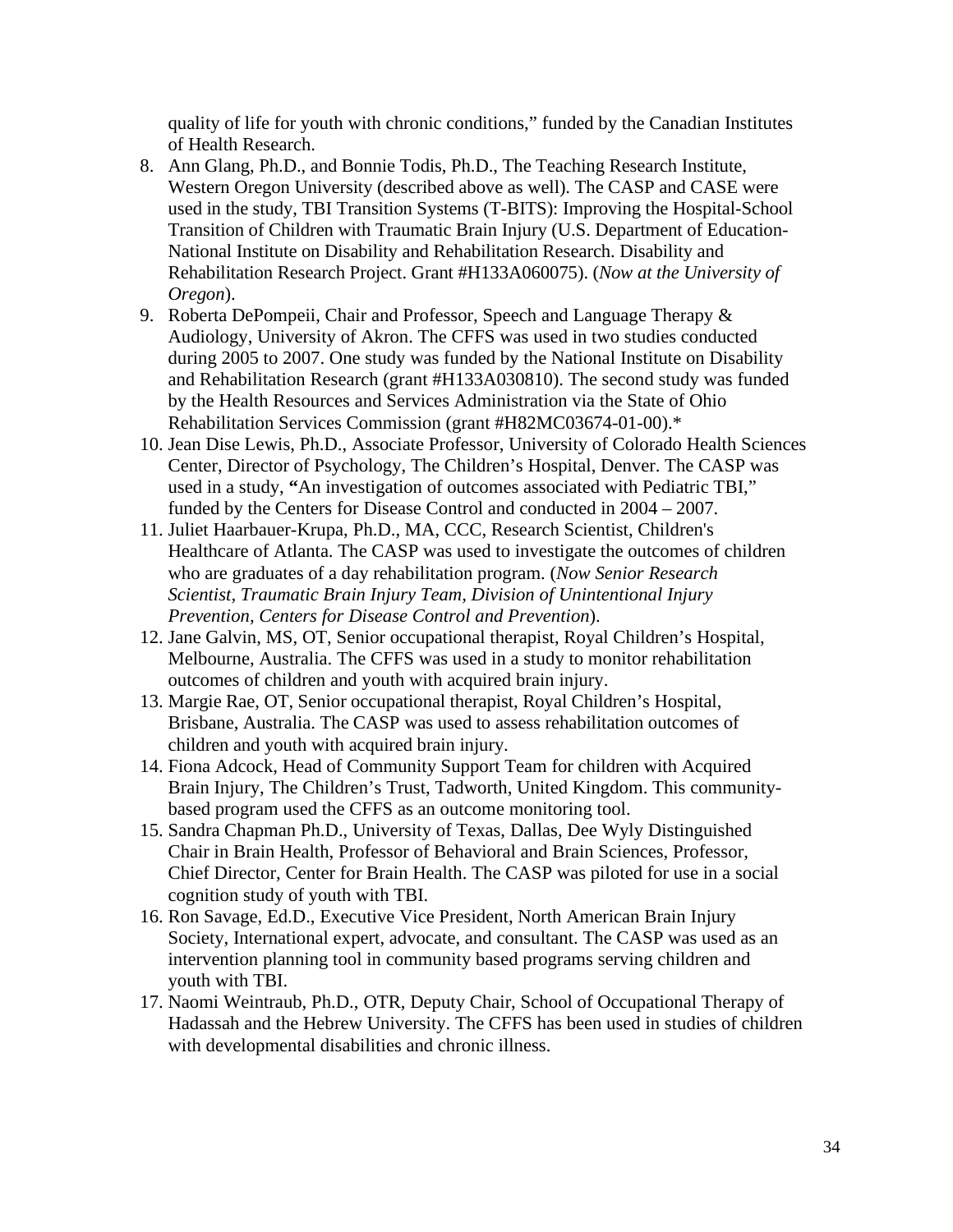- 18. Rebecca Wells, MA, Queens University, Department of Psychology, Kingston, Ontario, Canada. The CFFS was used in Ms. Wells Masters thesis research focused on children with TBI.
- 19. Gretchen Ward, Iva Ah-Hing, Wendy Chiu, Anna-Marie Choi, Elizabeth Eskenasi, Joanna Gaines, Cindy Mullen, Columbia University, Programs in Occupational Therapy, NY. These graduate occupational therapy students used the CASP to examine the participation of children with Autism Spectrum Disorders (two additional groups of graduate students in this same program have used the CASP to replicate this initial study).
- 20. Annette Majnemer OT, PhD, FCAHS, Professor, McGill University, Montreal, Canada. The CASP was used in a study: "Determinants of active involvement in leisure for youth".
- 21. Ai-Wen Hwang, Ph.D., OT, Hua-Fang (Lily), Liao, MS, PT, Lin-Ju (Lydia) Kang, PT, PhD, and Wei-Chang Chen, MS, OTR\*. Researchers in Taiwan who have translated the CFFS into Traditional Chinese and are using it along with other measures in a large study to examine disability in school-age children.
- 22. Jin-Shei Lai, Ph.D., OTR/L, Medical Social Sciences, Northwestern University, Chicago, IL. Used in R0 1 NIH (NCI) grant as an outcome measure of participation for children who undergo cancer treatment.
- 23. Miriam Beauchamp, Ph.D., University of Montreal; Katia Sirois, Ph.D., University of Laval, Quebec. The CASP translated into French & used in a study, "Development of a social cognition battery to assess adolescents with Traumatic Brain Injuries." Fonds de recherche Sante' Quebec (FRSQ) [Health Research in Quebec].
- 24. Tiina Lautamo, Ph.D., JAMK University of Applied Sciences, School of Health and Social Studies. Jyväskylä, Finland. CASP translated into Finnish for use in studies with children.
- 25. Arend de Kloet, Ph.D.– Modifying the Social Participation And Navigation (SPAN) program for the Netherlands (2017).
- 26. Additional colleagues (*to be completed*)

## **MENTORED RESEARCH**

## **Post-doctoral fellowships**

- 1. Liron Lamash, Ph.D., OT. Conducted two studies related to participation and environmental factors that support or hinder participation of adolescents with Autism Spectrum Disorders (ASD). One study used secondary analyses from data she collected using the Participation and Environment Measure for Children and Youth (PEM-CY) – Hebrew version. The second study involved modification and feasibility testing of the Social Participation And Navigation (SPAN): an app-based coaching intervention for use with adolescents with ASD (2017-2018).
- 2. Anat Golos, Ph.D., OT. Conducted two studies that examined psychometric properties of the Child and Adolescent Scale of Participation (CASP) over a three-year period based on prior data from the longitudinal study: Disability from pediatric Traumatic Brain Injury" (Centers for Disease Control and Prevention grant # R49CE001021-02) (2014-2016).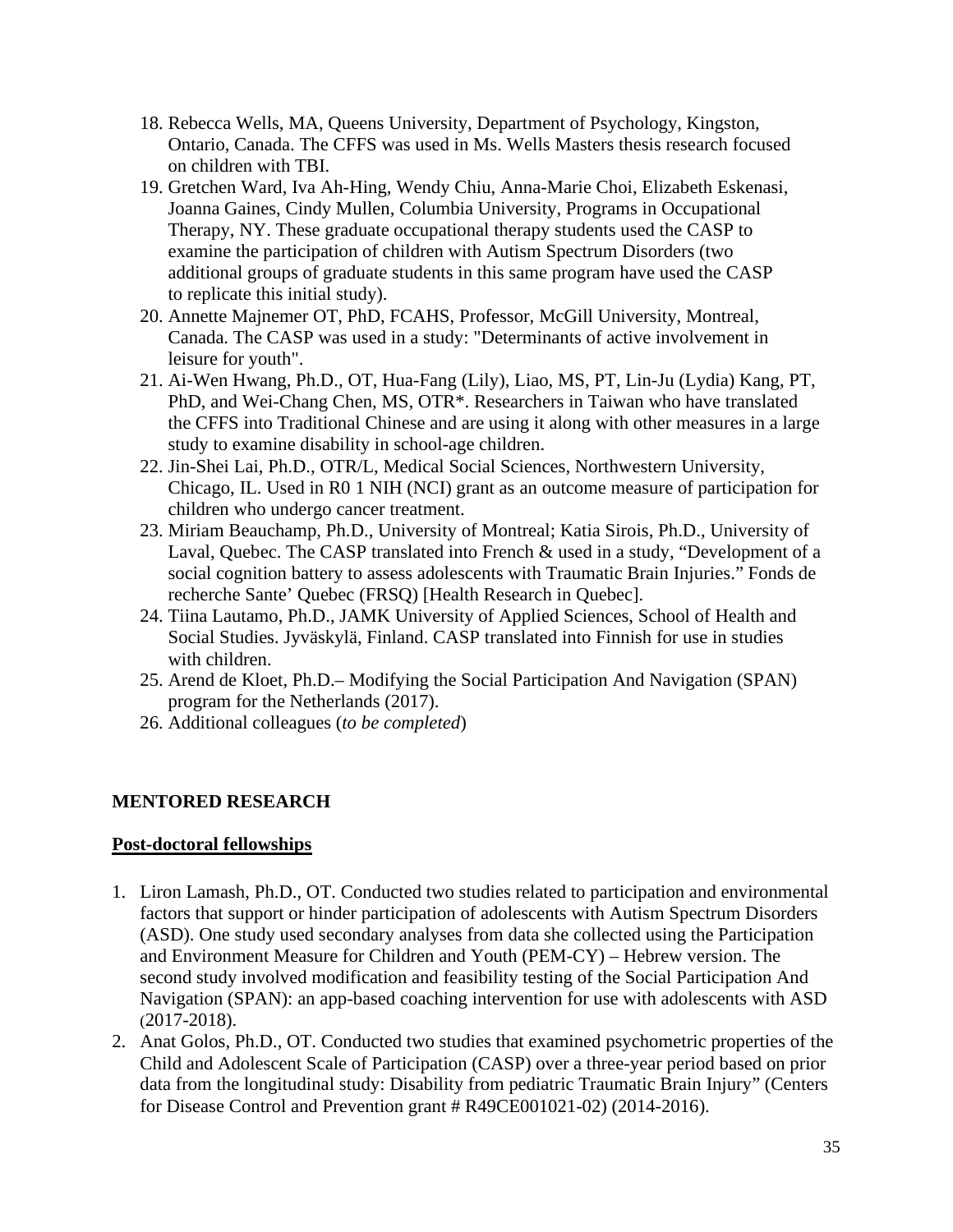#### **Doctoral (Ph.D) Dissertations and Research**

- 1. Conall O'Rourke, Ph.D. candidate, Queens University, Belfast, Northern Ireland. Awarded the Santander International Student Research Travel fund to work with me to conduct a systematic review on interventions to promote social participation of children and youth with acquired brain injuries, Autism Spectrum Disorders and Attention Deficit Disorders. (March 24 – May 30, 2017)
- 2. Amanda Francis, Ph.D., OT, Division of Occupational Therapy, School of Health and Rehabilitation Sciences, University of Queensland, Brisbane, Australia. "Young people with an acquired brain injury: Development of a pilot program to support their transition to adulthood." [External Reviewer, 2016]
- 3. Margaret Jones, Ph.D. OT. Department of Occupational Therapy, Auckland University of Technology, Auckland, NZ. "Participation for Aotearoa New Zealand Children after Traumatic Brain Injury: An Integrated Approach" (External Reviewer, 2015)
- 4. Matthew Molineux, Ph.D., OT, Division of Occupational Therapy, School of Health and Rehabilitation Sciences, University of Queensland, Brisbane, Australia. "The occupational careers of men living with HIV infection in the United Kingdom: Insights into engaging in and orchestrating occupations." [External reviewer, 2005]

## **Post-Professional Occupational Therapy Doctoral (PP-OTD) students**

- 1. Miranda Cullen, MS, OT, Post-professional OTD student. *Development of program evaluation tool for community-based program serving youth and young adults with chronic illness.* [Advisor/First Reader; graduated spring, 2021]
- 2. MacKenzie Rickert, MS, OT, Post-professional OTD student. *Evaluating a Life Skills Group for Elementary Aged Students with Social and Emotional Disorders.*[Advisor/First Reader; graduated spring, 2021]
- 3. Brij Maliya, MS, OT; Post-professional OTD student. *How Do School-Based Occupational Therapists Describe Their Process of Using Evidence-Based Practice in Massachusetts?* [Third reader; graduated, Feb. 2020]
- 4. David, McElroy, MS, OTR/L, *Examining Lifespan's Outpatient Occupational Therapy Initial Evaluation for People with Stroke.* [Advisor/First Reader]
- 5. Kathryn Colleran, MS, OTR/L, *Utility of an Oral Health Screener for Occupational Therapists in a Mental Health Setting* [Second reader; graduated May, 2019].
- 6. Daniel Houlihan, OTD, MS, OTR/L, *Participation in blue space: Scuba diving and reintegrating combat veterans.* [Advisor/First Reader; graduated, May 2018]
- 7. Wei-Chang Chen, OTD, MS, OTR/L, *School participation and environmental barriers of children with disabilities in Taiwan.* [Advisor/First Reader; fulfilled requirements to graduate in August, 2017]
- 8. Mary Barnes, MS, OTR/L, *Development and psychometric properties of the Group Leader Self Assessment (GLSA)* [Second Reader; graduated, May, 2017]
- 9. Susan Higgins, OTD, MS, OTR/L. *Current Practice and Perceptions of Group Work in Occupational Therapy.* [Second reader; Graduated in 2014]
- 10. Michael Roberts, OTD, MS, OTR/L. *Academic Fieldwork Coordinators and the Occupational Therapy Level II Fieldwork Placement.* [Second reader; Graduated in 2014]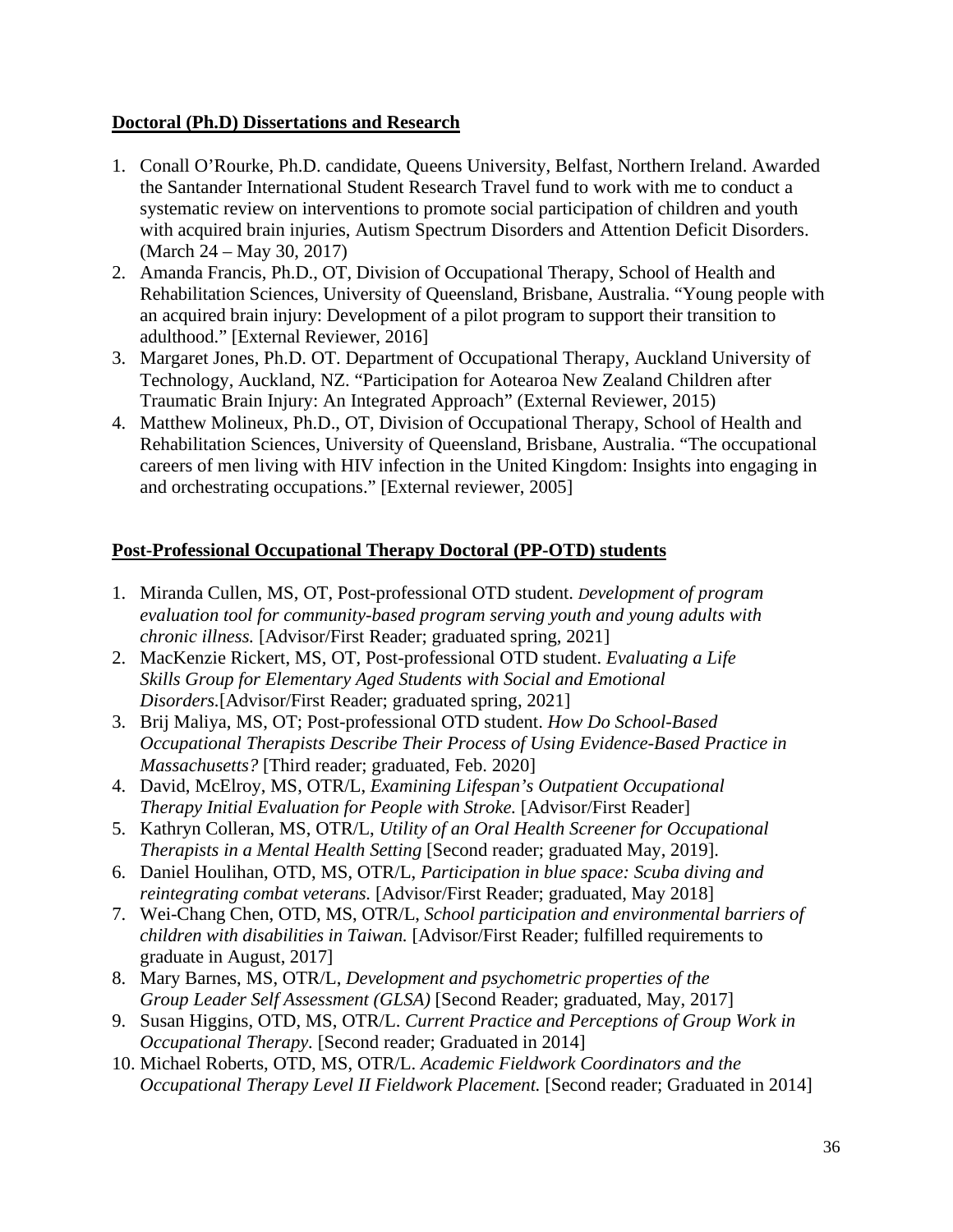- 11. Neal Drew, OTD, MS, OTR/L, *Implementation Strategies for Transition Staff Teams Working with Youth with Disabilities*. [Second reader; Graduated in 2013]
- 12. Ashley Blackington, OTD, MS, OTR/L, *Blast related TBI complications Implications for community reintegration of the returning Operation Iraqi Freedom/Operation Enduring Freedom veteran.* [Second reader; Graduated in 2011]
- 13. Linda Tirella, OTD, MS, OTR/L, *Parent strategies for addressing the needs of their newly internationally adopted child.* [Second reader; Graduated in 2010]
- 14. Julie Asen, OTD, MS, OTR/L, *Development and pilot-testing of the Preschooler Physical Activity Profile.* [Advisor/First Reader; Graduated in 2009]
- 15. Jeanne Corcoran, OTD, MS,, OTR/L, *An occupational therapy curriculum model for the acquisition of information literacy skills.* [Advisor/First Reader; Graduated in 2008]
- 16. Mary Evenson, OTD, MPH, OTR/L, *Web-based case analyses to promote occupational therapy students' integration of evidence-based practice and clinical reasoning skills.* [Advisor/First Reader; Graduated in 2008]

## **Entry-level Occupational Therapy Professional Doctoral (EL-OTD) students Capstone Projects (in progress)**

- 1. Nicole Porter, MS, *Usability Testing for Human-Animal Interaction-based Modification of the Social Participation and Navigation (SPAN-HAI) for Adolescents with Social Anxiety*
- 2. Amy Rubin, BS, *Patterns of Change in Social Participation and Goal Planning in Adolescent and Young Adult Brain Tumor Survivors*
- 3. Kaitlyn Irwin, BA, *Refining a Universal Design for Learning and Inclusion Tool at Eliot-Pearson Children's School*
- 4. Stephanie Rothman, BA, *Developing a Tool to Identify and Facilitate Social Participation Among Young Preschoolers at Eliot-Pearson Children's School*
- 5. Erin Foley, BA, *Developing guidelines for profile development and meaningful goalprogress monitoring at 3L Place*

# **Masters Theses / Masters Directed Research Projects**

- 1. Miranda Cullen, Entry-level OT Masters degree student. Social Participation And Navigation Website and application usability study for young adults with brain tumors. (Directed research project, faculty mentor, 2019).
- 2. Xianghong (Priscilla) Tan, MS, BS, OT (Singapore), Post-professional Masters degree student. Feasibility testing of the new Social Participation And Navigation (SPAN) website and web-based app. (Directed research project, faculty mentor, 2017-2018).
- 3. Hilary Andreff, BS, OT. Social Participation And Navigation (SPAN) and Adoption of Technology (Directed research project/scoping review, faculty mentor, 2017-2018).
- 4. Jill Massey, MS, OT (United Kingdom), Post-professional Masters degree student. Preliminary study to examine potential benefits of therapeutic life skills programmes for adolescents who are deaf. (Directed research project, faculty mentor, 2014).
- 5. Jennifer Iassogna, MS, OTR/L, Entry-level Masters degree student. Children's social participation and environmental supports and barriers at school. [Thesis; First reader; Graduated in 2014]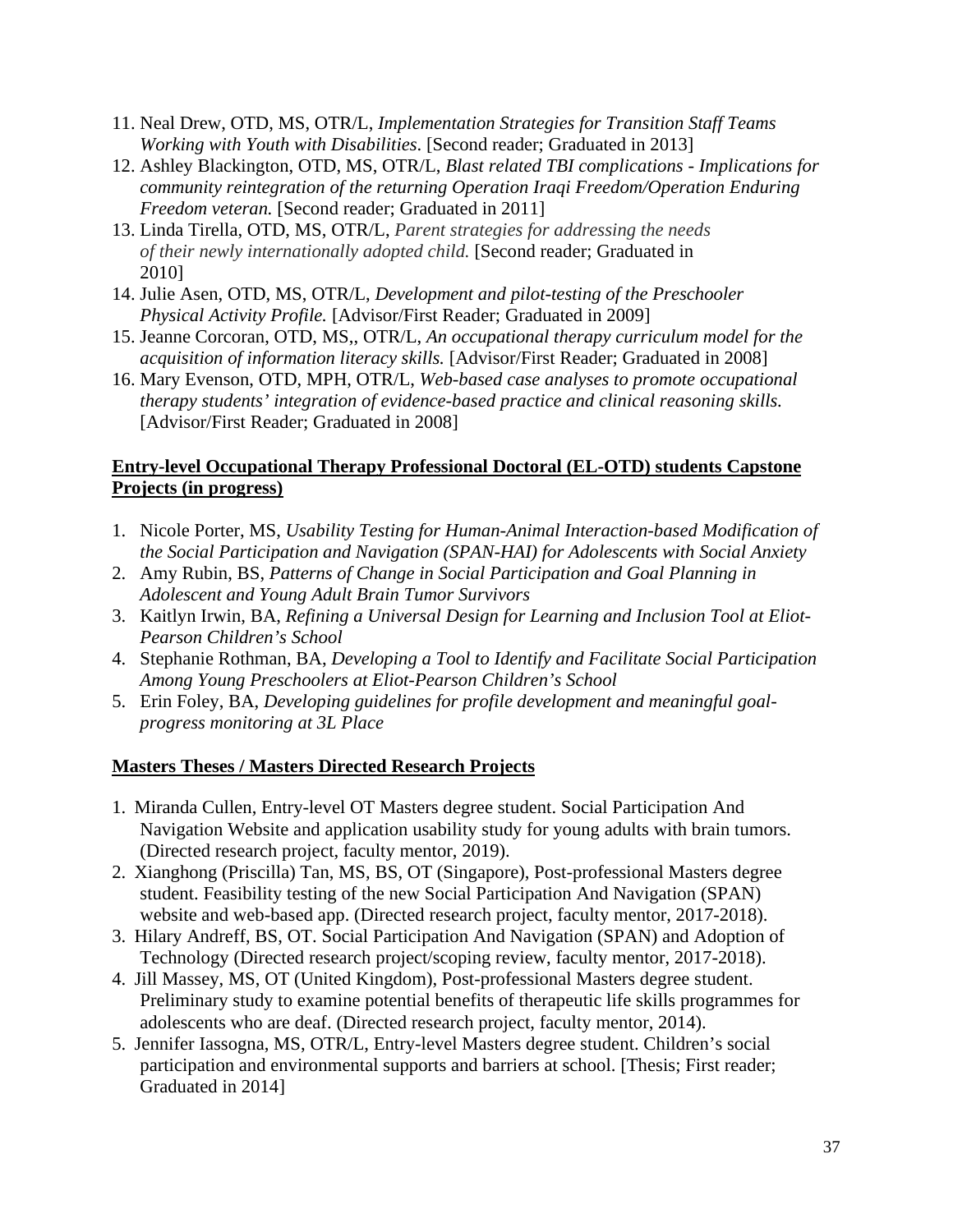- 6. Wei-Chang Chan, MS, OTR/L. Environmental factors affecting participation of children and youth with acquired brain Injuries (Directed research project, faculty mentor, 2010 – 2011).
- 7. Stephanie Pimental, MA, OTR, Post-professional Masters degree student. "Childhood obesity, perceived self-competence and participation in physical and sedentary activity: A descriptive study." [Thesis; First reader, Graduated in 2006]
- 8. Rebecca Wells, MA, Masters degree in **Psychology, Queens University**, Kingston, Ontario, Canada, "Predicting social participation and cognitive outcomes for individuals sustaing pediatric Traumatic Brain Injury."[Thesis, Measurement consultant, Graduated in 2006]
- 9. Cameron Judge, MA, OTR, Entry-level Masters degree student. "Management of daily life for five older women living in a senior housing facility." [Thesis; Second reader, Graduated in 2005]
- 10. Samantha Wagstaff, Post-professional Masters degree student. "Effects of exercise on functional ability and motivational factors influencing participation: Elders' perspectives." [Thesis; Third reader, Graduated in 2005]
- 11. Midge Hobbs, MA, OTR, Entry-level Masters degree student, "The Lesbian, Gay, Bisexual and Transgendered (LGBT) persons Occupational Therapy Network: Development and challenges." [Thesis; Second reader, Graduated in 2005]
- 12. Jodi Bornstein, MS, OTR, Post-professional Masters degree student, "Functional Abilities after Inpatient Stroke Rehabilitation: A Follow-Up Study." [Thesis; First reader, Graduated in 2004]
- 13. Sarah Ryan, MA, OTR, Post-professional Masters degree student, "Children with Developmental Motor Coordination Disorder and Occupational Therapists' Clinical Reasoning." [Thesis; Second reader, Graduated in 2004]
- 14. Leanne Shola Yinusa, MA, OTR, Post-professional Masters degree student. Four Parents' Perceptions of Barriers and Enablers that Influence Elementary School Participation for Children with Acquired Brain Injury." [Thesis; Second reader, **Boston University**, Graduated in 2003]

## **Mentored Student Research Groups (Occupational Therapy Masters Degree Students)**

- 1. Kristina Gonzales, Christine Kim, Erin Kunkler, Emily Machado, & Anna Ross. Goal Oriented Coaching to Promote Performance and Participation in Adolescent and Young Adults with Disabilities (2021)
- 2. Jean La, Mariana Lacolla, & Julia Parsloe. Improving social participation with executive functioning interventions for youth with traumatic or acquired brain injuries: A scoping review. (2018)
- 3. Kathryn Colleran, Kelly Kirschner, Michelle Moser, & Matthew Rousseau. Responsiveness of the items on the Child and Adolescent Scale of Participation (CASP) for youth with Traumatic Brain Injury across a 3-year period. [Faculty Mentor, Spring 2016].
- 4. Ramangi Aras, Samantha Cooper, Xue Deng & Taylor Rose. Social Participaiton And Navigation (SPAN): A usability study [Faculty Mentor, spring, 2015]
- 5. Sarah Gilmore, S., Shannon Hardy, Caroline, Liu, C., Xiaomin, Luo, Jill, Massey, J., & Perri VanderClock. "Social participation and friendship among school-aged children with disabilities." [Faculty Mentor, fall, 2014]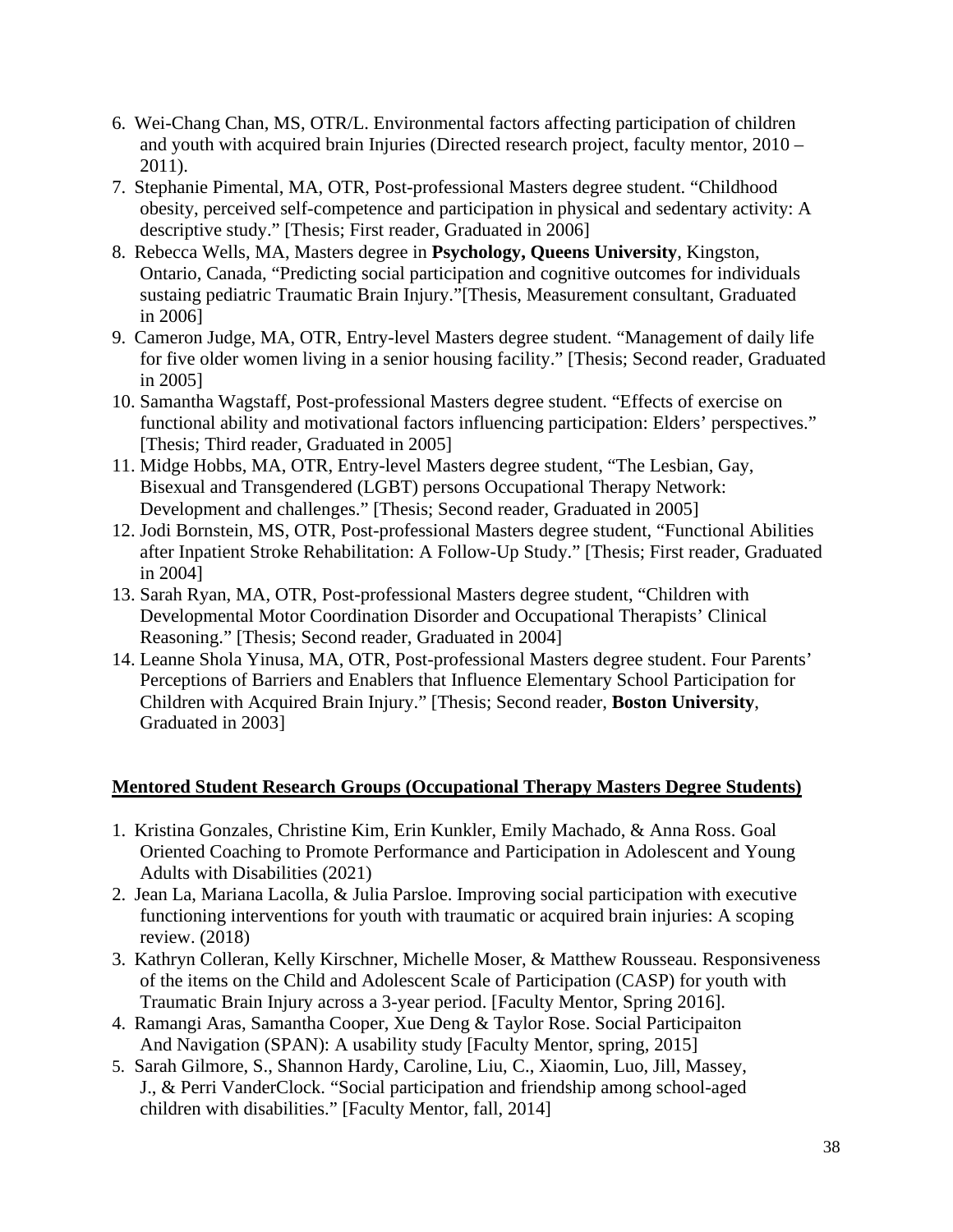- 6. Katie Davis, Holly Foster, Katie Shaw, Kristtyn Suarez, Vivian Wong. "The Social Participation Observation Tool (SPOT): An analysis of a participation measure " [Data collected on kindergartners]; Co-mentored by Jennifer Iassogna (who initially designed measure as part of mentored thesis). [Faculty mentor, spring, 2013]
- 7. Poornima Kamath, Melanie LaFavre, Brij Maliya, Sara Neveu, Kelly Wakeham. "Preliminary psychometric and descriptive analysis of the Social Participation Observation Tool (SPOT)" [Data collected on  $1<sup>st</sup>$  &  $2<sup>nd</sup>$  graders]; Co-mentored by Jennifer Iassogna (who initially designed measure as part of mentored thesis). [Faculty mentor, Fall, 2012]
- 8. Nirzari Babre, Priyanka Khuje, Erin Kirsch, Prafulla Patil, Jennie Schofield. "Patterns of participation of

children with and without disabilities." [Faculty mentor, Fall, 2011]

- 9. Tai Frater, Jennifer Iassogna, Vinky Makwana, Ulka Singh, Priyanka Thakkar. "The effects of disability, age and gender on partipation of children and youth." [Faculty mentor, Fall, 2011]
- 10. Jacqueline Bresnahan, Abigail Hamilton, Shawna Hollebone, Hajnalka Lakatos, Laura Memole, "Parent needs and strategies for promoting child participation." [Faculty mentor, Fall, 2010]
- 11. Amanda Bartlett, Mayuri Bedecker, Janhavi Gokhale, Sandeep Gujrul, Mary Meyers, "Comparing participation in social and leisure activities between children with and without disabling conditions." [Faculty mentor, Fall, 2010]
- 12. Wei-Chang Chen, Neal Drew, Amy Gilder, Andreas Larsen, Ingrid Larson, "Environmental factors and participation for children with and without disabilities."[Faculty mentor, Fall, 2010]
- 13. Stephanie Auriemmo, Casey Blair, Alice Emilfarb, Heather Ewing, Elisha Shanker, Caitlyn Wacha, "Factors Influencing Children and Youth'sParticipation: A Child/Parent Interview Study." [Faculty mentor, Spring, 2009]
- 14. Jessica Alves, Joanna Good, Lindsay Fogerty, Anna McCutchen, Alina Smiyun, Anielia Thomas, "Participation in Typically Developing Children." [Faculty mentor, Spring, 2009]
- 15. Monika Touri, Kristina Smith, Mackenzie Ewing, James Norton, Teresa Landgraf, Katherine Flaherty, "The impact of impairment and environmental problems among children with acquired brain injury." [Faculty mentor, Spring, 2009]
- 16. Urvi Desai, Denise Frederick, Elizabeth Furtado, "Home, School, and Community Participation Needs of Children with Acquired Brain Injury." (Faculty Mentor, graduated 2009).
- 17. Yishan Chen and Karen Witts, The Relationship Between Health-Related Quality of Life and Self-Management in Adults with HIV/AIDS (Faculty Mentor, graduated 2009).
- 18. Gretchen Ward, Iva Ah-Hing, Wendy Chiu, Anna-Marie Choi, Elizabeth Eskenasi, Joanna Gaines, Cindy Mullen, **Columbia University, NY**, "Increasing Participation in Children with Autism Spectrum Disorders Using Three Occupational Therapy Treatment Modalities: Parental Perspectives." [External reader, Graduated in 2008]
- 19. Ting-Chun Chen, Katrina Luthy-Kaplan, Caroline Muennich, Amy Orlando, Alicia Zeh-Dean, "Supports and barriers to participation of typically-developing children: Parent and child perspectives." [Faculty mentor, 2008]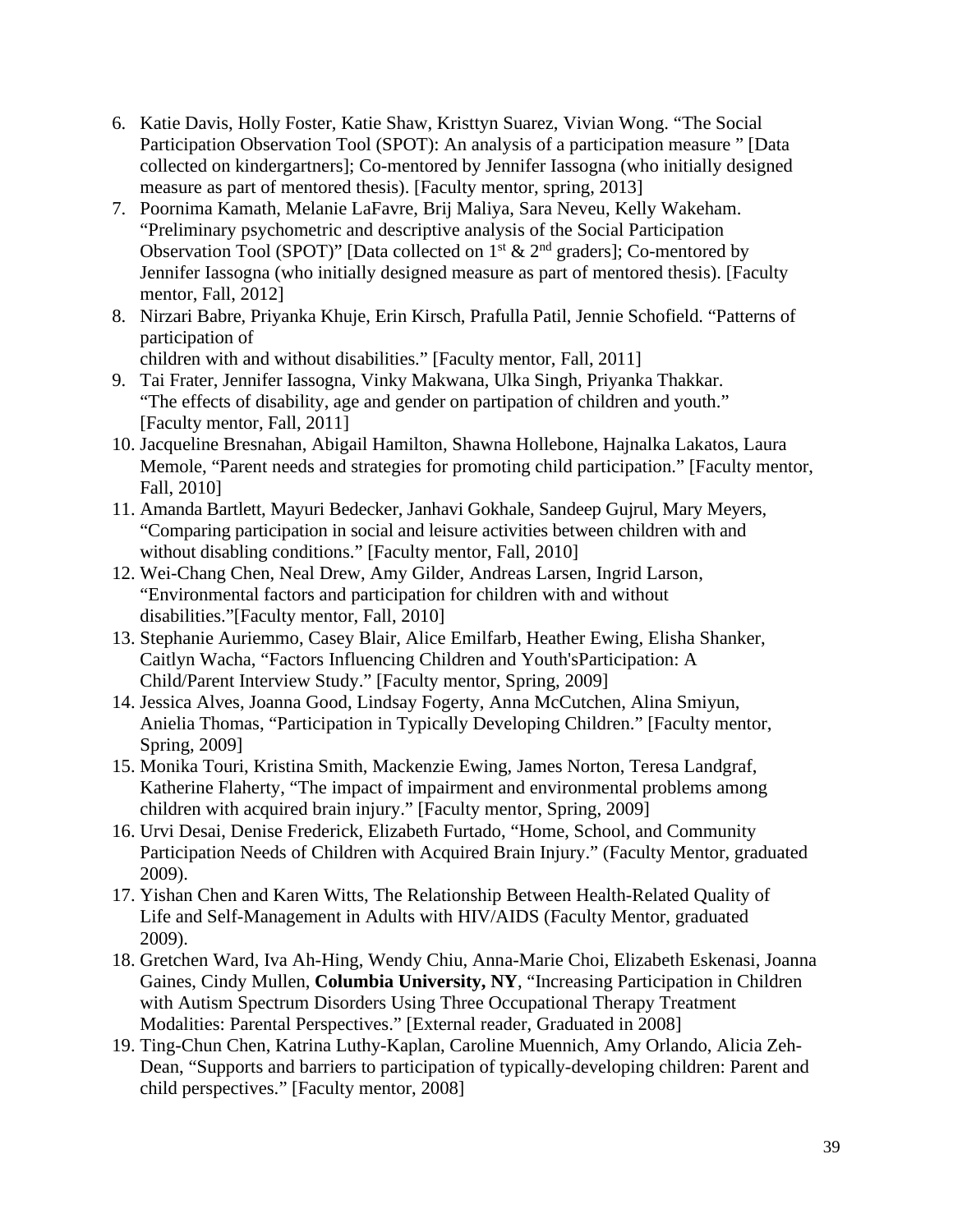- 20. Caitlin Sprague, Isabelle Vuilleumier, Alyssa Surabian, Melinda Morgrage, Ashley Hayes, "Children's and parents' perceptions of the restrictions, supports and barriers affecting children's participation." [Faculty mentor, 2008]
- 21. Ashley Blackington, Erin Swords, Cathleen Ryan, Ektarina Shevchuk, Deanna Chan, "Supports and barriers to participation in activites reported by typically-developing children and their parents." [Faculty mentor, 2008]
- 22. Vanessa Lee, Samantha Padden, Michelle Prendergast, Lisa Ryan, Wendy Wells, "The Preschooler Physical Activity Profile: A pilot study." [Co-mentor with Ms. Julie Asen, OTD student, 2008]
- 23. Valerie Green, Reese Himmer, Lauryn Quinn, Mallory Tillit, Jamie Weiner & Ryan Whitney, "Participation of typically developing children: A comparison study examining youth and caregiver perspectives." [Faculty mentor, 2007]
- 24. Sarah Braid, Melissa DeLuke, Danielle DeSimone, Kristine DiPillo, Alison Ellenbogen, & Jacqueline Kish, "Pilot study of the Child and Adolescent Scale of participation (CASP) - Youth version." [Faculty mentor, 2007]
- 25. Heather Bailey, Stephanie Joe, Leslie Woodis, Maggie Dolan; Entry-level Masters degree students; "Social participation of children without identified disabilities." [Faculty mentor, 2006]
- 26. Cathleen Cowling, Mary Sweeney, Sharon Johnson, Maggie De Long, Deborah Regan, Entry-level Masters degree students; "Social participation in school and community life of typically-developing children and children with Traumatic Brain Injury." [Faculty mentor, 2006]
- 27. Heather Edison, Susan Monte, Monique Davidoff, Gretchen Johnson, Entry-level Masters degree students; "Social participation, child- and environment- related problems, and service use for children with acquired brain injuries."[Faculty mentor, 2004]
- 28. Fawn Cheng, Megan Ono, Lori Weisenborn, Kristin Witek, Entry-level Masters degree students; "Children with disabilities: A description of social participation, child- and environment- related problems, and service use."[Faculty mentor, 2004]
- 29. Eunice Kim, Eileen Elkies, Lindsey Sheppard, Becky Blais, Entry-level Masters degree students; "How do occuaptional therapy graduate students manage their daily lives?" [Faculty mentor, 2004]
- 30. Jill Peters, Erika Peterson, Audrey Philatre, Entry-level Masters degree students; "How graduate students manage their daily lives: Stressors and strategies." [Faculty mentor, 2004]
- 31. Emily Arndt, Kathleen Corcoran, Annie Nam, Katheryn Rollo, Entry-level Masters degree students; "Describing goals, supports and barriers to goal achievement and performance in persons with HIV/AIDS." [Faculty mentor, 2004]
- 32. Emily Zeman, Katy Prizio, Abbey Canter, Entry-level Masters degree students; "Changes in work-related performance, goals, supports and barriers in persons with HIV/AIDS." [Faculty mentor, 2004]

## **Student Research Assistants (supported by grants)**

1. Miranda Cullen, MS, OT, Occupational Therapy Post-professional Doctoral Degree (PP-OTD) student. Supported by the Deborah Munroe Noonan Memorial Fund (2020-2021)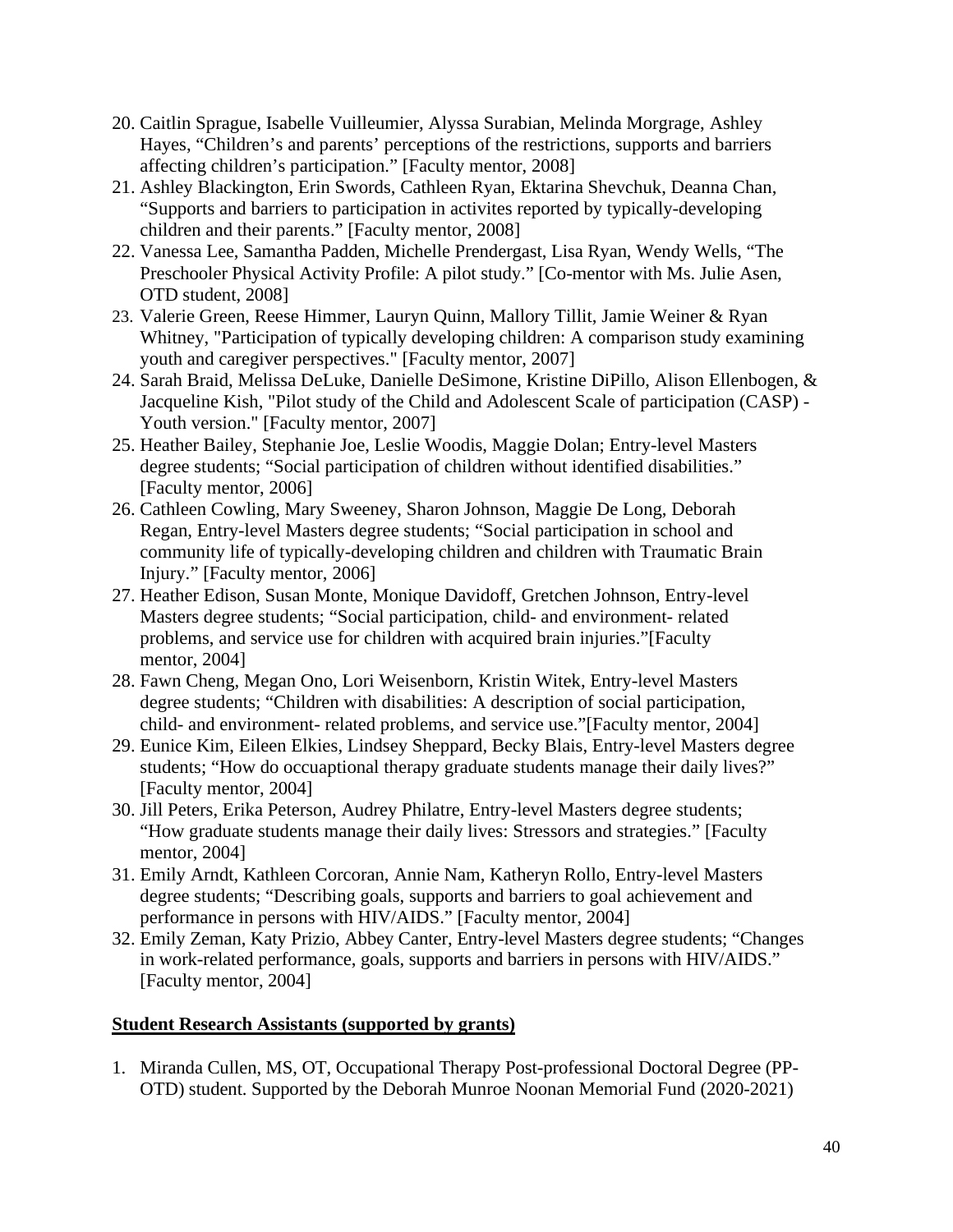- 2. Zachary Gould, MS, Occupational Therapy Entry-level Doctoral Degree (EL-OTD) student. Supported by the Deborah Munroe Noonan Memorial Fund (2020-2022)
- 3. Nicole Porter, MS, Occupational Therapy Entry-level Doctoral Degree (EL-OTD) student. Supported by the Tufts Springboard Award (2020-2021)
- 4. Marissa Sashihara, Occupational Therapy Entry-level Masters Degree student. Supported by the Tufts Clinical and Translational Science Institute (CTSI) Pilot Study Award (Grant # NIH913). (2019)
- 5. Larry Scannell, Occupational Therapy Entry-level Masters Degree student. Supported by the Tufts Clinical and Translational Science Institute (CTSI) Pilot Study Award (Grant # NIH913). (2019)
- 6. Samantha Hullihen, Occupational Therapy Entry-level Masters Degree student. Supported by the Craig H. Neilsen Foundation (2017-2018).
- 7. Freya McGregor, Occupational Therapy Post-Professional Masters Degree student. Supported by the Craig H. Neilsen Foundation (2017-2018).
- 8. Larry Scannell, Occupational Therapy Entry-level Masters Degree student. Supported by the Craig H. Neilsen Foundation (2018-2019).
- 9. Michele Jacquin, Occupational Therapy Entry-level Masters Degree student. Supported by the Department of Health and Human Services-National Institute on Disability and Independent Living Rehabilitation Research (NIDILRR). Field Initiated Grant (# H133G130272). (2014-2017)
- 10. Sallie Ann Marie Cocjin, Occupational Therapy Entry-level Masters Degree student; Supported by the Department of Health and Human Services-National Institute on Disability and Independent Living Rehabilitation Research (NIDILRR). Field Initiated Grant (# H133G130272). (2014-2015).
- 11. Melanie LaFavre, Occupational Therapy Entry-level Masters Degree student; Supported by the US Department of Education, National Institute on Disability and Rehabilitation Research Grant # H133G130272 (2013-2014).
- 12. Amy Fleischer Occupational Therapy Entry-level Masters Degree student; Supported by the US Department of Education, National Institute on Disability and Rehabilitation Research Grant # H133G130272 (2013-2014).
- 13. AnjaLi Carrasco, Occupational Therapy Entry-level Masters Degree student; Supported by the US Department of Education, National Institute on Disability and Rehabilitation Research Grant # H133B090010 (2010-2011).
- 14. Haley Jepson, Occupational Therapy Entry-level Masters Degree student; Supported by the US Department of Education, National Institute on Disability and Rehabilitation Research Grant #H133G070140 (2008-2009).
- 15. Brittany Ryan, Undergraduate, Department of Child Development; Supported by the Deborah Munroe Noonan Memorial Fund and US Department of Education, National Institute on Disability and Rehabilitation Research Grant #H133A060075 (2007 - 2008).
- 16. Kendra Nicholas, MA, OTR, Occupational Therapy Entry-level Masters Degree student; Supported by the Deborah Munroe Noonan Memorial Fund, and Tufts University Bernstein Faculty Fellows Award (2006-2007).
- 17. Kathleen Corcoran, MA, OTR, Occupational Therapy Entry-level Masters Degree student; Supported by the Tufts University, Faculty Research Award Committee (FRAC) award (2004 - 2005).